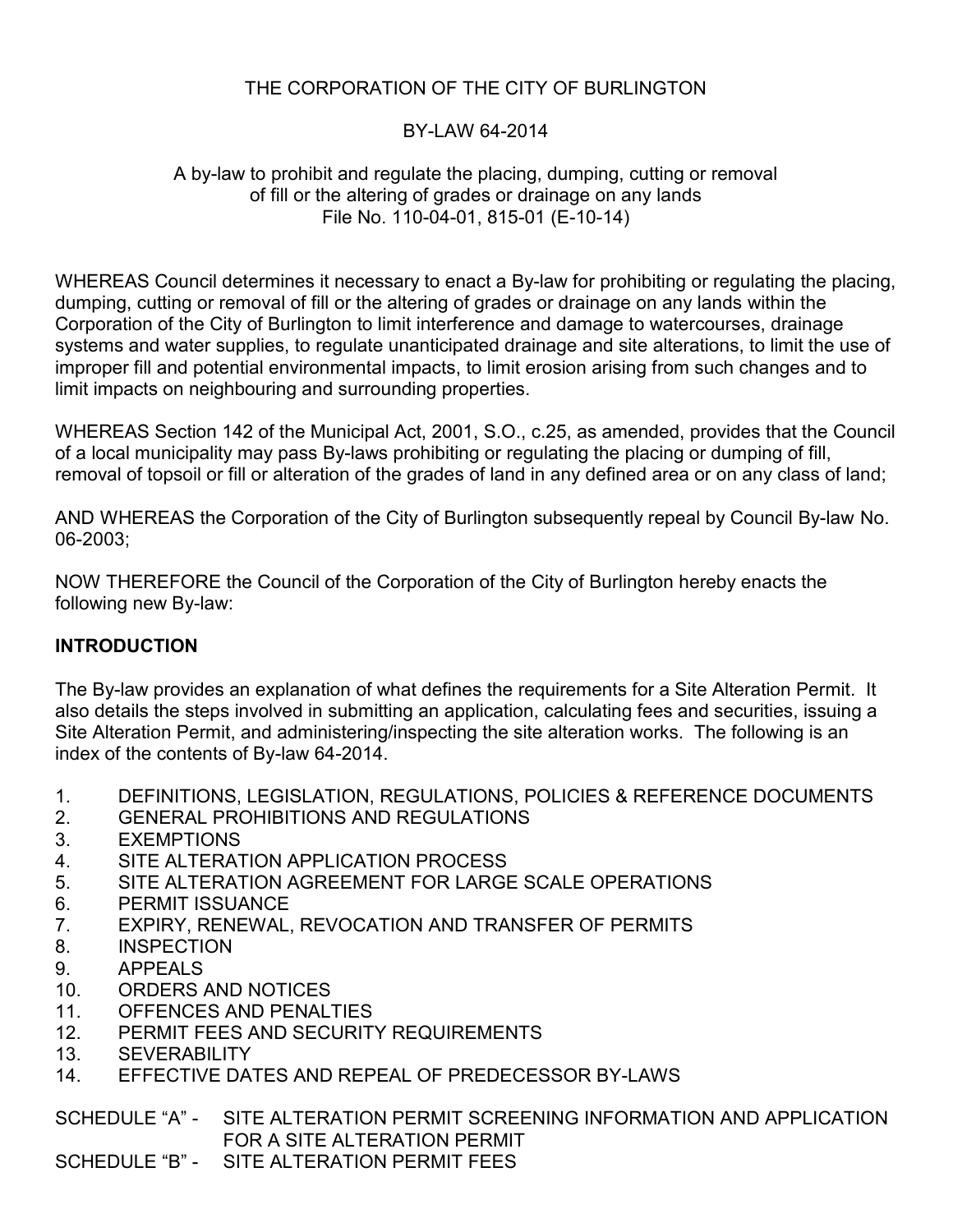### BY-LAW 64-2014

SCHEDULE "C" - DESIGNATED INSPECTORS AND ENFORCEMENT OFFICERS SCHEDULE "D" - ADDITIONAL SITE DESIGN GUIDELINES SCHEDULE "E" - PROPERTY OWNER'S ACKNOWLEDGEMENT AND ACCEPTANCE SCHEDULE "F" - FULL AND FINAL RELEASE SCHEDULE "G" - LOT GRADING DESIGN & DRAWING REQUIREMENTS

### **1. DEFINITIONS, LEGISLATION, REGULATIONS, POLICIES AND REFERENCE DOCUMENTS**

#### **1.01 Definitions**

In this By-law:

- 1.01.01 "Adjacent Lands" means any lot, block, section or parcel of property owned by a person, other than the applicant, that shares a property boundary with the applicant;
- 1.01.02 "Agreement" means a legal agreement between the property owner and the City;
- 1.01.03 "Agricultural Lands" means all lands that are intended for use of farming as registered under Farm Registration and Farm Organizations Funding Act, 1993, S.O. 1993, c.21 as amended, for growing crops, including nursery and horticultural crops; raising livestock; raising of other animals for the use of food, fur or fibre, including poultry and fish, aquaculture, apiaries, agro-forestry and maple syrup production;
- 1.01.04 "Areas of Natural and Scientific Interest (ANSI)" means areas of land and water containing natural landscapes or features that have been identified as having life science or earth science values related to protection, scientific study or education;
- 1.01.05 "Body of Water" includes any bodies of flowing or standing water, whether naturally or artificially created;
- 1.01.06 "Calculated Site Alteration Volume" means the sum of both the fill operation and the cut operation being undertaken on the site alteration property;
- 1.01.07 "City" means the Corporation of the City of Burlington;
- 1.01.08 "Clearing and Grubbing" means the removal of all surface objects, brush, roots and other protruding obstructions, trees and stumps which result in the removal of topsoil or the alteration of grade of the land;
- 1.01.09 "Commercial Fill Operation" means the placing or dumping of fill involving remuneration paid, or any other form of consideration provided, to the owner or occupier of the land, whether or not the remuneration or consideration provided to the owner is the sole reason for the placing or dumping of the fill;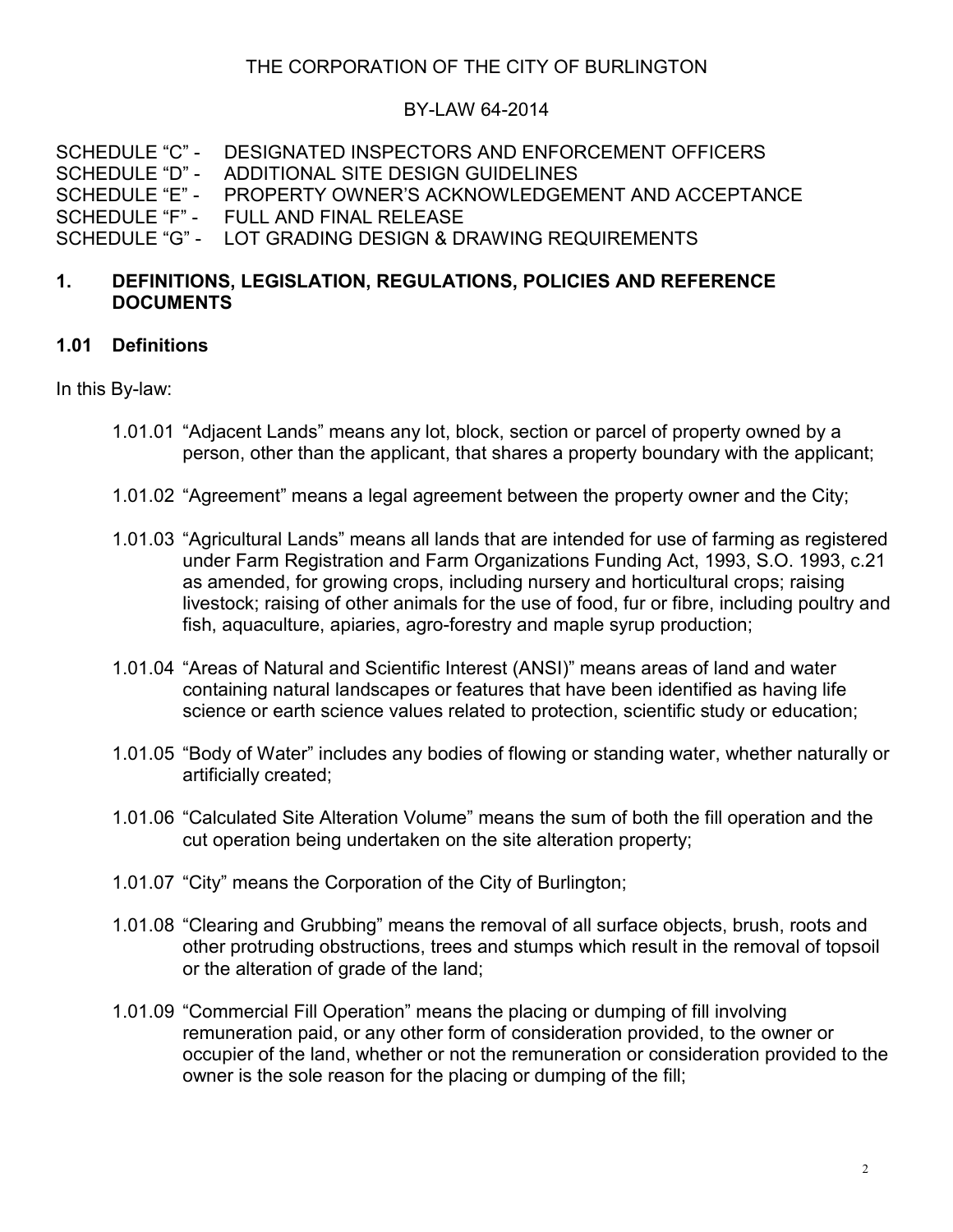#### BY-LAW 64-2014

- 1.01.10 "Commercial Lands" means all lands that are intended for use of businesses in retail, restaurants, parking facilities, office uses, hospitality, automotive, entertainment and recreation.
- 1.01.11 "Complete Application" means an application including the contents in accordance with Section 4 of this By-law, to the satisfaction of the Director;
- 1.01.12 "Construction Site Control Measures" means erosion and siltation controls for construction, imposed by the Director under this By-law;
- 1.01.13 "Contaminants of Concern" means:

(a) one or more contaminants found on, in or under a property at a concentration that Soil, Ground Water and Sediment Standards for use under Part XV.1 of the Environmental Protection Act (EPA), as applicable in accordance with Ontario Regulation 153/04 made under the EPA, or Site Specific Standards derived by a Risk Assessment, or

(b) one or more contaminants found on, in or under a property for which no applicable site condition standard is prescribed under Site Condition Standards and Risk Assessment of the EPA and which are associated with potentially contaminating activity;

- 1.01.14 "Control Plan" is a drawing or drawings and written summary, in accordance with Section 4, that describes what and how the site alteration is to be constructed, to achieve the acceptable end result.
- 1.01.15 "Council" means the Council of The Corporation of the City of Burlington;
- 1.01.16 "Crops" means a cultivated plant, fungus or algae that is grown and harvested for [food,](http://en.wikipedia.org/wiki/Food) [clothing,](http://en.wikipedia.org/wiki/Clothing) [livestock](http://en.wikipedia.org/wiki/Livestock) [fodder,](http://en.wikipedia.org/wiki/Fodder) [biofuel,](http://en.wikipedia.org/wiki/Biofuel) [medicine,](http://en.wikipedia.org/wiki/Medicine) or other uses;
- 1.01.17 "Cut" and "Cutting" means to remove by digging, scraping or scooping.
- 1.01.18 "Date of Consideration of the application" means the date determined by the Director that is confirmed in writing to be the date upon which the Director determined that a permit is required for site alterations to be undertaken and that a permit could be issued pursuant to this By-law;
- 1.01.19 "Development" means the construction of buildings and above or underground services such as roads, parking lots, paved storage areas, watermains, storm and sanitary sewers, utilities, general grading works and similar facilities on any lands in the City;
- 1.01.20 "Director" and "Director of Engineering" means the Executive Director of Capital Works for The Corporation of the City of Burlington and shall include any person authorized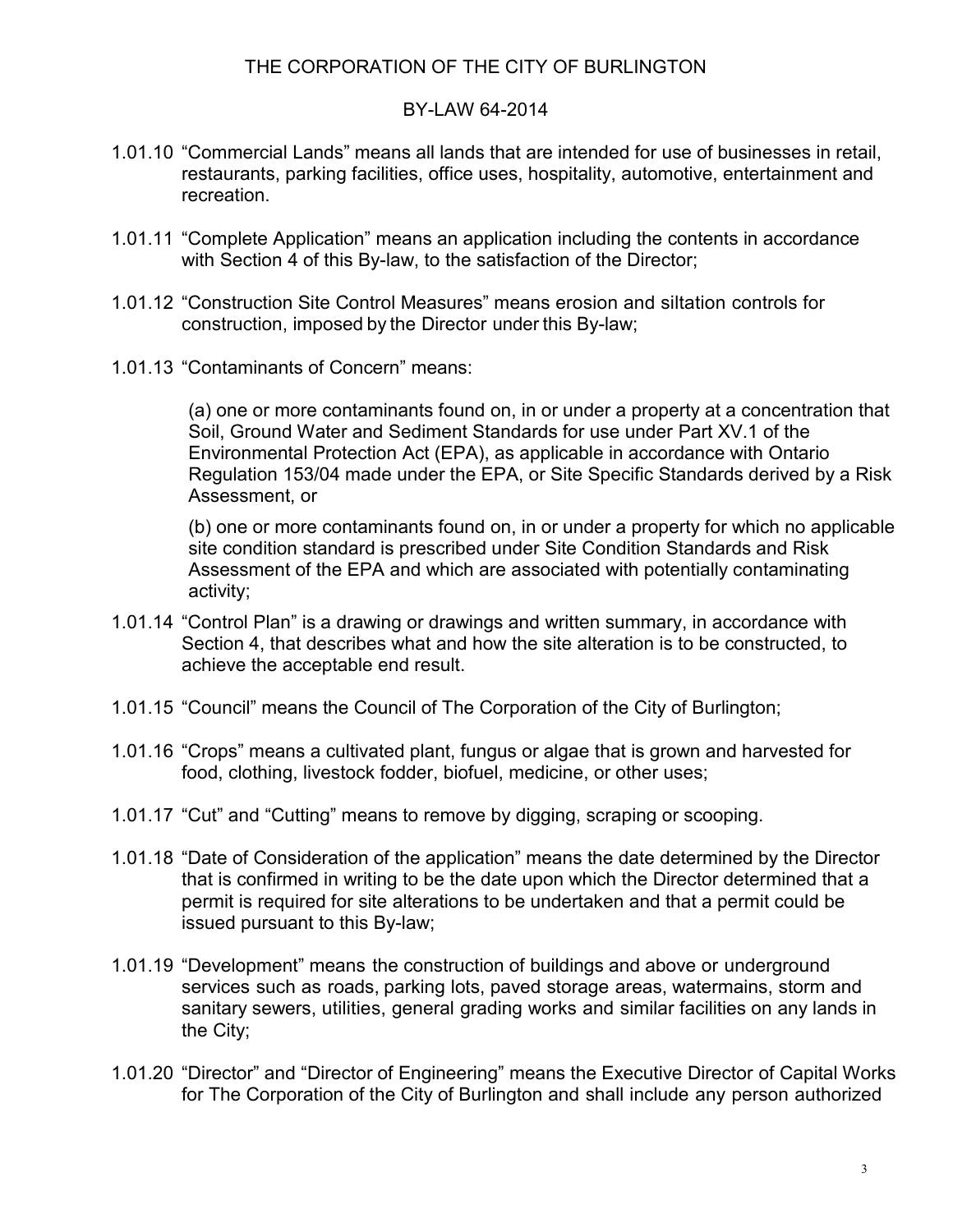#### BY-LAW 64-2014

by the Executive Director to carry out any of the powers or duties of the Executive Director pursuant to this By-Law;

- 1.01.21 "Ditch" means a narrow channel dug in the ground, typically used for drainage alongside a road or the edge of a field;
- 1.01.22 "Drainage" means the movement of water to a place of disposal, whether by way of the natural characteristics of the ground surface or by artificial means;
- 1.01.23 "Drainage Work" means the implementation of a system intended for the control of water flow;
- 1.01.24 "Drainage System" includes areas of land surface that contribute water flow to a particular point.
- 1.01.25 "Dump", "Dumped" and "Dumping" means the movement and depositing of fill in a location other than where the fill originated;
- 1.01.26 "Electronic Tracking Technology" means an electronic device similar to a geographic positioning system (GPS) that is attached to a vehicle, allowing their whereabouts to be monitored and downloaded;
- 1.10.27 "Environmentally Sensitive Area (ESA)" refers to Environmentally Sensitive Areas identified in the Halton Region Environmentally Sensitive Areas Consolidation Report dated April 2005, as amended.
- 1.01.28 "Erosion" means the detachment and movement of soil, sediment or rock fragments by water, wind, ice or gravity;
- 1.01.29 "Excavation" means to remove by digging, scraping or scooping out;
- 1.01.30 "Federal work or undertaking" means any work or undertaking that is within the legislative authority of Parliament;
- 1.01.31 "Fill" means any type of material capable of being removed from or deposited on lands, including topsoil;
- 1.01.32 "Flooding" means a large amount of water covering an area of land that is usually dry;
- 1.01.33 "Grade" means the elevation of the ground surface and shall be more particularly defined as follows:
	- 1.01.33.01 "Existing Grade" means the elevation of the existing ground surface of the lands upon which the placing, dumping, cutting or removal of fill or altering of the grade is proposed and of abutting ground, surface up to 3 m wide surrounding such lands, except that where such activity has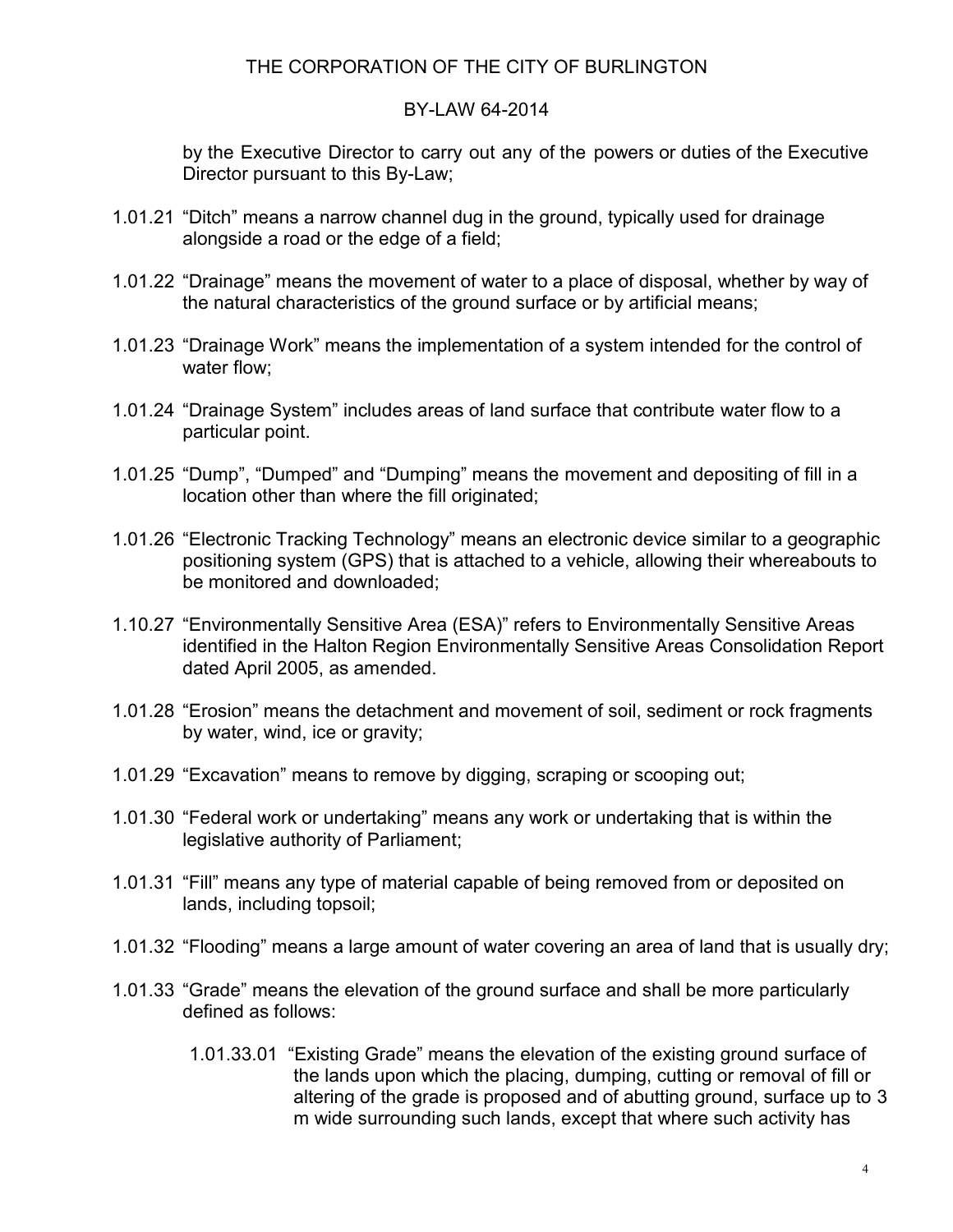#### BY-LAW 64-2014

occurred in contravention of this By-law, existing grade shall mean the ground surface of such lands as existed prior to the said activity requiring a permit under this By-law;

- 1.01.33.02 "Proposed Grade" means the proposed finished elevation of ground surface after fill is dumped or placed, the grade altered or topsoil removed; and
- 1.01.33.03 "Finished Grade" means the approved elevation of ground surface of lands upon which fill has been placed, dumped, cut or removed or the grade altered in accordance with this By-law.
- 1.01.34 "Industrial Lands" means all lands that are intended for use of assembling, fabricating, manufacturing, processing, warehousing and distribution uses, repair activities, communications, utilities, transportation, storage, service trades and construction uses.
- 1.01.35 "Inspector" means any person designated by this or any other By-law of the City as an inspector for the purposes of this By-law, and such inspectors are so designated pursuant to Schedule "C" of this By-law;
- 1.01.36 "Institutional Lands" means all lands that are intended for use of a service agency, service club, church, school, hospital or non-profit organization for social, cultural, religious, welfare, athletic or recreational purposes and that may include such facilities as youth clubs and seniors centres.
- 1.01.37 "Local Board" means an administrative body acting on a municipal level. Each board is generally concerned with the recognition of the health, needs of the people and the coordination of projects and resources to meet and identify these needs. (Burlington local boards include but are not limited to: Burlington Public Library, Museums of Burlington, Burlington Art Centre, Burlington Performing Arts Centre, Tourism Burlington, Burlington Economic Development Committee, Heritage Burlington Advisory Committee, Burlington Mundialization Committee, Sound of Music, Inclusivity Advisory Committee, Burlington Seniors' Advisory Committee, Burlington Sustainable Development Committee, Burlington Accessibility Advisory Committee, Burlington Cycling Advisory Committee, Burlington's Best Committee and the Downtown Parking Advisory Committee)
- 1.01.38 "Lot" means a parcel of land, described in a deed or other document legally capable of being conveyed, or shown as a block on a registered plan of subdivision;
- 1.01.39 "Municipality" means a city, town or village incorporated for local self-government;
- 1.01.40 "Normal Farming Practices", as defined in the Farming and Food Production Protection Act, 1998, means a practice that: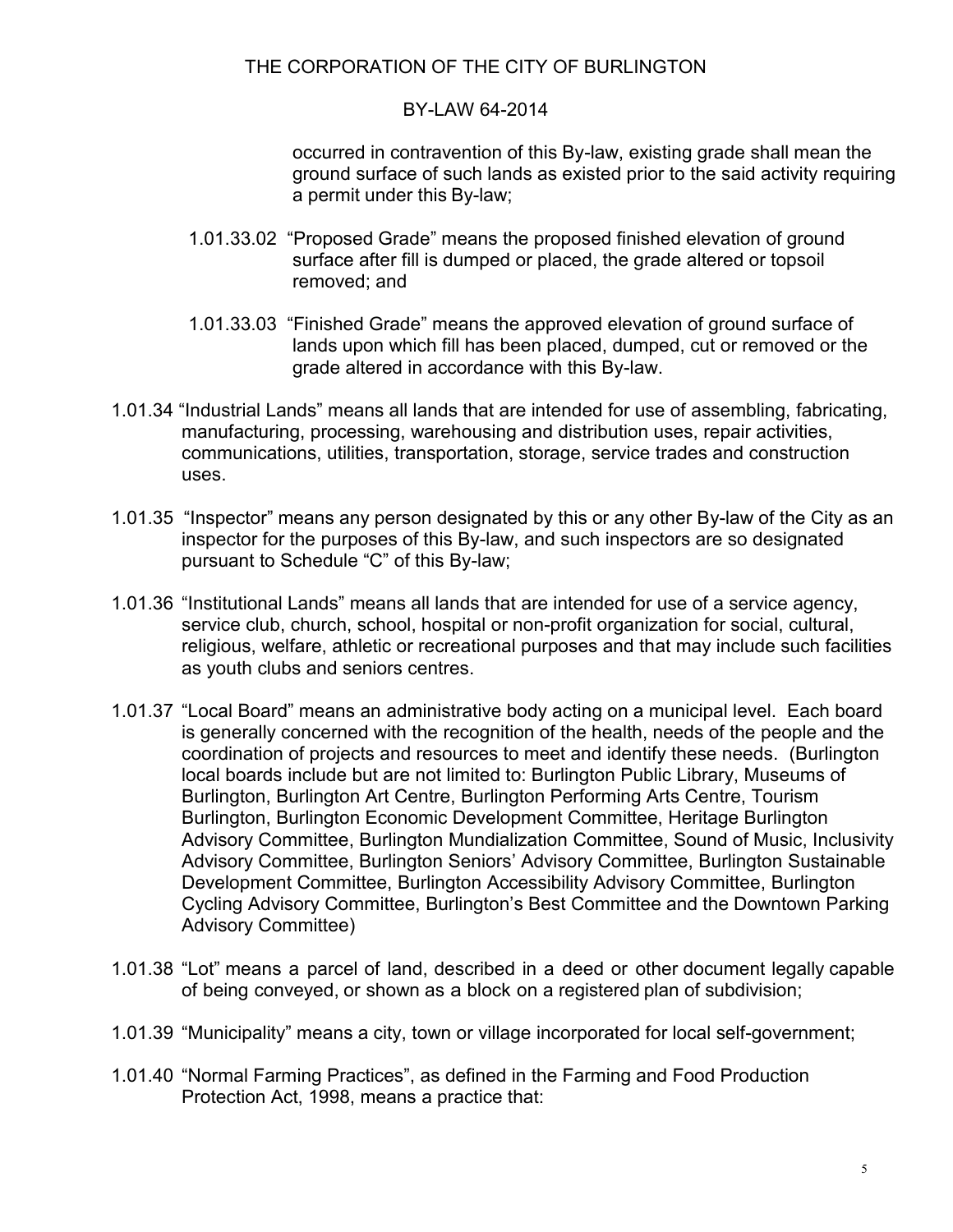#### BY-LAW 64-2014

(a) is conducted in a manner consistent with proper and acceptable customs and standards as established and followed by similar agricultural operations under similar circumstances, or

(b) makes use of innovative technology in a manner consistent with proper advanced farm management practices;

- 1.01.41 "Owner" includes any person, partnership, organization or corporation who or which is the registered owner of, or controls, maintains or occupies lands;
- 1.01.42 "Permit" means a Site Alteration Permit issued pursuant to this By-law;
- 1.01.43 "Person" means an individual, property owner, multiple persons, partnership or corporation;
- 1.01.44 "Place", "Placed" and "Placing" means the distribution of fill on lands to establish a finished grade higher than the originally existing grade;
- 1.01.45 "Ponding" means the accumulation of surface water in an area not having drainage there from which the lack of drainage could have been caused by the placing or dumping of fill, altering of grade or removing of fill;
- 1.01.46 "Qualified Person" means a licensed professional as stated in the EPA Section 168.1 and further described at length in Part II of O. Reg. 153/04;
- 1.01.47 "Qualified Tree Consultant" means an arborist certified by the International Society of Arboriculture who has a diploma (minimum) in arboriculture or urban forestry;
- 1.01.48 "Receiving Site" means the property where excess soil is transported to;
- 1.01.49 "Removal" means the moving of fill off of an existing property;
- 1.01.50 "Retaining Wall" means a wall designed to contact and support fill which has a finished grade higher than that of adjacent lands;
- 1.01.51 "Rural Lands" are those which are outside the urban growth boundary and are:
	- (a) non-urban agricultural, forest or open space lands; or

(b) other lands suitable for sparse settlement, small farms or home sites with minimal public services and which are not suitable, necessary or intended for urban use.

- 1.01.52 "Security" means a certified cheque, cash or an irrevocable Letter of Credit in a form acceptable to the Director;
- 1.01.53 "Site" means the lands which are the subject of an application for a Site Alteration Permit pursuant to this By-law;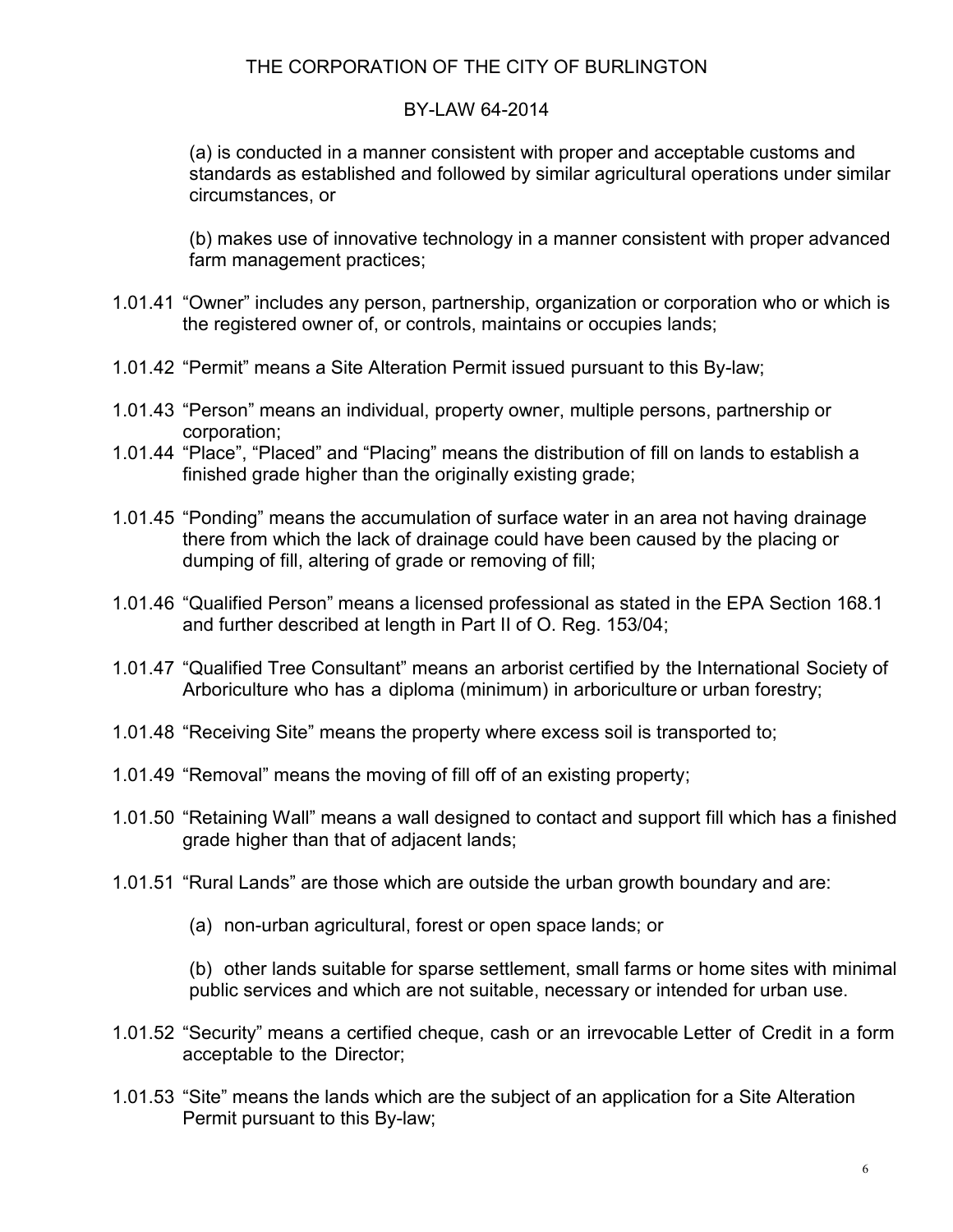#### BY-LAW 64-2014

- 1.01.54 "Site Control Measures" means erosion and siltation control measures imposed by the Director pursuant to this By-law;
- 1.01.55 "Site Alteration" means placing, dumping, cutting or removal of fill from land or the alteration of the grade of land by any means including placing, dumping, cutting or removal of fill, clearing and grubbing, the compaction of soil or the creation of impervious surfaces, or any combination of these activities;
- 1.01.56 "Soil" means material commonly known as earth, topsoil, loam, subsoil, clay, sand or gravel;
- 1.01.57 "Source Site" means the property where soil is excavated from;
- 1.01.58 "Storm Sewer" means a sewer for the collection and transmission of uncontaminated water, storm water, drainage from land or from a watercourse or any combination thereof under City roads and on City property;
- 1.01.59 "Swale" means a shallow depression in the ground sloping to a place of disposal of surface water for the purpose of providing a method of drainage;
- 1.01.60 "Temporary Storage" means storage of fill material for a period of 6 months or less;
- 1.01.61 "Topsoil" means the upper, outermost layer of [soil,](http://en.wikipedia.org/wiki/Soil) usually the top 5 20 cm, containing organic material and includes deposits of partially decomposed organic matter such as peat;
- 1.01.62 "Tree Removal" means digging up, cutting down, bulldozing, pulling down or any other method required to remove a tree;
- 1.01.63 "Vegetation" means trees, shrubs or other plant life found within a defined geographic location;
- 1.01.64 "Watercourse" means an identifiable depression, channel, or ditch either natural or artificial, in which the flow of water occurs either continuously or intermittently;
- 1.01.65 "Wetlands" means lands that are seasonally or permanently covered by shallow water, as well as lands where the water table is close to or at the surface. In either case, the presence of abundant water has caused the formation of hydric soils and has favoured the dominance of either hydrophytic plants or water tolerant plants. The four major types of wetlands are swamps, marshes, bogs and fens. Periodically soaked or wet lands being used for agricultural purposes, which no longer exhibit wetland characteristics, are not considered to be wetlands for the purposes of this definition;
- 1.01.66 "Wildlife" means all wild mammals, birds, reptiles, amphibians, fish, invertebrates, plants fungi, algae, bacteria and other wild organisms.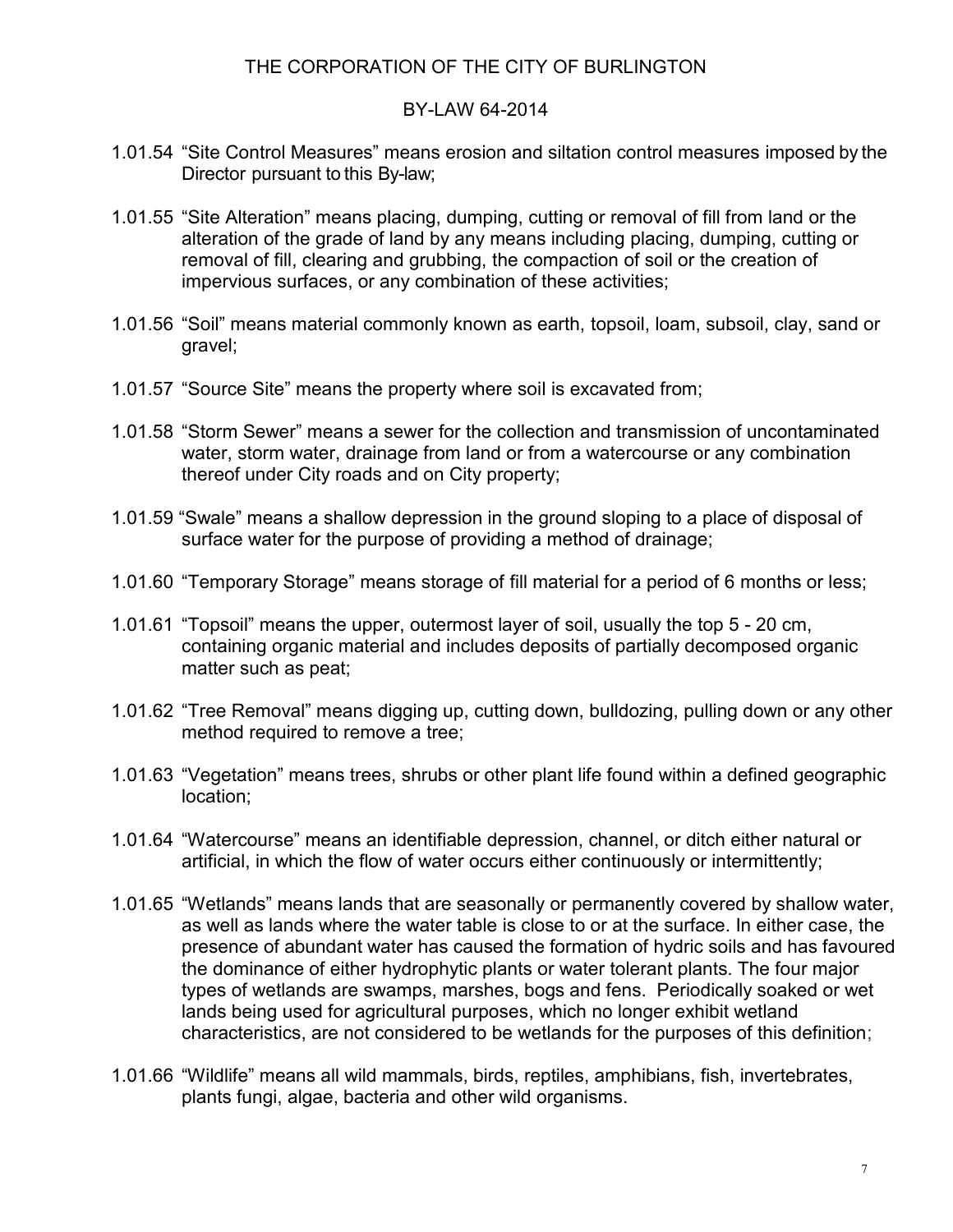#### BY-LAW 64-2014

### **1.02 Legislation, Regulations, Policies and Reference Documents**

The following list of Acts, regulations, policies and reference documents are referred to in this By-law:

- 1.02.01 "Aeronautics Act" means the federal "Aeronautics Act" R.S.C., 1985, c.A-2, as amended;
- 1.02.02 "Aggregate Resources Act" means the Aggregate Resources Act, R.S.O. 1990, c.A.8, as amended;
- 1.02.03 "Conservation Authority" means a corporate body established pursuant to the provisions of the Conservation Authorities Act, R.S.O. 1990, c.27, as amended;
- 1.02.04 "Crown Agency Act" means the Crown Agency Act, R.S.O. 1990, c.C.48 as amended;
- 1.02.05 "Drainage Act" means the Drainage Act, R.S.O. 1990, c.D.17, as amended;
- 1.02.06 "Endangered Species Act" means the Endangered Species Act R.S.O. 2007, c.6, as amended;
- 1.02.07 "Electricity Act" means the Electricity Act, S.O. 1998, c.15, as amended;
- 1.02.08 "Environmental Protection Act" or "EPA" means the Environmental Protection Act, R.S.O. 1990, c.E.19, as amended;
- 1.02.09 "Farming and Food Production Protection Act" means the Farming and Food Production Protection Act, S.O. 1998, Last amendment: 2006, c. 35, Schedule C, s. 41;
- 1.02.10 "Fisheries Act" means the federal Fisheries Act, R.S.C. 1985, c.F-14, as amended;
- 1.02.11 "Greenbelt Plan" means the plan established for all or part of the Greenbelt Area, 2005, c.1, s. 3 (1), as amended;
- 1.02.12 "Hamilton Harbour Remedial Action Plan" refers to the Hamilton Harbour Remedial Action Plan dated October 1992, as amended;
- 1.02.13 "Migratory Birds Convention Act" means the Migratory Birds Convention Act, 1994 (S.C. 1994, c.22), as amended;
- 1.02.14 "Management of Excess Soil A Guide for Best Management Practices" means the Management of Excess Soil – A Guide for Best Management Practices, MOE document dated January 2014;
- 1.02.15 "Mining Act" means the Mining Act, R.S.O. 1990, c.M14, as amended;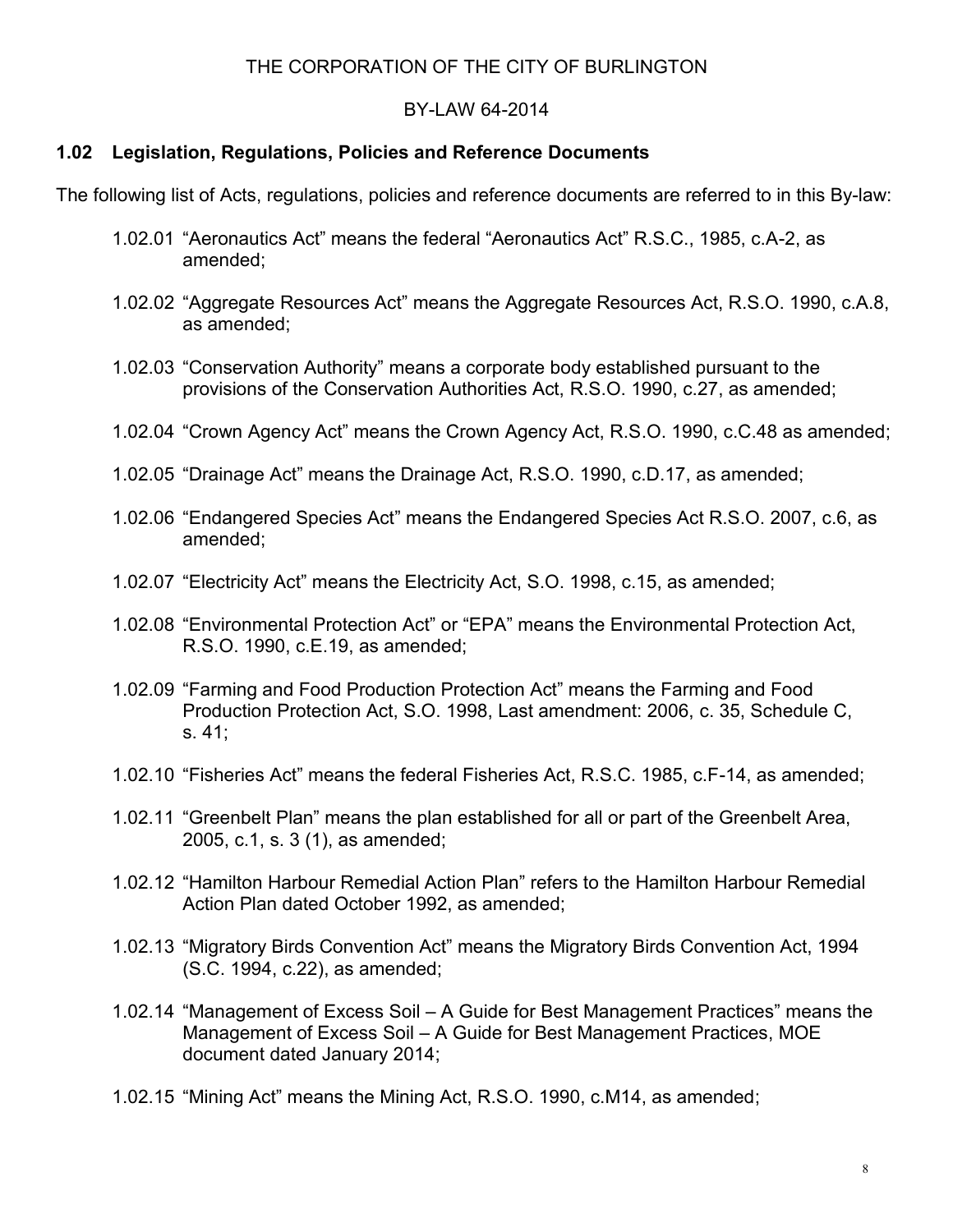#### BY-LAW 64-2014

- 1.02.16 "Municipal Act" means the Municipal Act, S.O. 2001, c.25, as amended;
- 1.02.17 "Municipal Affairs Act" means the Municipal Affairs Act, R.S.O. 1990, c.M46, as amended;
- 1.02.18 "Niagara Escarpment Plan" means the plan established for all or part of the Niagara Escarpment Planning and Development Act, R.S.O. 1991, c.1, as amended;
- 1.02.19 "Nuisance and Noise Control" By-law 19-2003 of the City of Burlington;
- 1.02.20 "Ontario Energy Board Act" means the Ontario Energy Board Act, S.O. 1998, c.15, Schedule B, as amended;
- 1.02.21 "Planning Act" means the Ontario Planning Act, R.S.O. 1990, c. P.13, as amended;
- 1.02.22 "Provincial Policy Statement" means the Ontario Provincial Policy Statement approved by the Lieutenant Governor in Council, Order in Council No. 107/2014. This Provincial Policy Statement was issued under section 3 of the Planning Act and came into effect April 30, 2014. It replaces the Provincial Policy Statement issued March 1, 2005;
- 1.02.23 "Public Transportation and Highway Improvement Act" means the Transportation and Highway Improvement Act, R.S.O. 1990, c.P.50, as amended;
- 1.02.24 "Public Transportation Act" means the Public Transportation Act, 1990, c.P.50, as amended;
- 1.02.25 "Soil, Ground Water and Sediment Standards" means the Soil, Ground Water and Sediment Standards for Use under Part XV.1 of the Environmental Protection Act;
- 1.02.26 "Tile Drainage Act" means the Tile Drainage Act, R.S.O. 1991, c.T.8, as amended.

#### **2. GENERAL PROHIBITIONS AND REGULATIONS**

- 2.01 This By-law applies to the entire City other than those areas which are subject to regulations made under Section 28.(1) of the Conservation Authorities Act.
- 2.02 No person shall place, dump, cut or remove any fill, or cause or permit the placing, dumping, cutting or removal of fill on, nor alter or cause or permit the alteration of the grade of any lands in the City, including any lands which are submerged under any watercourse or other body of water, or along the Lake Ontario or Burlington Bay shoreline, without having first obtained a Site Alteration Permit issued by the Director, unless this By-law states it does not apply or that such a Permit is not required.
- 2.03 Where a person has placed, dumped, cut or removed fill or altered the grades or drainage on any lands in the City without having first obtained a Permit where a Permit is required, all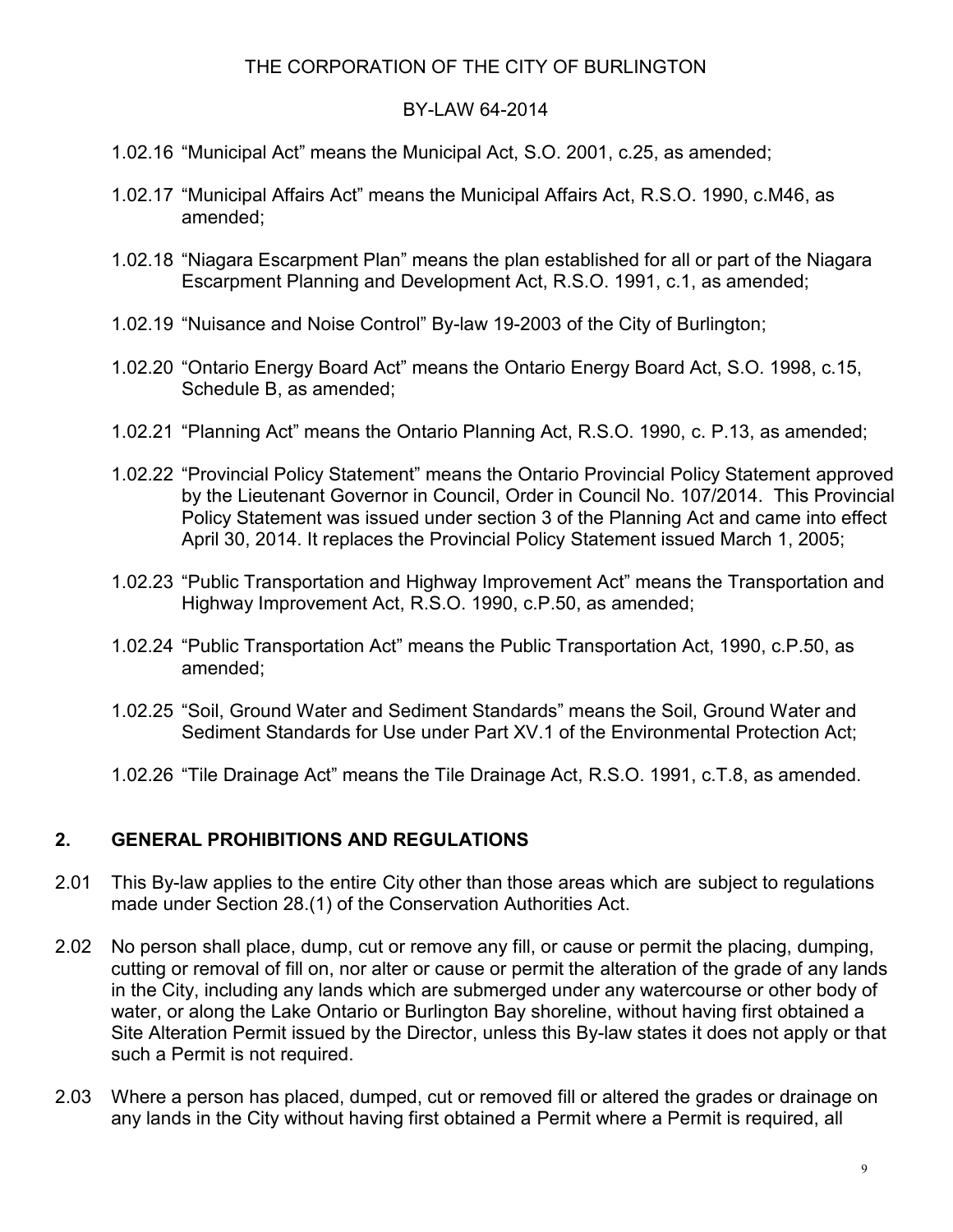#### BY-LAW 64-2014

operations shall cease, immediately stabilize the site and that person shall apply for a Site Alteration Permit pursuant to this By-law and shall be subject to fines and permit fees as per Sections 11 and 12, unless this By-law states it does not apply or that such a Permit is not required.

- 2.04 Notwithstanding any other provision of this By-law, the Director shall not issue a Permit under this By-law with respect to lands in the City of Burlington defined and designated as an Environmentally Sensitive Area by the City's Official Plan without the approval of Council.
- 2.05 Notwithstanding any other provision of this By-law, the Director shall not issue a Permit under this By-law with respect to lands in the City of Burlington defined and designated as areas under the jurisdiction of Conservation Halton pursuant to Ontario Regulation 162/06, without the approval of Conservation Halton.
- 2.06 No person shall fail to comply with an Order issued pursuant to Section 10 of this By-law.
- 2.07 No person shall cause, permit or perform a site alteration on any lands zoned in the City of Burlington Zoning By-law as Environmental Protection (EP) Zone or Environmental Protection Exception Zone unless such site alteration is directly associated with a building permit issued by the Corporation or any other development agreement with the Corporation, or unless such site alteration is directly associated with activities described in Section 3.04 of this By-law.
- 2.08 No person shall cause, permit or perform a site alteration on lands that are subject to an approved Site Plan, Draft Plan of Subdivision, Secondary Plan or a Consent under Sections 41, 51 or 53 respectively of the Planning Act, as amended, without an approved Draft Plan of Subdivision, Secondary Plan, Pre-servicing Agreement, Site Plan Agreement or Consent Agreement entered into under those sections. If none of the above agreements have been executed, a Site Alteration Permit is required.
- 2.09 No person, in the performance of a site alteration, shall injure or destroy a municipal tree or other tree which is subject to tree protection measures as a condition of a Permit issued under this By-law, except to the extent that such injury or destruction is specifically authorized in writing in accordance with the following that may be amended or replaced:
	- 2.09.01 the provisions of this By-law;
	- 2.09.02 the Urban Forest Management Plan (UFMP), approved by Council in July 2010;
	- 2.09.03 the Public Tree By-Law 68-2013;
	- 2.09.04 the Woodlot, Tree Preservation, Protection, Replacement and Enhancement Policy adopted pursuant to By-law No. 45-2007; and
	- 2.09.05 any other applicable By-laws of the City or Halton Region for the protection of trees.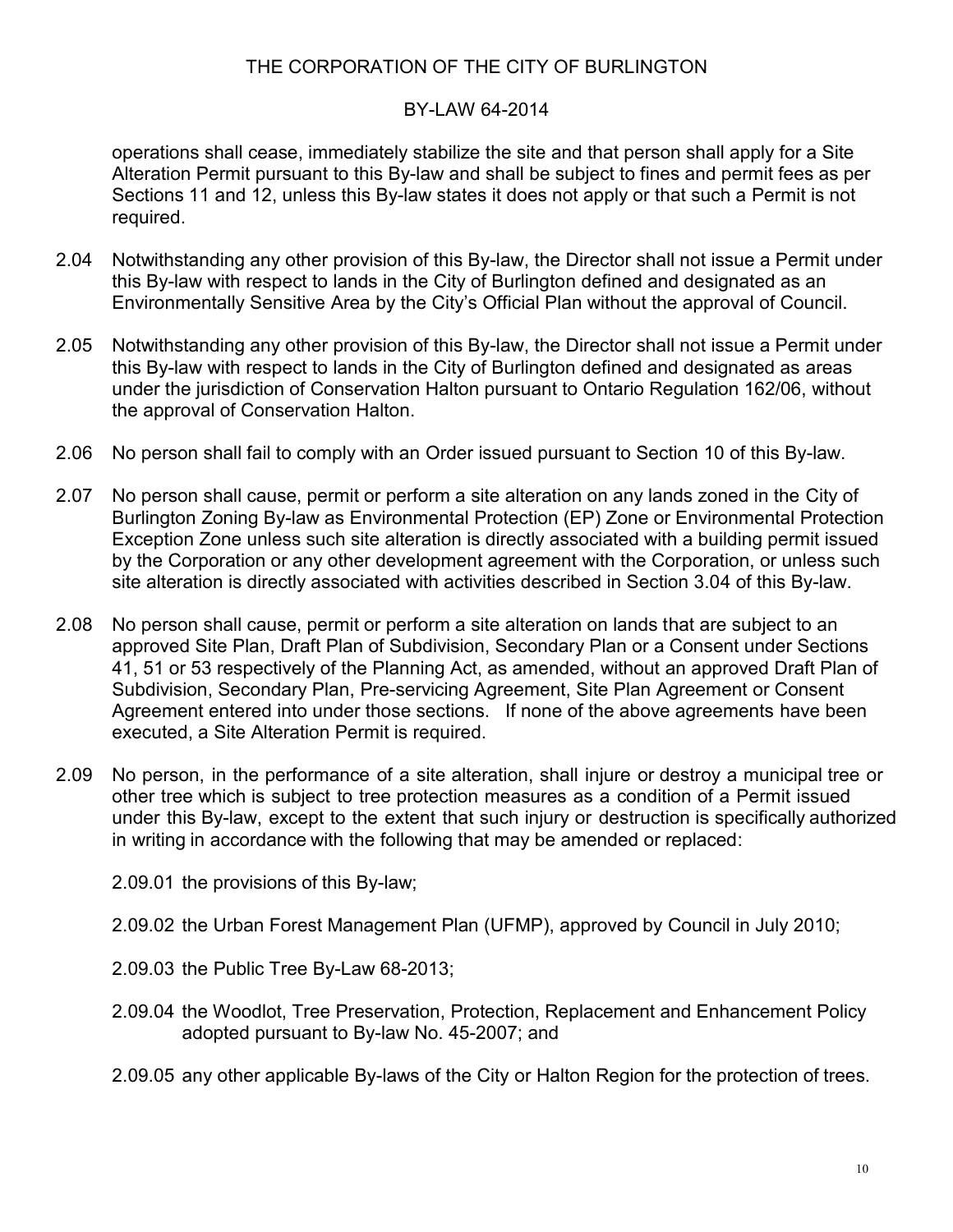## BY-LAW 64-2014

- 2.10 No person shall place or dump fill or cause or permit fill to be placed or dumped unless such fill complies with the applicable Soil, Ground Water and Sediment Standards for use under Part XV.1 of the EPA and the "Management of Excess Soil – A Guide for Best Management Practices, January 2014", as required by the Director.
- 2.11 No person shall undertake site alteration or cause site alteration to occur on any land for temporary storage purposes where the quantity of fill is in excess of 500  $m^3$ , without first having obtained a Permit.
- 2.12 No person shall perform a site alteration on any land unless it is done at the request of or with the prior written consent of the owner of the land where the site alteration is to occur.
- 2.13 No person shall remove topsoil for sale or exchange without first having obtained a Permit.
- 2.14 Site alterations shall:
	- 2.14.01 not be performed between the hours of 7:00 pm and 7:00 am without the prior written consent of the Director;
	- 2.14.02 not be performed during any period in which a wind warning for the area has been issued by Environment Canada, as confirmed in writing and provided to the permit holder by the Director;
	- 2.14.03 not be performed during any period in which a smog advisory for the area has been issued by the Ministry of the Environment, as confirmed in writing and provided to the permit holder by the Director;
	- 2.14.04 not be performed during or within 24 hours of receiving 15 mm or more of precipitation within a 24 hour period, as confirmed in writing and provided to the permit holder by the Director;
	- 2.14.05 comply with the Nuisance and Noise Control By-law 19-2003 of the City of Burlington, as amended;
- 2.15 Environmental soil testing reports shall be provided, to the satisfaction of the Director, for all site alterations, unless stated otherwise in writing by the Director. Soil tests shall indicate whether the soil complies with the applicable standards in the Soil, Ground Water and Sediment Standards.

## **3. EXEMPTIONS**

#### *Municipalities and Local Boards*

3.01 The provisions of this By-law do not apply to: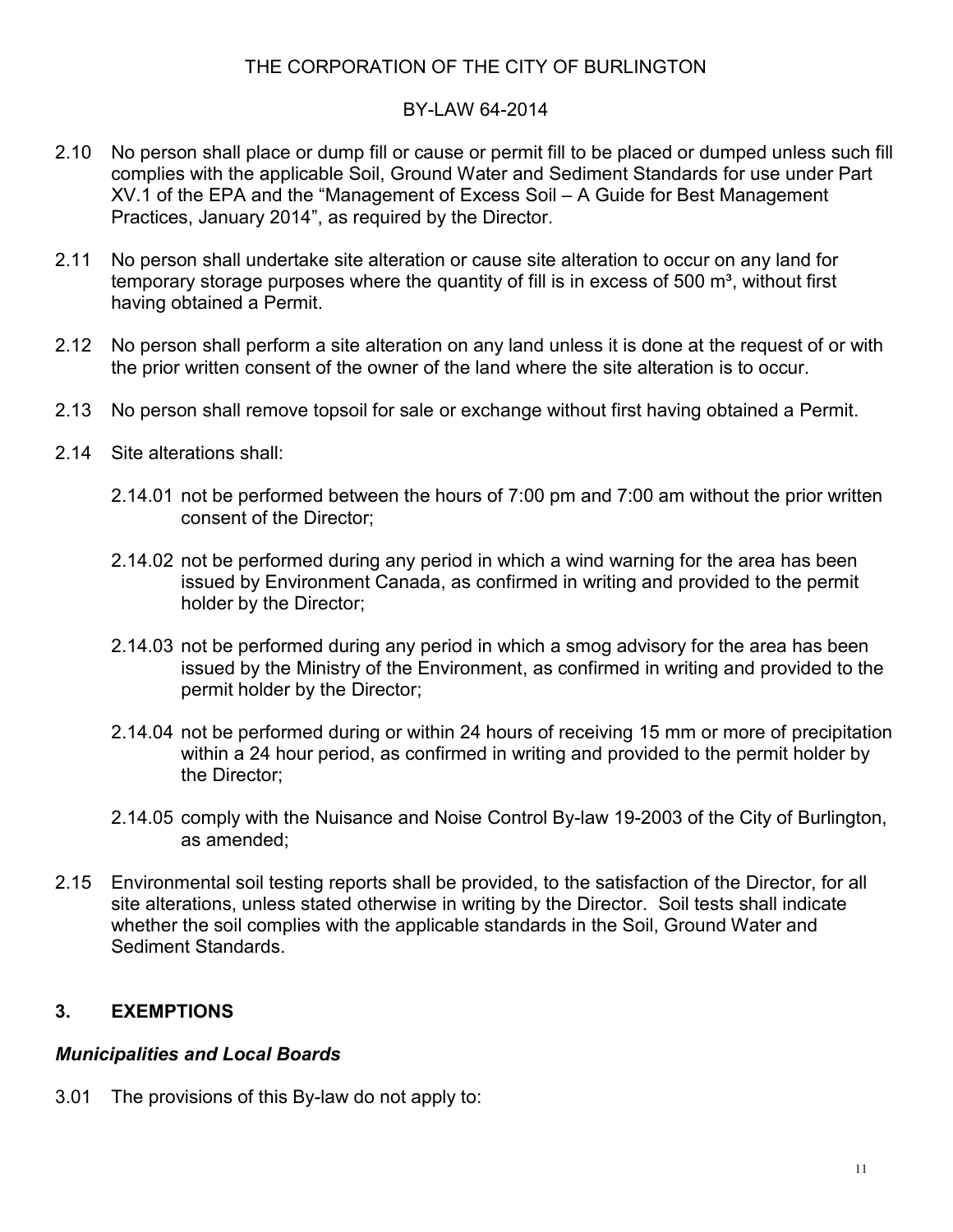### BY-LAW 64-2014

- 3.01.01 the City, when undertaking works on City owned lands or easements in favour of the City or when undertaking works on any other lands in which the City may have an interest.
- 3.01.02 activities or matters undertaken by the City or a Local Board of the City on lands owned by the City or Local Board.
- 3.01.03 emergency measures taken by the City, Halton Region or any other Federal, Provincial or Regional agency, to prevent flooding, erosion, slipping of soil or damage to trees.
- 3.01.04 the placing of fill carried out on private property by the City or a Local Board as defined in the Municipal Affairs Act or any successor legislation thereto, in compliance with Subsection 3.02.
- 3.02 The owner of private property referred to in 3.01.04 shall submit, to the Director, an original signed copy of Schedule "F" - Full and Final Release. Additionally, if requested by the Director, a proposed grading plan shall be submitted to the Director for review and approval.

## *Federal and Provincial Regulations*

- 3.03 The provisions of this By-law do not apply to the site where the site alteration takes place:
	- 3.03.01 if an application is made under Section 28 of the Conservation Authorities Act, respecting the placing, dumping, cutting or removal of fill or the alteration of the grade of land in any area of the City. This By-law is of no effect in respect of that area provided relevant Conservation Halton approvals have been obtained and submitted to the Director.
	- 3.03.02 if an application is made under the Niagara Escarpment Plan, respecting the placing, dumping, cutting or removal of fill or the alteration of the grade of land in any area of the City. This By-law is of no effect provided relevant Niagara Escarpment Commission (NEC) approvals have been obtained and submitted to the Director.
	- 3.03.03 if the construction, extension, alteration, maintenance or operation of works is performed under Section 26 of the Public Transportation and Highway Improvement Act, as amended.
	- 3.03.04 if the placing, dumping, cutting or removal of fill or alteration of the grade of land is undertaken by a transmitter or distributor, as those terms are defined in Section 2 of the Electricity Act, for the purpose of constructing and maintaining a transmission system or a distribution system as those terms are defined in that section.
	- 3.03.05 if the placing, dumping, cutting or removal of fill or alteration of the grade of land is undertaken on land in order to lawfully establish, operate or enlarge any pit or quarry on land provided: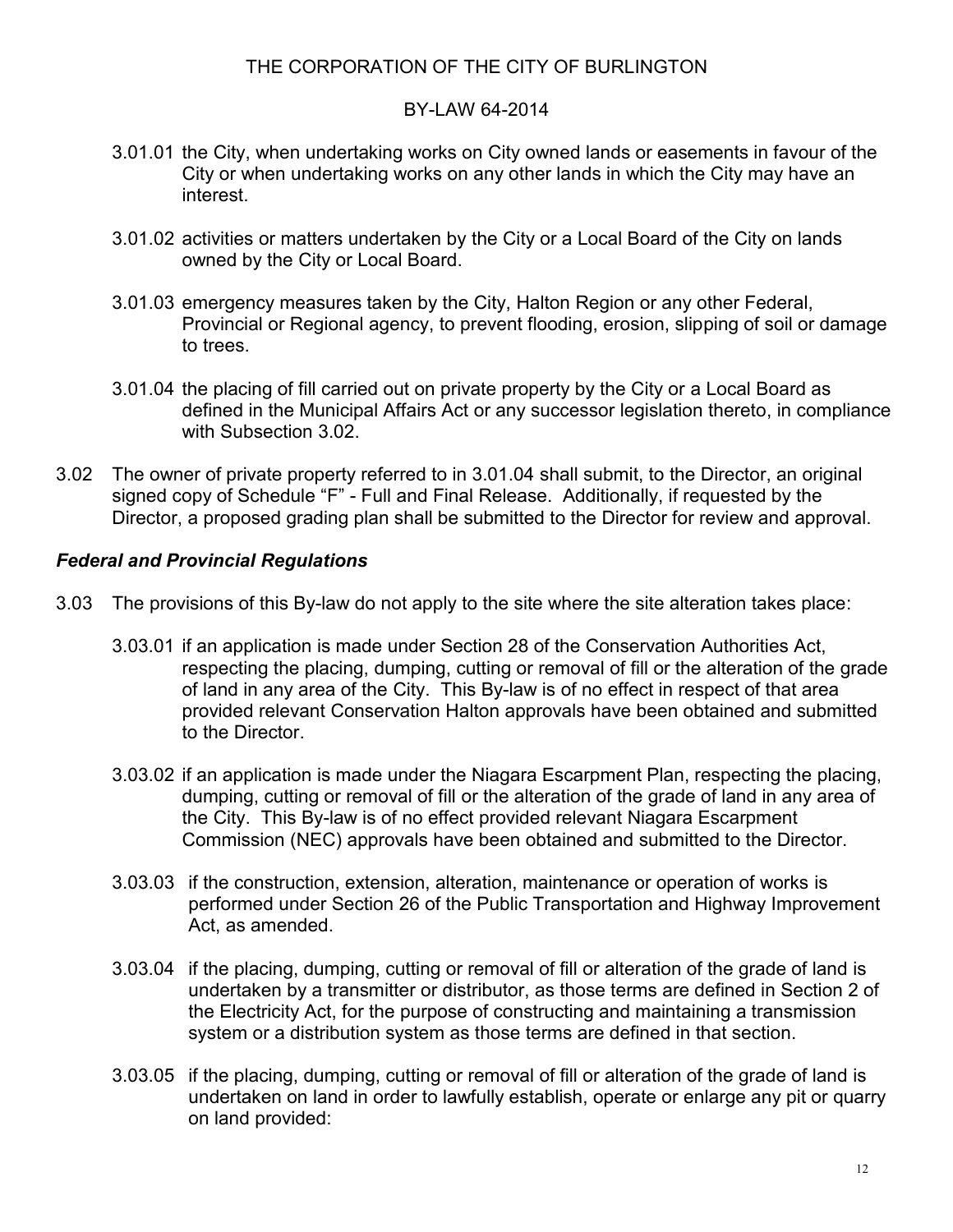#### BY-LAW 64-2014

- 3.03.05.01 the property has been licenced as a pit or quarry under the Aggregate Resources Act or a predecessor of that Act; and
- 3.03.05.02 that the pit or quarry is a permitted land use under a By-law passed under Section 34 of the Planning Act.
- 3.03.06 if any rehabilitation or filling activity in a pit or quarry licenced is performed under the Aggregate Resources Act and specifically addressed on an approved pit or quarry site plan when there is insufficient overburden retained to rehabilitate such pit or quarry in accordance with that Act.
- 3.03.07 if the placing, dumping, cutting or removal of fill or the alteration of grade is carried out as an authorized part of construction or operations as identified by:
	- 3.03.07.01 the Mining Act, R.S.O. 1990, c.M14 as amended, or any successor legislation thereto;
	- 3.03.07.02 the Ontario Energy Board Act, S.O. 1998, c.15, Schedule B as amended or any successor legislation thereto;
	- 3.03.07.03 a Crown agency as defined in the Crown Agency Act, R.S.O. 1990, c.C.48 as amended or any successor legislation thereto;
	- 3.03.07.04 Section 26 of the Public Transportation Act, 1990, c.P.50, as amended;
	- 3.03.07.05 a *federal work or undertaking* where the Director determines that the core of the power under which it is established would be seriously and significantly impaired by applying the By-law to the undertaking.
- 3.03.08 if the placing, dumping, cutting or removal of fill or alteration of grade is permitted as part of the use, operation or construction of a waste management system or waste disposal site authorized or approved under Part V of the Environmental Protection Act, R.S.O. 1990, c.E.19 or its regulations, as amended.

#### *Other Development Applications Submitted to the City*

- 3.04 The provisions of this By-law do not apply to:
	- 3.04.01 the placing, dumping, cutting or removal of fill, or alteration of the grade of land imposed after December 31, 2002 as a condition of an approved Site Plan, Draft Plan of Subdivision or a Consent under Sections 41, 51 or 53 respectively, of the Planning Act or as requirement of a Site Plan Agreement or Subdivision Agreement entered into under those sections.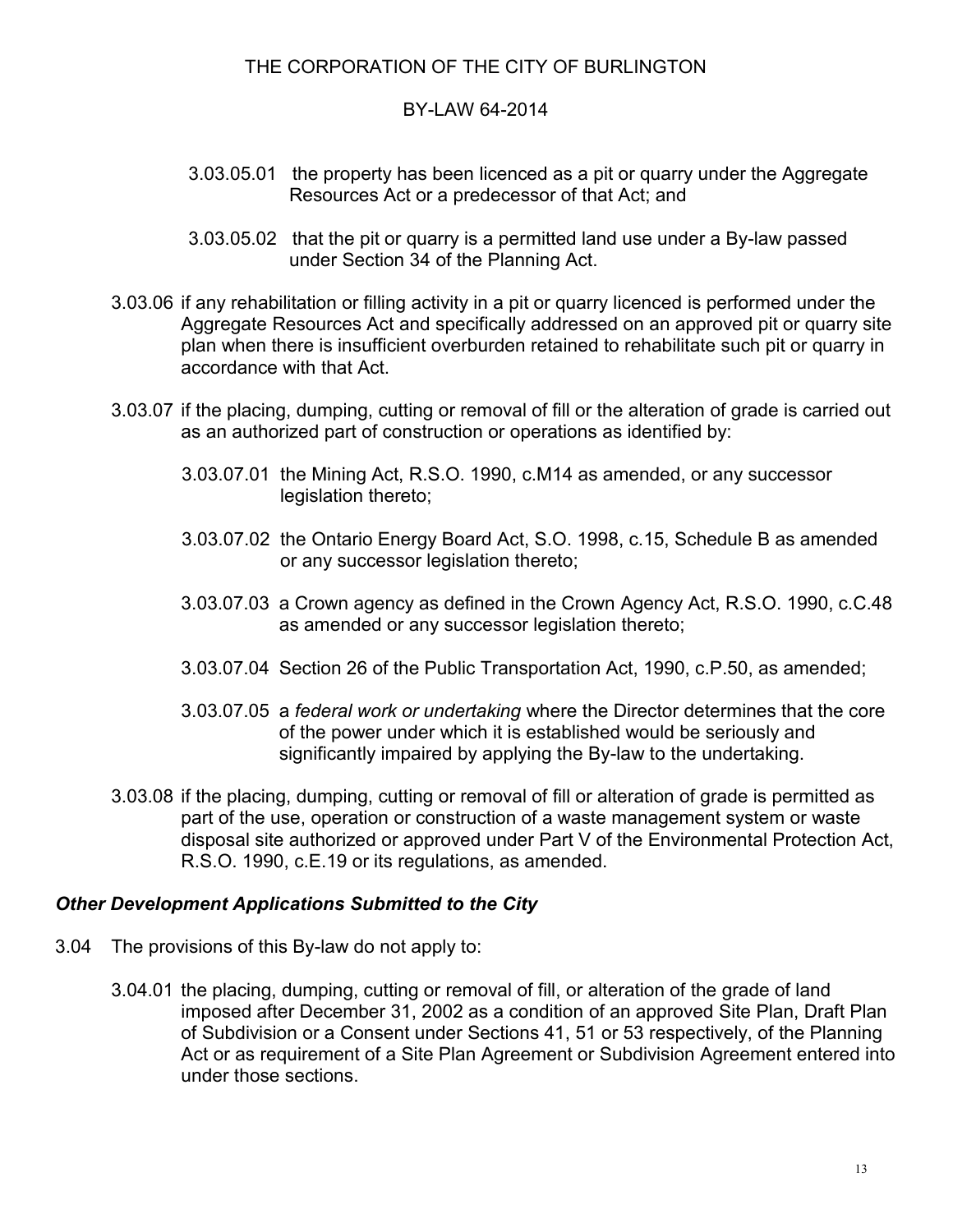#### BY-LAW 64-2014

- 3.04.02 the placing, dumping, cutting or removal of fill, or alteration of the grade of land imposed after December 31, 2002 as a condition of a Development Permit authorized by regulation made under Section 70.2 of the Planning Act or as a requirement of an agreement entered into under that regulation.
- 3.04.03 the placing, dumping, cutting or removal of fill, or alteration of the grade of land for the purpose of flood or erosion control to establish finished grades shown on a grading and drainage plan approved by Conservation Halton or by the City in conjunction with an approved Subdivision Agreement or Site Plan.
- 3.04.04 the placing or dumping of fill in an excavation, following the demolition or removal of a building or structure, for which a building permit has been issued provided the filling is limited to 3 m outside the previously existing building perimeter and the finished grade is the same as the previously existing grade at that building perimeter.

### *Utilities and Other Services*

- 3.05 The provisions of this By-law do not apply to:
	- 3.05.01 the placing, dumping, cutting or removal of fill or alteration of grade as an incidental part of any construction of any form of underground services where the fill is removed and held for subsequent backfill replacement.

## *Agricultural Rural Area*

- 3.06 The provisions of this By-law do not apply to:
	- 3.06.01 the placing, dumping, cutting or removal of fill or alteration of the grade of land as an incidental part of any drain construction under the Drainage Act or the Tile Drainage Act.
	- 3.06.02 the placing, dumping, cutting or removal of fill as an incidental part of normal farming practices including:
		- 3.06.02.01 the placing, dumping, cutting or removal of fill as an incidental part of sodfarming, tree farming, greenhouse operations and nurseries for horticultural products and
		- 3.06.02.02 the placing or dumping of imported fill material (to a maximum one-time event of 500 m<sup>3</sup>) for the purpose of improving site drainage and/or improving soil quality, provided no adverse effects result.
		- 3.06.02.03 the temporary stockpiling of fill material for use in normal farming practices.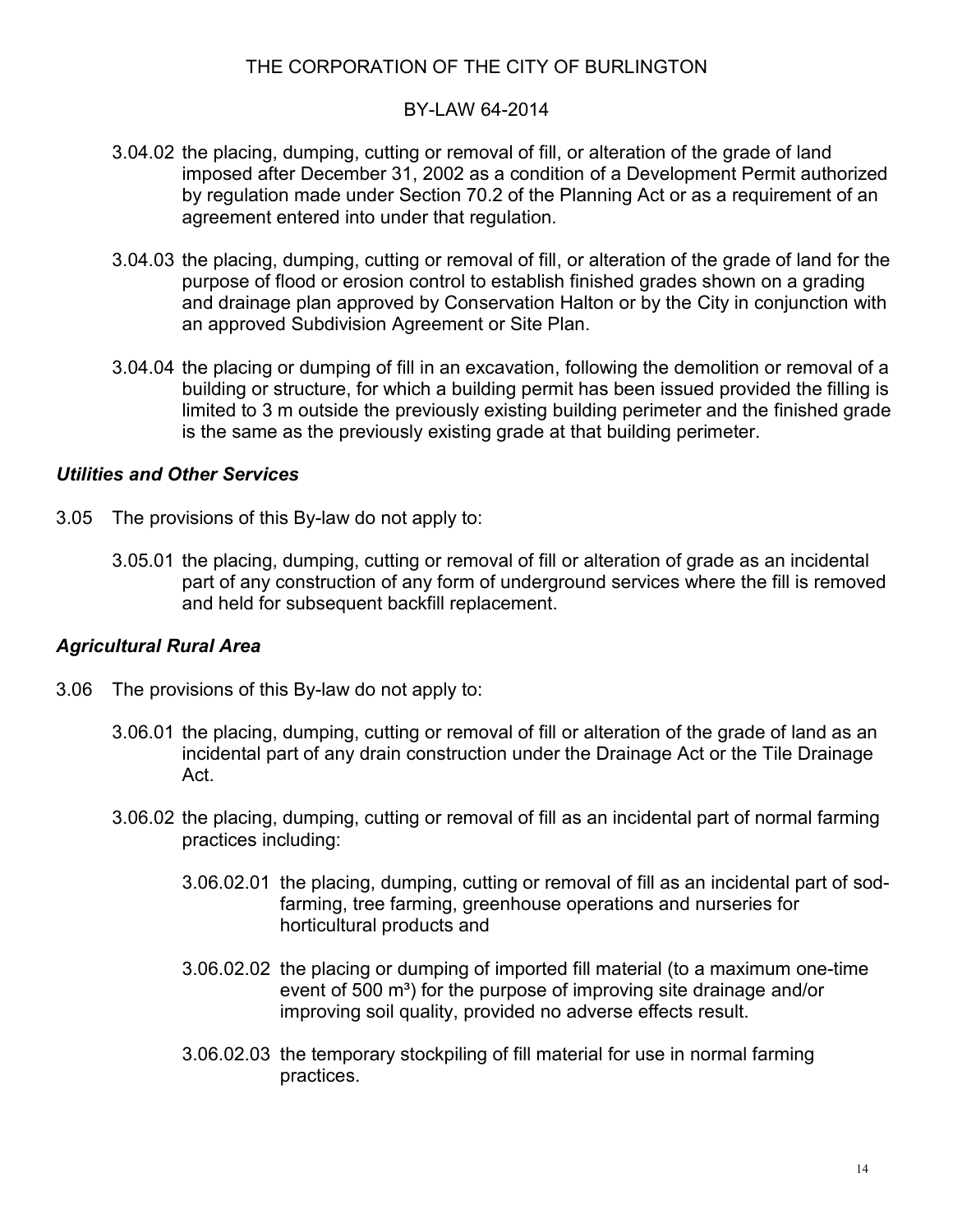#### BY-LAW 64-2014

- 3.06.03 the dredging of existing ponds on properties within the Agricultural Rural Area, provided the surface area of the pond is not increased and the pond depth is not increased beyond its original depth. Where possible, the spoil material should be worked into adjacent fields without changing drainage patterns, avoiding piles or berms of dredged material being created adjacent to the pond.
- 3.06.04 the top-dressing of existing granular driveways, roads, farm field access roads or parking areas with imported granular material (including native granular, recycled aggregate, recycled asphalt or recycled concrete), provided the previously existing grades are being reinstated.
- 3.07 A Site Alteration Permit is not required on any land designated Agricultural Rural Area within the City, as designated in the City's Official Plan, where the fill placed, dumped, cut or removed on any one lot is in accordance with 3.06.02, provided the following requirements are met:
	- 3.07.01 if required by the Director, provide environmental soil test results of the fill material, soil permeability test results for the receiving site existing soil and fill material, and receive approval from the Director that these results are acceptable prior to performing site alterations;
	- 3.07.02 the placement, dumping, cutting or removal of fill is not within 5 m of the property lines and does not obstruct the flow of water in a watercourse, ditch or swale or sheet flow across property lines;
	- 3.07.03 the placement, dumping, cutting or removal of fill does not cause water normally contained on the lot to drain off site; and
	- 3.07.04 all fill placed or dumped includes only soil, stone, sod or other material acceptable to the Director and that such material is clean and free of any glass, plastics, rubber, metals, termites, liquid other than water, concrete, asphalt, garbage or contaminants exceeding applicable Site Condition Standards.

## *Residential Area*

- 3.08 The provisions of this By-law do not apply to:
	- 3.08.01 the placing, dumping, cutting or removal of soil on lands for the purpose of lawn dressing, landscaping or adding to flower beds or vegetable gardens, provided that the ground elevation of the lands is not increased by more than 0.15 m and there is no significant change in the direction or rate of drainage to or from neighbouring properties. Such alteration shall not take place within 0.5 m of any property line. Such placing of soil shall not in any consecutive 3 month period exceed 10 m<sup>3</sup>.
	- 3.08.02 the construction of walkways along sideyards, adjacent to the dwelling or garage, with no altering of grades, drainage patterns or drainage within 0.5 m of property line.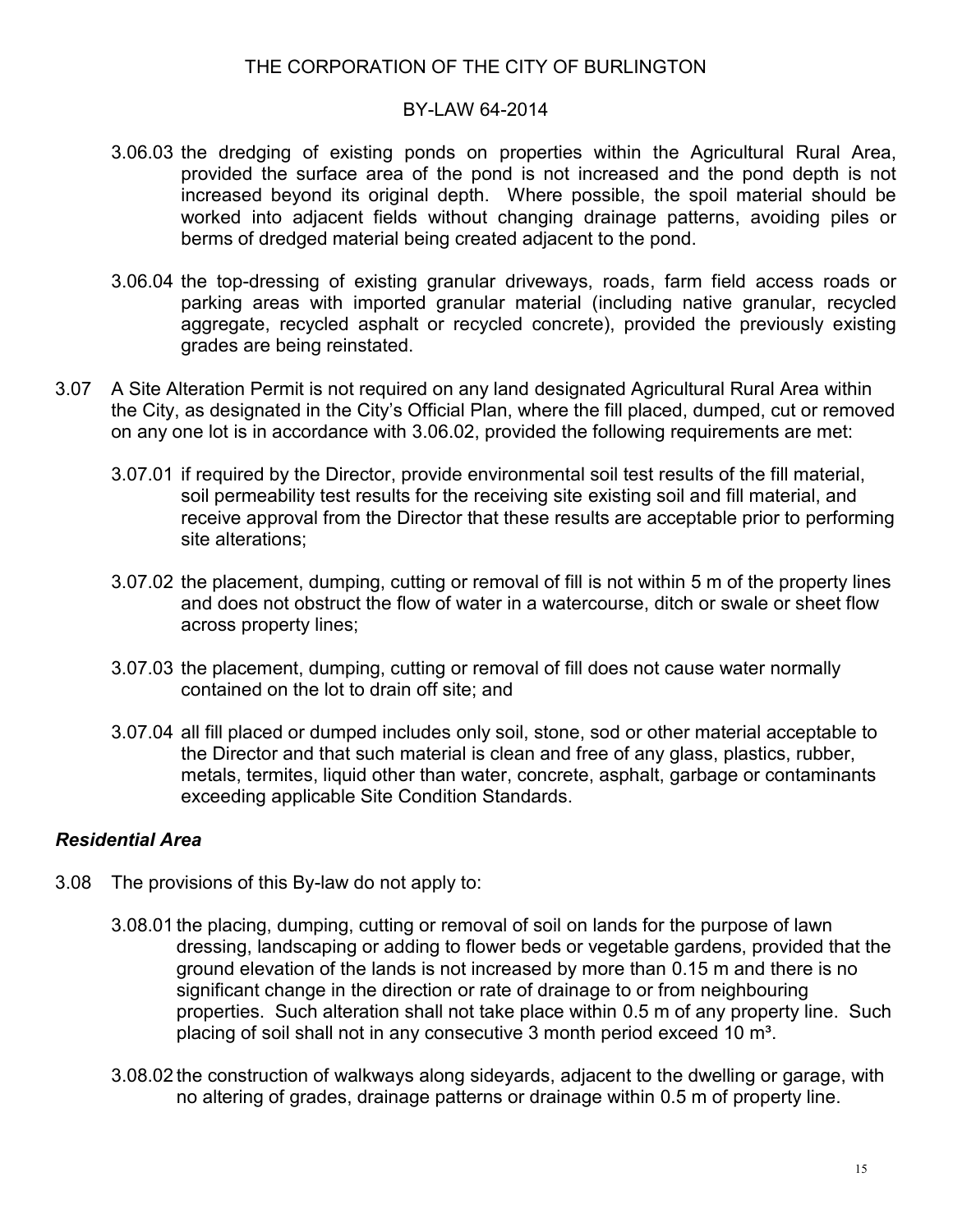### BY-LAW 64-2014

- 3.08.03 the top-dressing of existing granular driveways, roads or parking areas with imported granular material (including native granular, recycled aggregate, recycled asphalt or recycled concrete), provided the previously existing grades are being reinstated.
- 3.09 A Site Alteration Permit is not required on any land designated for residential use within the urban area of the City, as designated in the City's Urban Official Plan, where the quantity of fill or topsoil placed, dumped, cut or removed on any one lot does not in any consecutive 3 month period exceed 10 m<sup>3</sup>, provided the following requirements are met:
	- 3.09.01 the placement, dumping, cutting or removal of fill does not obstruct the flow of water in a watercourse, ditch or swale or sheet flow across property lines;
	- 3.09.02 the placement, dumping, cutting or removal of fill does not cause water normally contained on the lot to drain off site; and
	- 3.09.03 all fill placed or dumped includes only soil, stone, sod or other material acceptable to the Director and that such material is clean and free of any glass, plastics, rubber, metals, termites, liquid other than water, concrete, asphalt, garbage or contaminants exceeding applicable Site Condition Standards .

## *Industrial, Commercial & Institutional Lands*

- 3.10 The provisions of this By-law do not apply to:
	- 3.10.01 the placing, dumping, cutting or removal of soil on lands for the purpose of lawn dressing, landscaping or adding to flower beds or vegetable gardens, provided that the ground elevation of the lands is not increased by more than 0.15 m and there is no significant change in the direction or rate of drainage to or from neighbouring properties. Such alteration shall not take place within 0.5 m of any property line. Such placing of soil shall not in any consecutive 3 month period exceed 10 m<sup>3</sup>.
	- 3.10.02 the placing, dumping, cutting or removal of fill or alteration of grade that is part of the stockpiling and use of fill, loam or topsoil for commercial landscaping purposes where such use is in conformance with the applicable zoning and land use By-laws of the City as well as Conservation Halton and NEC policies
	- 3.10.03 the stockpiling of recycled aggregate, asphalt or concrete as part of a contractor stockpile, provided the location is in compliance with the applicable zoning and land use By-laws, Conservation Halton regulations and NEC policies;
	- 3.10.04 the top-dressing of existing granular driveways, roads or parking areas with imported granular material (including native granular, recycled aggregate, recycled asphalt or recycled concrete), provided the previously existing grades are being reinstated.
- 3.11 A Site Alteration Permit is not required on any Industrial lands, Commercial lands or Institutional lands as defined in this By-law, where the quantity of fill placed, dumped, cut or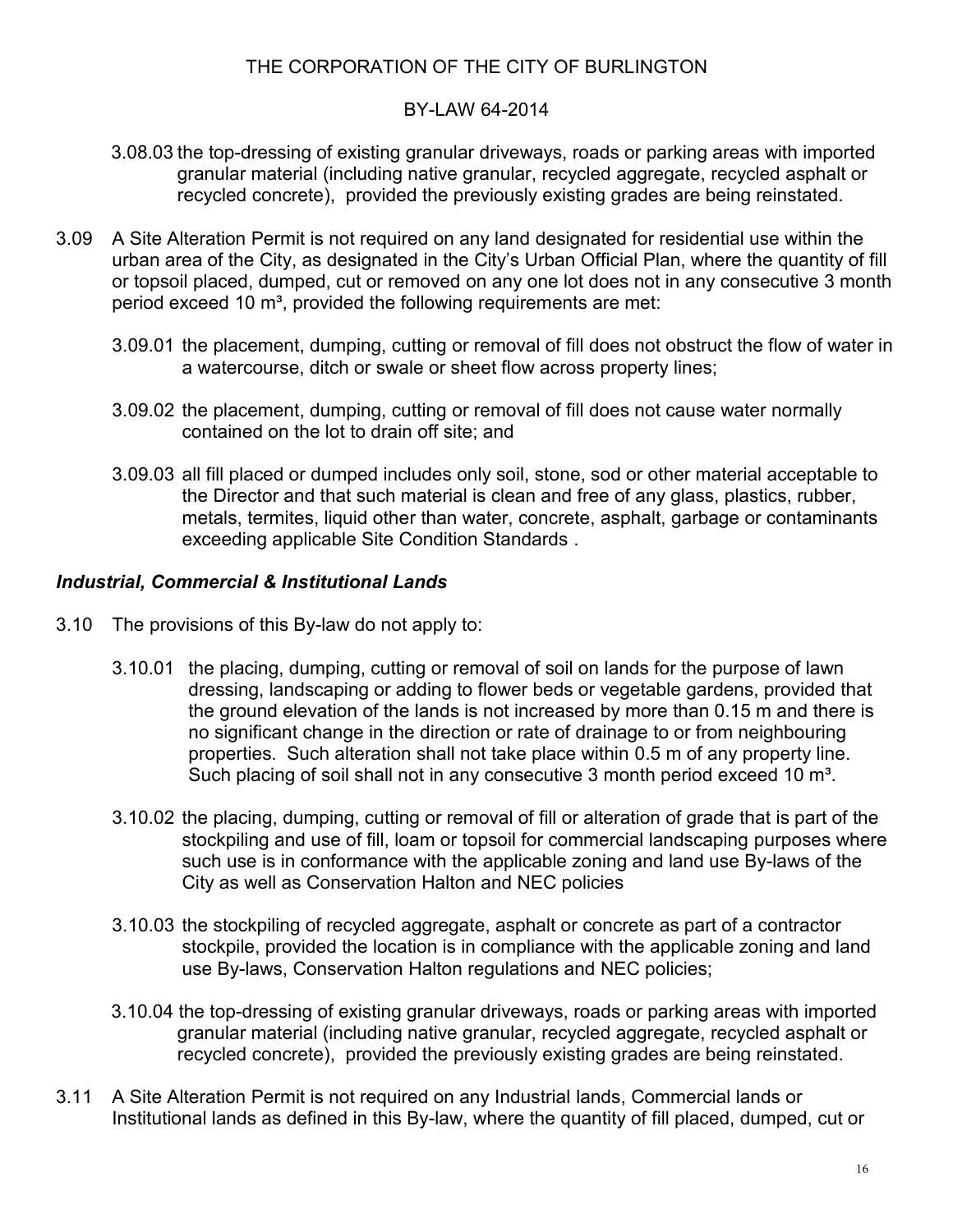## BY-LAW 64-2014

removed on any one lot does not in any consecutive 3 month period exceed 10  $m^3$ , provided the following requirements are met:

- 3.11.01 the placement, dumping, cutting or removal of fill does not obstruct the flow of water in a watercourse, ditch or swale or sheet flow across property lines;
- 3.11.02 the placement, dumping, cutting or removal of fill does not cause water normally contained on the lot to drain off site; and
- 3.11.03 all fill placed or dumped includes only soil, stone, sod or other material acceptable to the Director and that such material is clean and free of any glass, plastics, rubber, metals, termites, liquid other than water, concrete, asphalt, garbage or contaminants exceeding applicable Site Condition Standards.

# **4. SITE ALTERATION APPLICATION PROCESS**

## *Pre-consultation*

- 4.01 An applicant or owner applying for a Permit shall have a pre-consultation meeting with the Director and any other persons or agencies that the Director determines necessary to review the proposal to determine if a Permit is required and if a Permit can be issued pursuant to this By-law.
- 4.02 If the site alteration includes a calculated site alteration volume of less than 5000  $m^3$ , the applicant shall prepare a "Notice of the Application", in the form and content required by the Director, and the applicant shall post the notice on such suitable frontages to the property as determined by the Director, at the applicant's expense, and in a manner so that the notice is visible to passers-by for a period of not less than 14 days starting on the date on which the Director indicates is the Date of Consideration of the application.
- 4.03 If the site alteration includes a calculated site alteration volume greater than 5000  $\text{m}^3$ , the Director shall confirm the Date of Consideration of the application, arrange for posting the notice on the frontage of subject site and a Notice of the Application to be mailed, at the applicant's expense, to adjacent property owners within 150 m of the subject property where the subject property is either in Urban Areas or Rural Settlement Areas (both of which areas are as identified in the City of Burlington Official Plan) or in the case where the subject property is not found in either of those two areas, the notices shall be mailed out to the adjacent property owners within 600 m of the subject property.

## *Site Alteration Application Form*

4.04 An owner or applicant applying for a Site Alteration Permit shall submit the following to the Director: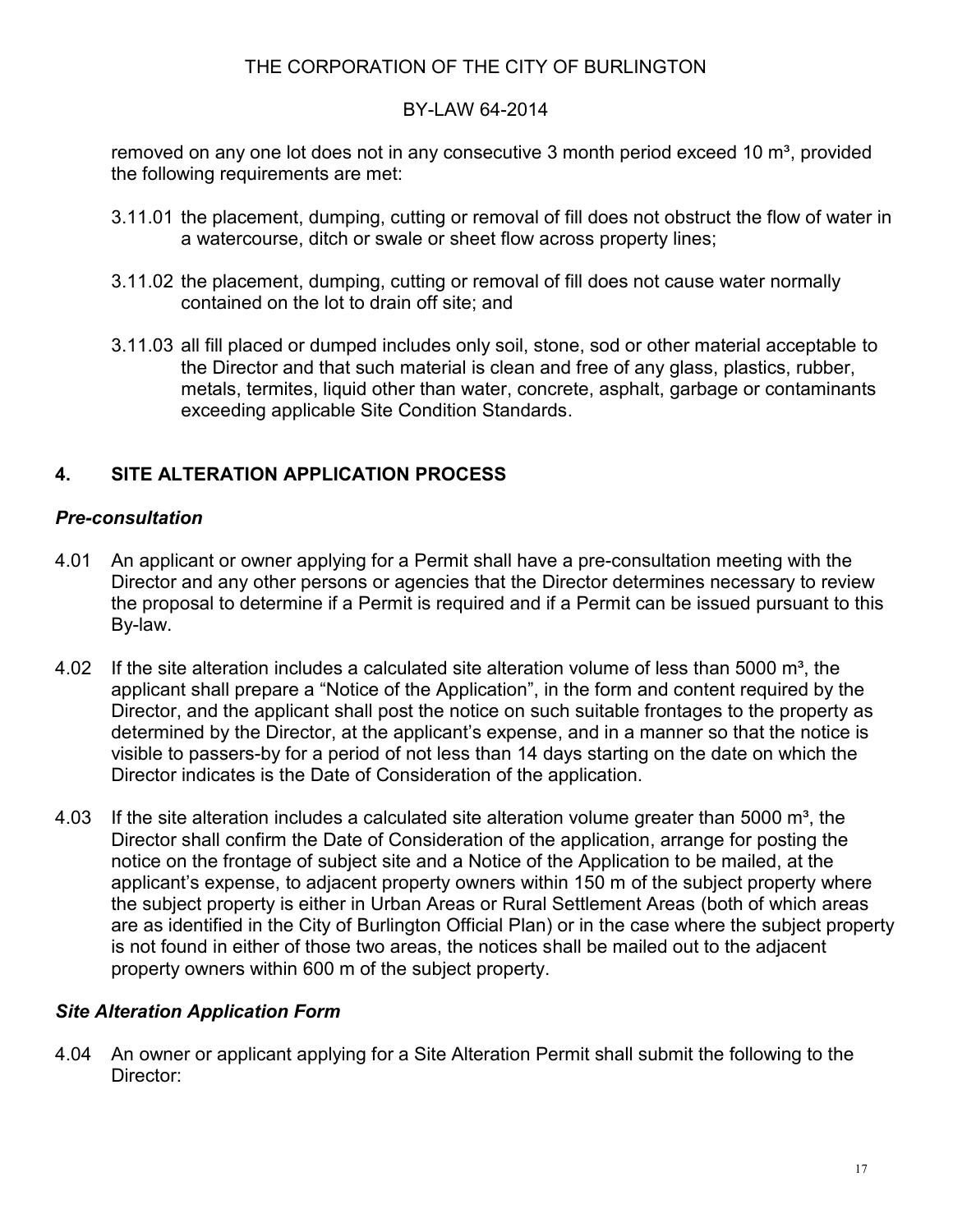#### BY-LAW 64-2014

- 4.04.01 a completed "Application for a Site Alteration Permit" form, included in Schedule "A", appended to this By-law, which said form may be amended from time to time by the Director and shall include the following information:
	- 4.04.01.01 the municipal address of the land on which the fill is to be placed, dumped, cut or removed or other site alteration is to occur and the property size;
	- 4.04.01.02 the name, address and contact information of the owner of the land upon which the fill is to be received and placed or dumped, including written acknowledgement and written acceptance of the fill material being transported to his/her property, using the template appended in Schedule "E";
	- 4.04.01.03 the name, address and contact information of the agent authorized by the owner of the land upon which the fill is to be placed, dumped, cut or removed or other site alteration is to occur;
	- 4.04.01.04 the name, address and contact information of the consultant engineers authorized by the owner of the land upon which the fill is to be placed, dumped, cut or removed or other site alteration is to occur;
	- 4.04.01.05 the name, address and contact information of the contractor authorized by the owner of the land upon which the fill is to be placed, dumped, cut or removed or other site alteration is to occur;
	- 4.04.01.06 work schedule for the proposed site alteration works within the 1 year permit period;
	- 4.04.01.07 a brief description of the proposed works that have been identified on the Control Plan, as specified in Sections 4.04;
	- 4.04.01.08 a brief description of the fill being placed or dumped;
	- 4.04.01.09 all source location(s) of the fill being placed or dumped including environmental soil tests and soil permeability tests if required by the Director;
	- 4.04.01.10 a copy of the NEC Development Permit, if the subject property is within regulated lands of the NEC and if a Development Permit has been obtained from the NEC;
	- 4.04.01.11 a copy of the Conservation Halton (CH) Permit, if the subject property is within CH regulated lands and if a permit has been obtained from CH;
	- 4.04.01.12 confirmation of any Environmentally Sensitive Areas or wetlands on or near the subject property;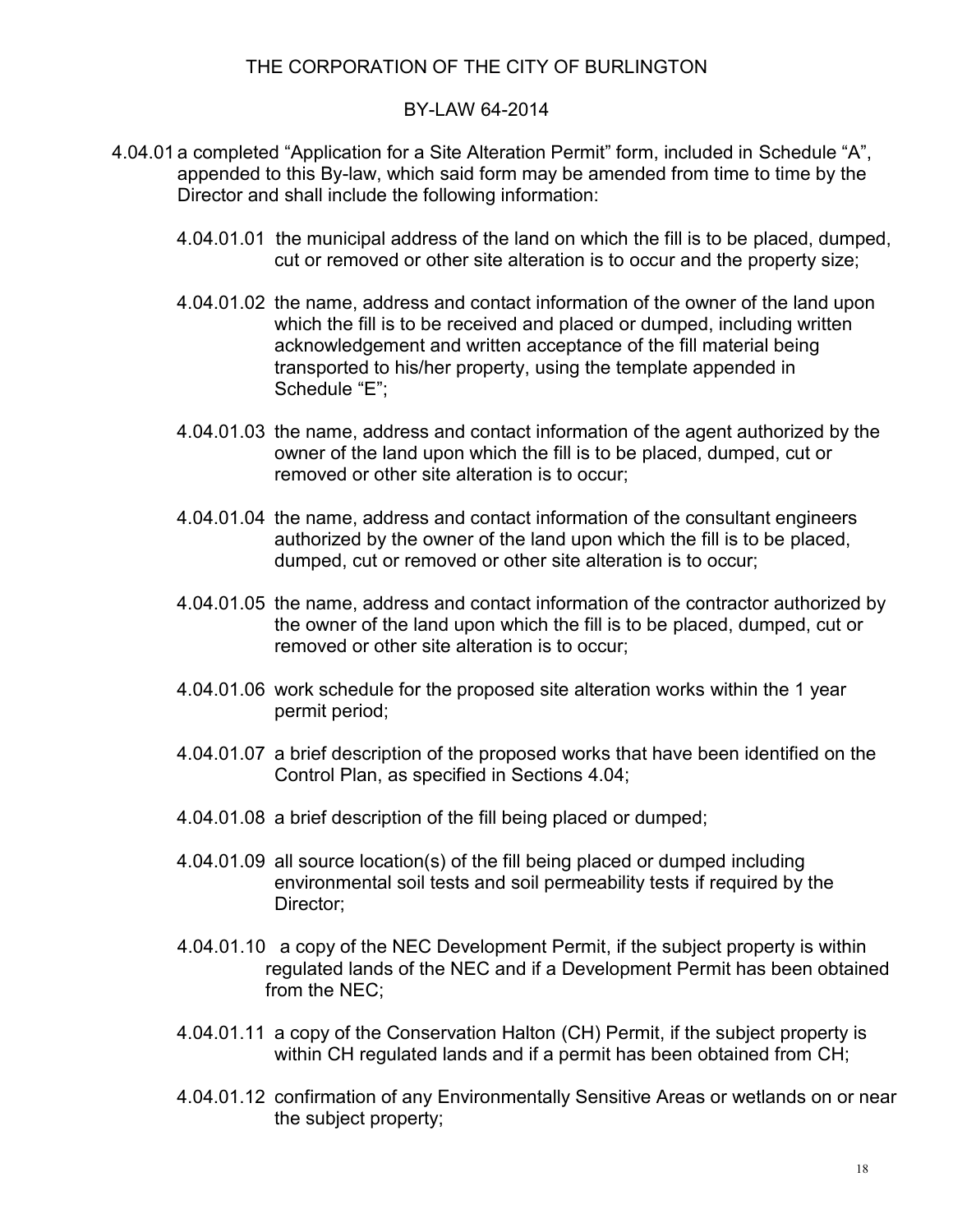#### BY-LAW 64-2014

- 4.04.01.13 confirmation of any endangered or threatened species on the subject property;
- 4.04.01.14 a signed authorization by the owner of the land, on which the work is to be performed, certifying the agent to act on his behalf in the application process and the performance of the site alteration work.

#### *Control Plan Requirements*

- 4.04.02 a Control Plan, as required by and to the satisfaction of the Director, is to be submitted as part of the Site Alteration Permit application, pursuant to this By-law. The Control Plan shall include the following:
	- 4.04.02.01 a key plan showing the location of the site and a minimum of 30 meters beyond the site;
	- 4.04.02.02 the scale of the drawing;
	- 4.04.02.03 property lines of the lands where the proposed site alterations are to be undertaken, including dimensions and the number of hectares of the site;
	- 4.04.02.04 the location, dimensions, elevations and use of buildings and other structures existing or proposed to be erected on the site;
	- 4.04.02.05 the current and proposed use of the site as well as the location, dimensions and use of buildings and other structures adjacent to the site;
	- 4.04.02.06 detailed locations, including dimensions, identifying the proposed locations for the placement of fill on the lands;
	- 4.04.02.07 a scale drawing of any proposed retaining wall including a description, dimensions and materials to be used in the construction of such retaining wall, that may be required by the Director if:
		- (a) erosion on adjacent lands may occur as a result of the work which is the subject of the Permit; and/or
		- (b) the finished grade of the Site is of a higher elevation at a property line than that of the existing grade at the same property line of adjacent lands.
	- $4.04.02.08$  for a calculated site alteration volume of less than 5000 m<sup>3</sup>, existing spot elevations on a 3 m grid across the property and 15 m beyond the property lines to clearly show the existing topography of the property and the adjacent lands;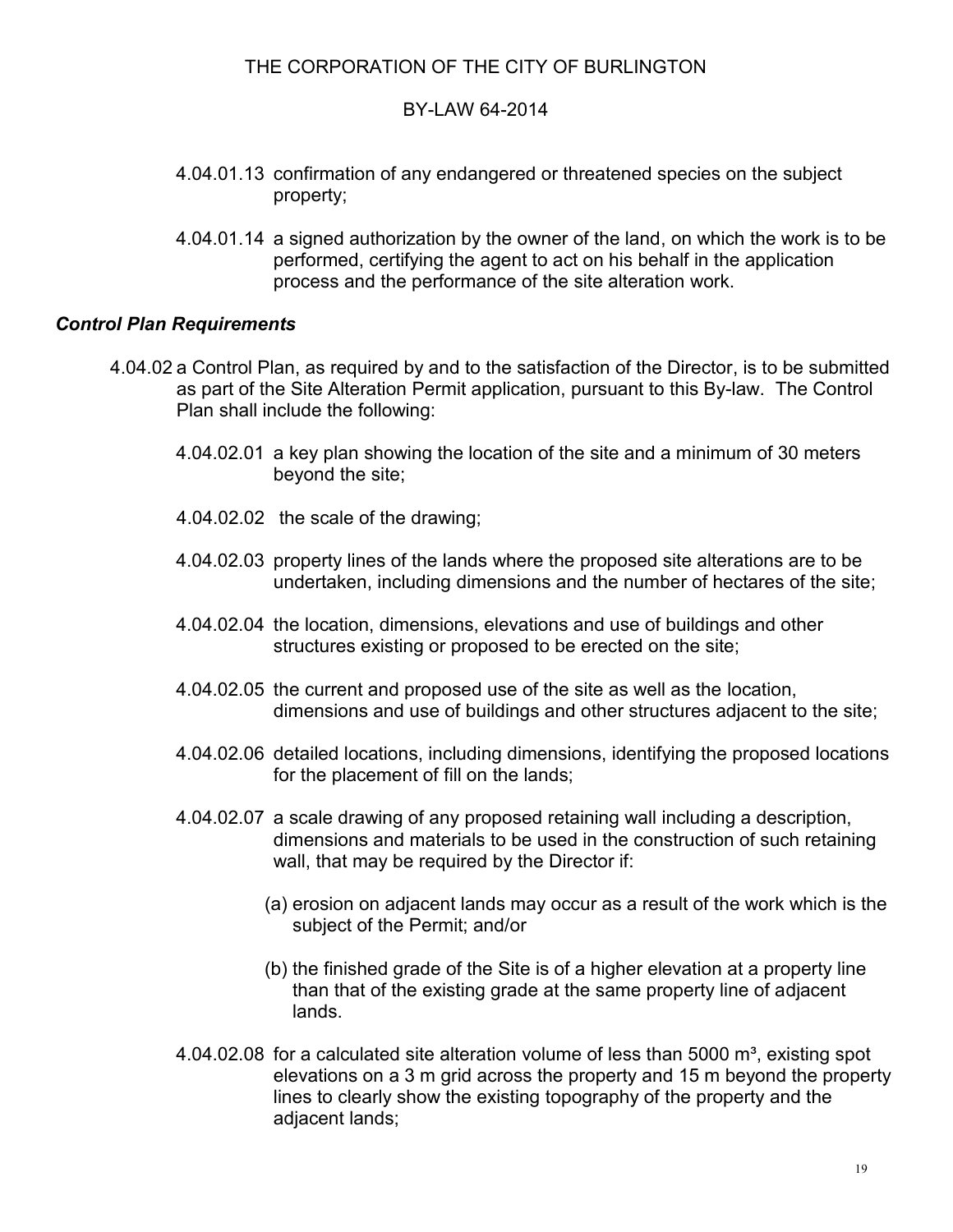#### BY-LAW 64-2014

- 4.04.02.09 for a calculated site alteration volume of greater than 5000  $m^3$ , a topographic survey producing a 0.5 m contour interval, certified by a licensed professional engineer or Ontario Land Surveyor, defining all material and man-made features, including top and bottom of slopes, drainage patterns, tree lines, buildings, and stockpiles on the lands and 30 m beyond the property lines to clearly show the detailed existing topography of the property and the adjacent lands;
- 4.04.02.10 the location of Environmentally Sensitive Areas, lakes, streams, channels, ditches, swales, water courses and other bodies of water on the site and 15 m beyond the property lines for sites less than 0.2 ha, and 30 m beyond the property lines for sites greater than 0.2 ha;
- 4.04.02.11 the location, dimensions and invert elevations of any existing and proposed storm water drainage systems, sewers, drainage pipes, culverts, inlet chambers, drainage tiles, septic beds and natural drainage patterns on and 15 m beyond the property lines for less than 0.2 ha and 30 m beyond the property lines for sites greater than 0.2 ha;
- 4.04.02.12 the location and dimensions of utilities, roads and highways;
- 4.04.02.13 the location, diameter, species and drip line of all trees with a caliper measuring 75 mm or greater at breast height, all other vegetation and field crops are to be identified in masses showing the outline of the canopy or vegetation limit created by the massing;
- 4.04.02.14 all existing vegetation 3 m beyond the property lines including City trees, individually locating all trees with a caliper measuring 75 mm or greater at breast height. All other vegetation to be identified in masses showing outline of canopy or vegetation limit created by the massing;
- 4.04.02.15 the location and description of the predominant soil types;
- 4.04.02.16 the location and dimensions, of all temporary soil or fill stockpiles;
- 4.04.02.17 the location, dimensions, height and slopes of any proposed berms;
- 4.04.02.18 the proposed final elevations of the site alteration works;
- 4.04.02.19 the location and dimensions of all proposed land disturbances;
- 4.04.02.20 the location of all wetlands, floodplains, shoreline, top of bank features and approximate regulation limits as required by Conservation Halton;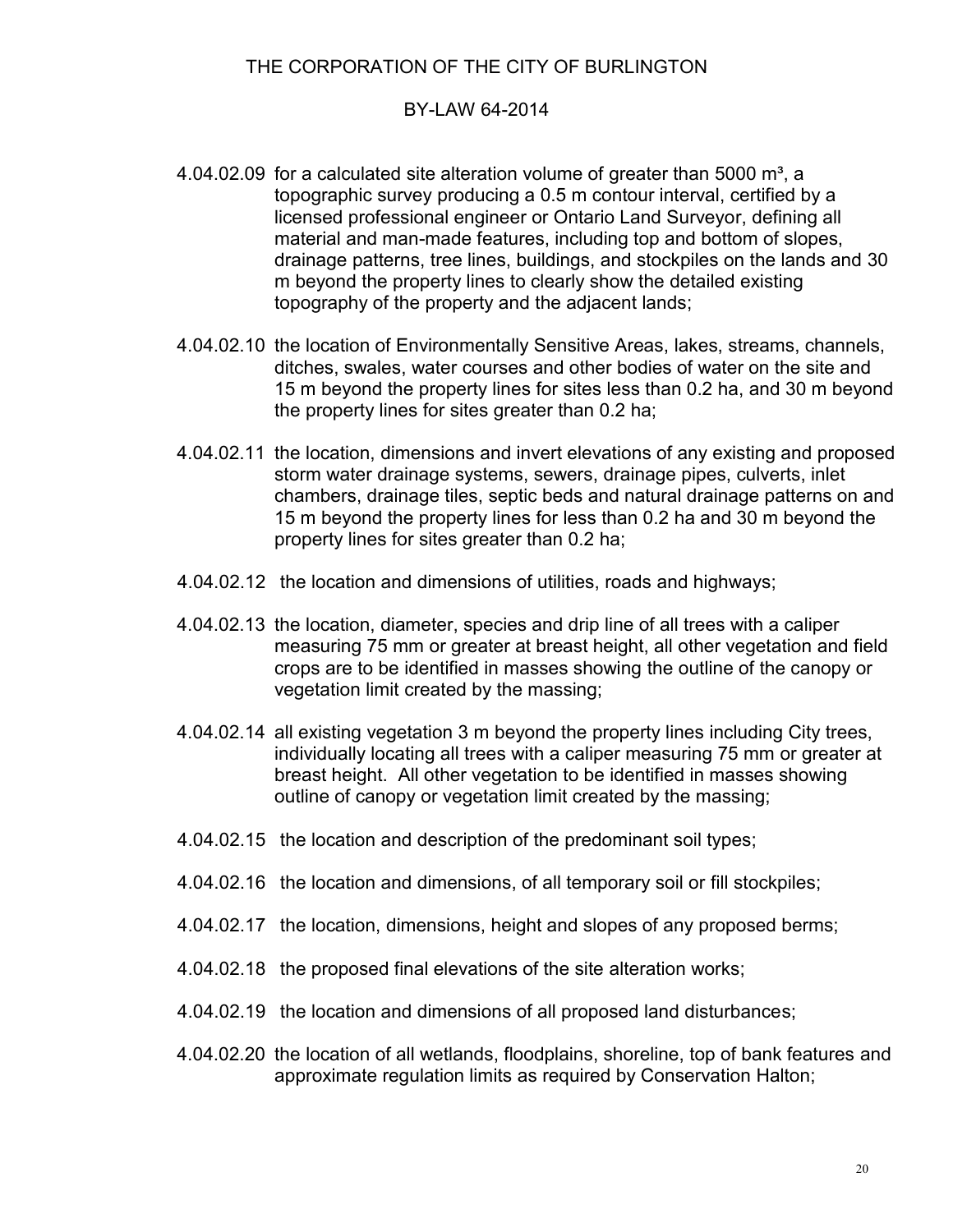#### BY-LAW 64-2014

- 4.04.02.21 the location, dimensions, design, details, design calculations and estimated costs for the supply, installation and maintenance of all construction site control measures necessary to meet the requirements of this By-law;
- 4.04.02.22 a schedule of the anticipated start and completion dates for each land disturbances including the installation of construction site control measures needed to meet the requirements of this By-law;
- 4.04.02.23 details regarding the provisions for regular maintenance of the site control measures during site alteration activities;
- 4.04.02.24 all tree protection measures for the site alterations;
- 4.04.02.25 all proposed ground covering to be used for site restoration, including seed mix if grass, upon completion of the site alterations;
- 4.04.02.26 specific details regarding trucking to and from the site, including the routes to be used and the times these routes will be used as per Section 4.08;
- 4.04.02.27 the location of wetlands within 120 m of the property; and
- 4.04.02.28 all other site design requirements as detailed in "Schedule D" Additional Site Design Guidelines.
- 4.04.02.29 a stamped, signed certificate as detailed in Schedule "G" Lot Grading Design & Requirements, as appended to this By-law;
- 4.04.03 securities to ensure the Owner's obligations according to a Site Alteration Permit shall be in accordance with Section 12 of this By-law;
- 4.04.04 the prescribed fees for a Site Alteration Permit shall be in accordance with Schedule "B", appended to this Bylaw;
- 4.04.05 following the completion of the site alteration works, it is the responsibility of the Professional Engineer or Ontario Land Surveyor, who prepared the original Control Plan and completed the certificate on the Control Plan, to visit the site and record the required elevations to verify that the grading has been completed in accordance with the Control Plan submitted and that the finished project does not detrimentally affect drainage on adjacent properties. This shall be provided in the form of an "As-Constructed" Control Plan to the Capital Works Department, after which a release of the securities held by the City can be arranged, if to the satisfaction of the Director.
- 4.05 Notwithstanding any other provisions of this By-law, the Director may at his or her sole discretion, waive certain requirements of the Control Plan, after taking into consideration the proposed works, the anticipated impacts to the site, adjacent properties and the surrounding environment.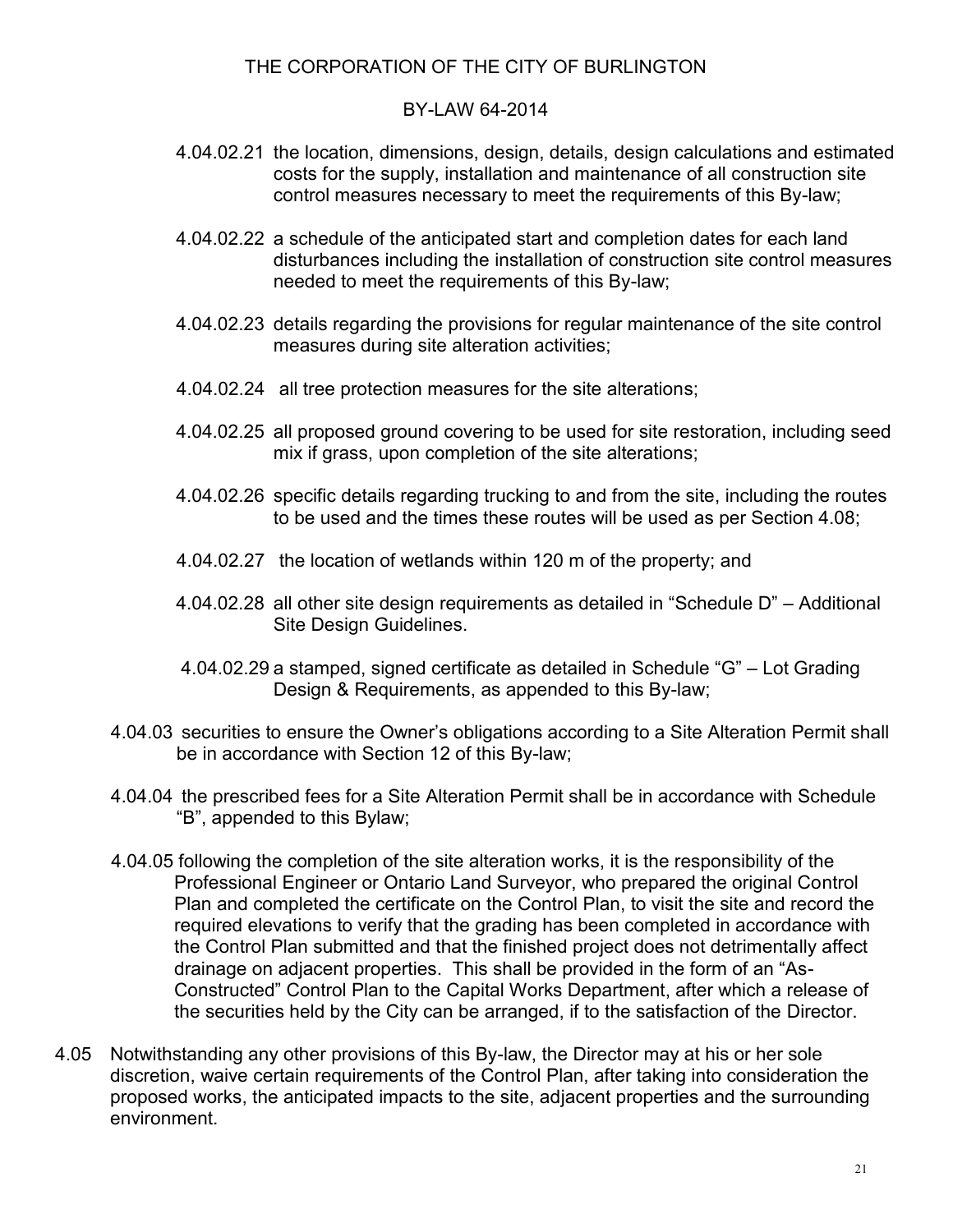### BY-LAW 64-2014

### *Supporting Documentation Requirements*

- 4.06 A person applying for a Site Alteration Permit shall submit the following, if required by the Director:
	- 4.06.01 any other study, report, plan, drawing or material related to the application, as deemed necessary by the Director, to constitute a Complete Application:
	- 4.06.02 a complete copy of the NEC approved permit for the proposed site alteration works;
	- 4.06.03 a complete copy of the Conservation Halton permit or Letter of Permission for the proposed site alteration works;
	- 4.06.04 Phase I, Phase II and/or other Environmental Site Assessment reports;
	- 4.06.05 detailed plans including but not limited to a Soil Management Plan, Fill Management Plan, Traffic and Transportation Management Plan and an environmental soil testing plan, all prepared and certified by a Qualified Person, in accordance with the "Management of Excess Soil – A Guide for Best Management Practices";
	- 4.06.06 certification that the fill contains no contaminates within the meaning of the Environmental Protection Act or certification from a Qualified Person that no adverse effects will result from the site alteration;
	- 4.06.07 a letter which forever releases and indemnifies the City with respect to any and all liability which may arise in the event that site alteration fill contains contaminants of concern within the meaning of the Environmental Protection Act.
	- 4.06.08 a signed authorization of a grantee(s) of any easements within the property accepting the placing or dumping of fill or other site alteration on or abutting any easements;
	- 4.06.09 a report by a Qualified Person of any significant archaeological features on the site, in the areas affected by the site alteration.
- 4.07 The plans and certification required in 4.06.05 and 4.06.06 as well as the release and indemnity required in 4.06.07 shall be in a format acceptable to the Director.

## *Hauling Information*

4.08 Trucking information and hauling routes to and from the site are to be identified as per the Control Plan requirements, the "Management of Excess Soil – A Guide for Best Management Practices" and to the satisfaction of the Director. The following shall be required:

4.08.01 a "Load Exemption Permit", if required by the Director;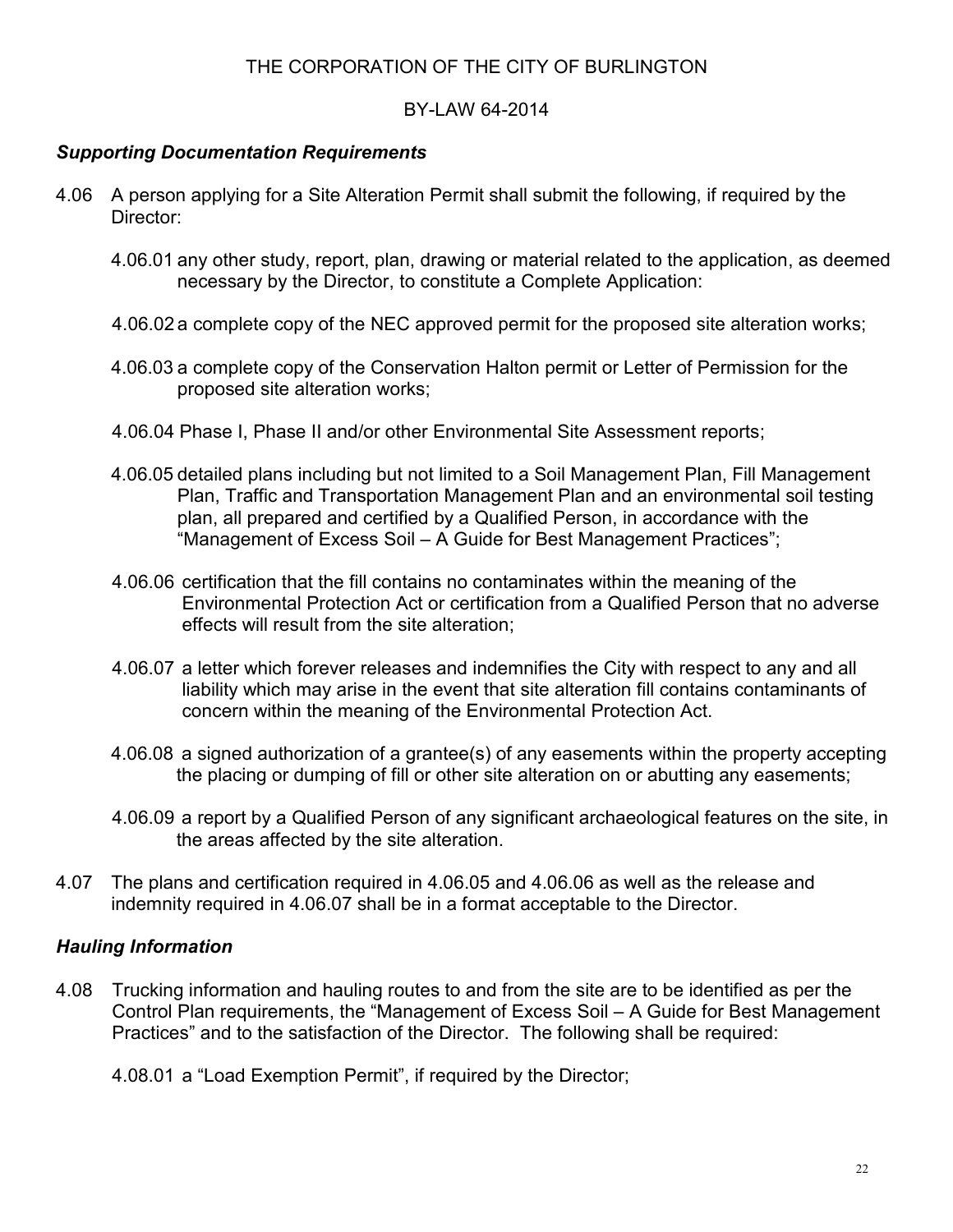### BY-LAW 64-2014

- 4.08.02 the full and complete legal name and business name, if different from the legal name, of each hauler;
- 4.08.03 the commercial vehicle registration number of each hauler;
- 4.08.04 the motor vehicle permit number of the motor vehicles owned and operated by each hauler; and
- 4.08.05 proof of insurance of each hauler.
- 4.08.06 daily record of deliveries in a format acceptable to the Director, including:
	- 4.08.06.01 the date of each delivery of fill;
	- 4.08.06.02 the point of origin of each delivery of fill;
	- 4.08.06.03 the placement location of each delivery of fill;
	- 4.08.06.04 the hauling routes;
	- 4.08.06.05 the volume of each delivery of fill;
	- 4.08.06.06 the content of material of each delivery of fill, including fill placement location; and
	- 4.08.06.07 any other information required by the Director.
- 4.08.07 Where ever possible, electronic tracking technology is recommended for use by the hauler.
- 4.09 As a condition of the Site Alteration Permit, the following may be required by the Director:

4.09.01 to restrict the daily volume of truck loads to ensure traffic safety;

- 4.09.02 to restrict the hours of operation beyond the restrictions found in this By-law.
- 4.10 Prior to proposing a modification of the haul routes to and from the site, written details of the proposed changes are to be submitted to the Director for review and approval. Modifications of haul routes are not to occur unless approved by the Director.

#### *Permit Review*

4.11 In reviewing any application, the Director may seek comments from and/or approvals of other applications to NEC, CH, Ministry of Natural Resources, Department of Fisheries and Oceans, Halton Region, adjacent municipalities and any other agencies required. Such comments and/or approvals shall form part of the complete application review.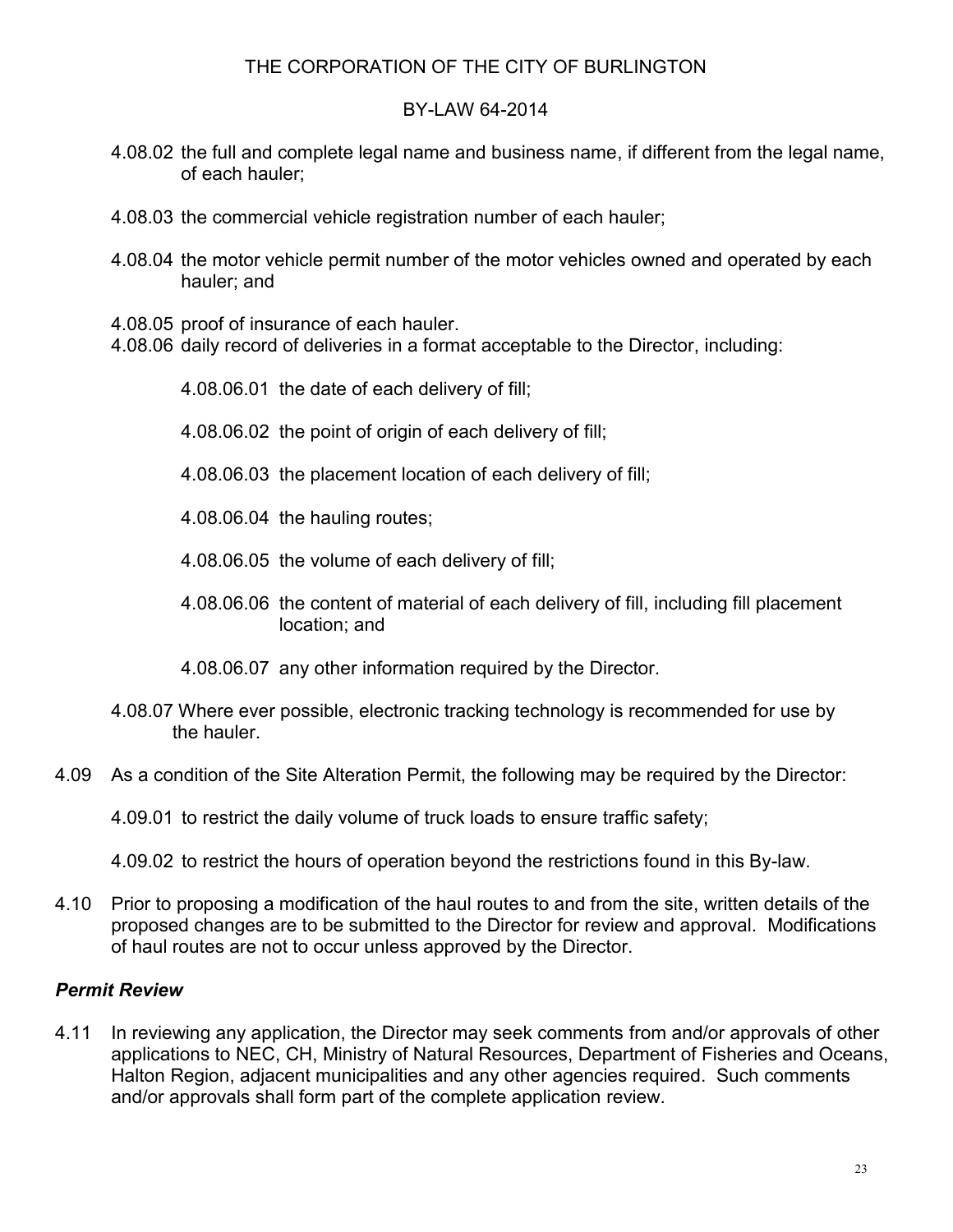#### BY-LAW 64-2014

## *Additional Terms and Conditions*

- 4.12 The Director may impose additional terms and conditions or design guidelines upon the issuance of a Permit. In addition to any other terms and conditions or design guidelines that may be imposed by the Director, Permits shall be issued subject to the terms and conditions set out in Sections 5 and 6 of this By-law, unless exempted in writing by the Director.
- 4.13 The Director may require that the site alteration be completed by a specific date as noted.
- 4.14 Where multiple site alteration permits are issued on one property, the total calculated site alteration volume shall be the sum of all permits issued in any consecutive 5 year period.
- 4.15 In Agricultural and Rural zoned lands, where site alterations permits are being applied for:
	- 4.15.01 all pond applications or site alteration applications greater than 5000  $m^3$ , shall be circulated to the Burlington Agricultural Committee (BAC) for comment prior to a decision being made by the Director.
	- 4.15.02 a proposed pond with a surface area of a maximum of 1% of the total area to be irrigated shall have a maximum depth of 3 m with side slopes no steeper than 3:1.
	- 4.15.03 a proposed pond with a surface area larger than 1% of the total area to be irrigated, or deeper than 3 m, will be reviewed and considered providing a detailed water budget analysis is prepared and submitted by a Qualified Person, acceptable to the Director.
	- 4.15.04 proposed ponds should be located a suitable distance from a water well or septic tile bed, acceptable to the Halton Region Health Department.
- 4.16 Where lands are designated for development uses within the Urban Planning Area Boundary and within any Draft Plan approved lands in the North Aldershot Planning Area, as detailed in the City of Burlington Official Plan, application for a Site Alteration Permit can be made in order to proceed with pre-grading of the site prior to the execution of a development agreement with the City. The fees paid for the Site Alteration Permit under these circumstances shall be as detailed in Schedule "B".
- 4.17 Section 4.16 applies when the site alterations are taking place on the subject site of Subdivision, Secondary Plan or Site Plan subject to approval pursuant to the Planning Act.
- 4.18 Upon execution of a Subdivision Agreement, on the same property as an approved Site Alteration Permit, the Site Alteration Permit shall be terminated and the site alteration fees which are consistent with those typically contained in the Subdivision Agreement, shall be credited accordingly to the developer who is executing the Subdivision Agreement, if they are same person/company. Also, upon execution of a Subdivision Agreement, all securities received in accordance with the Site Alteration Permit shall be transferred to the Subdivision Agreement.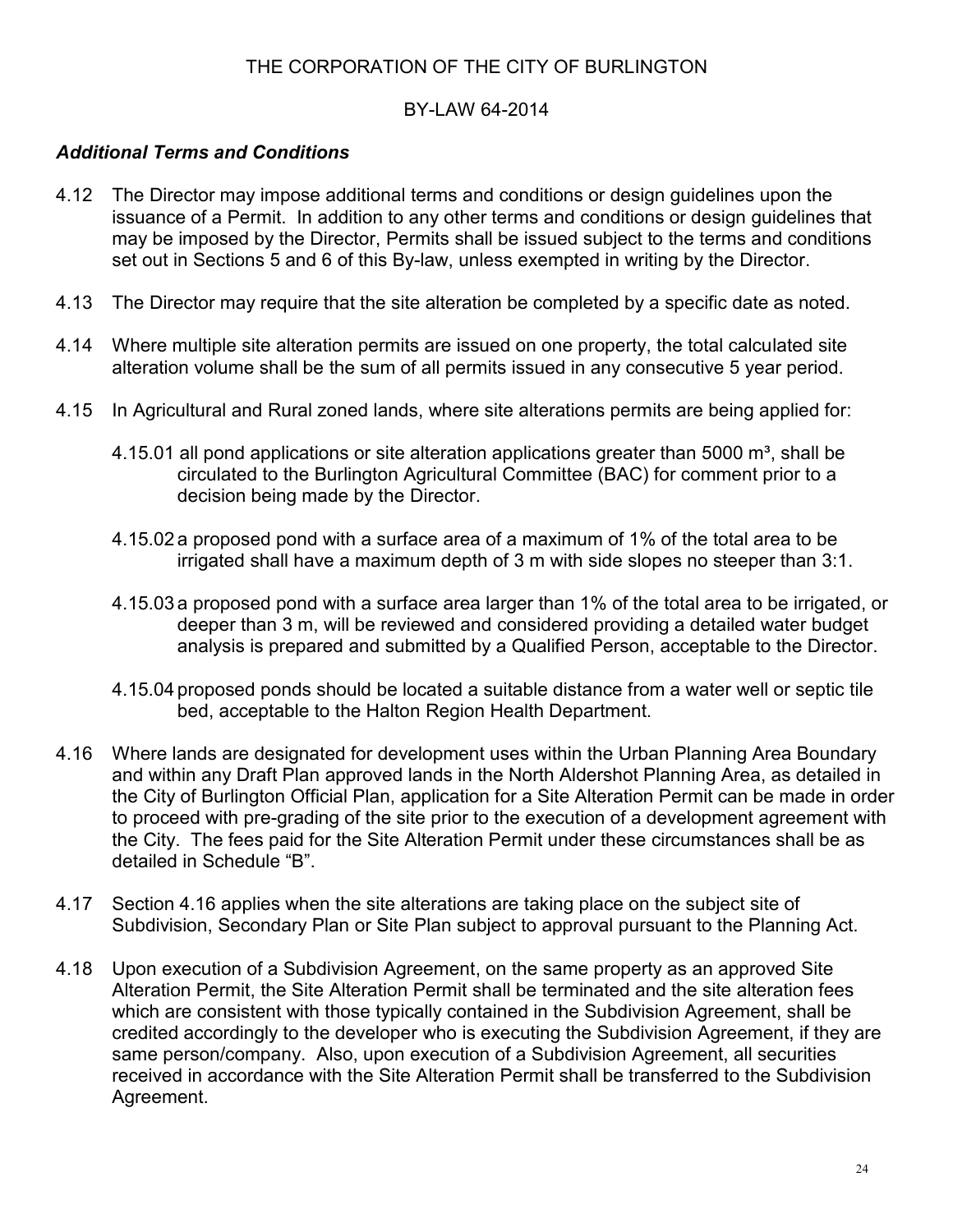### BY-LAW 64-2014

### **5. SITE ALTERATION AGREEMENT FOR LARGE SCALE OPERATIONS**

- 5.01 Where the calculated site alteration volume is greater than 5000  $\mathrm{m}^3$  or where the resulting proposed elevation will be greater than 0.5 m above or below the originally existing grades, the Owner shall, in addition to providing a complete application as detailed in Section 4 of this Bylaw, enter into a "Site Alteration Agreement" with the City which shall be registered on title to the land on which the work is to be performed. Such Site Alteration Agreement shall require that the Owner:
	- 5.01.01 retain a Qualified Person to prepare a Work Plan that includes the recommendations of the Ministry of the Environment in the document titled "Management of Excess Soil – A Guide for Best Management Practices". Such Work Plan shall be to the satisfaction of the Director and shall include, but is not limited to including the following:
		- (i) Soil Management Plan;
		- (ii) Fill Management Plan;
		- (iii) Traffic and Transportation Management Plan;
		- (iv) Environmental soil testing program for the excess soil,
		- (v) Require the testing of the permeability of any fill to be used as part of a site alteration, to ensure the permeability of the imported fill is equal to or greater than that of the existing underlying native soil on which the fill is to be placed.
	- 5.01.02 retain a Qualified Person to ensure that the site alteration operations are proceeding in accordance with engineering and environmental best practices and the established Work Plan;
	- 5.01.02 retain a Qualified Person to report in writing on a regular basis or as determined by the Director that the site alteration is in accordance with Subsection 5.01.01 of this By-law;
	- 5.01.03 undertake the site alteration in accordance with the permit;
	- 5.01.04 require that the site alteration be completed by a specified date as noted in the permit;
	- 5.01.05 not contaminate the natural environment and abide by all applicable environmental laws, policies and regulations;
	- 5.01.06 provide a report from a Qualified Person that he/she is satisfied that the site alteration will not result in:
		- 5.01.06.01 adverse erosion and environmental impacts on and off-site, as confirmed in writing by the Qualified Person;
		- 5.01.06.02 blockage of a swale, ditch or watercourse;
		- 5.01.06.03 siltation in a watercourse, wetland or storm sewer;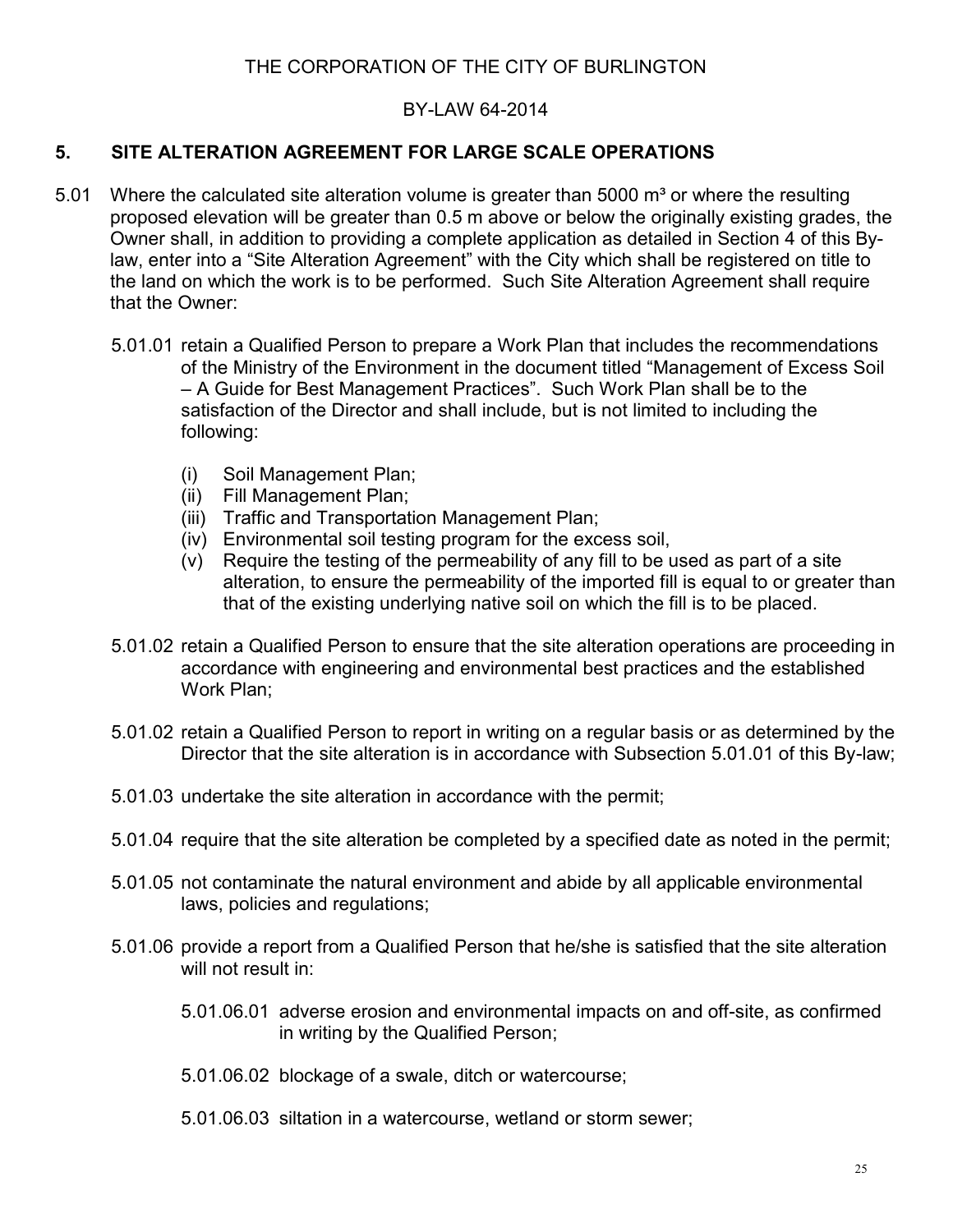#### BY-LAW 64-2014

- 5.01.06.04 transportation of silt to adjacent, neighbouring or downstream properties;
- 5.01.06.05 pollution of a watercourse;
- 5.01.06.06 flooding or ponding of adjacent lands;
- 5.01.06.07 flooding or ponding caused by a watercourse overflowing its banks;
- 5.01.06.08 hindering the orderly development of any lands;
- 5.01.06.09 detrimental effect on the quality or quantity of water in wells
- 5.01.06.10 detrimental effect on any trees of a caliper of 75 mm or more located on the lands;
- 5.01.06.11 detrimental effect on matters of inherent sensitivity such as, but not limited to, aquifer recharge, soil permeability, water quality and wildlife habitat;
- 5.01.06.12 unauthorized injury or destruction of municipal trees or other trees protected under By-laws of the City of Burlington or Halton Region;
- 5.01.06.13 injury or destruction of other trees, which in the opinion of the Director, could reasonably be avoided;
- 5.01.06.14 a loss of agricultural lands in the Rural Planning Area as defined in Schedule "C" of the City of Burlington Official Plan;
- 5.01.06.15 detrimental effect on the natural environment, including but not restricted to lands designated as Environmentally Sensitive Areas, Lake Ontario shoreline, Burlington Bay / Hamilton Harbour Shoreline, Niagara Escarpment and Areas of Natural or Scientific Interest and habitat of endangered or threatened species as identified and defined by the Ministry of Natural Resources;
- 5.01.06.16 detrimental effect within 120 metres of a Provincially Significant Wetland identified by the Ministry of Natural Resources and wetlands regulated under Ontario Regulation 162/06;
- 5.01.06.17 detrimental effect to the growth and/or harvest of fruit, vegetables or other crops, landscaping and gardens;
- 5.01.06.18 detrimental effect to natural site lines of adjacent properties;
- 5.01.06.19 detrimental effect on areas of archaeological significance; and
- 5.01.06.20 contamination of, or the degradation of the environmental quality of land.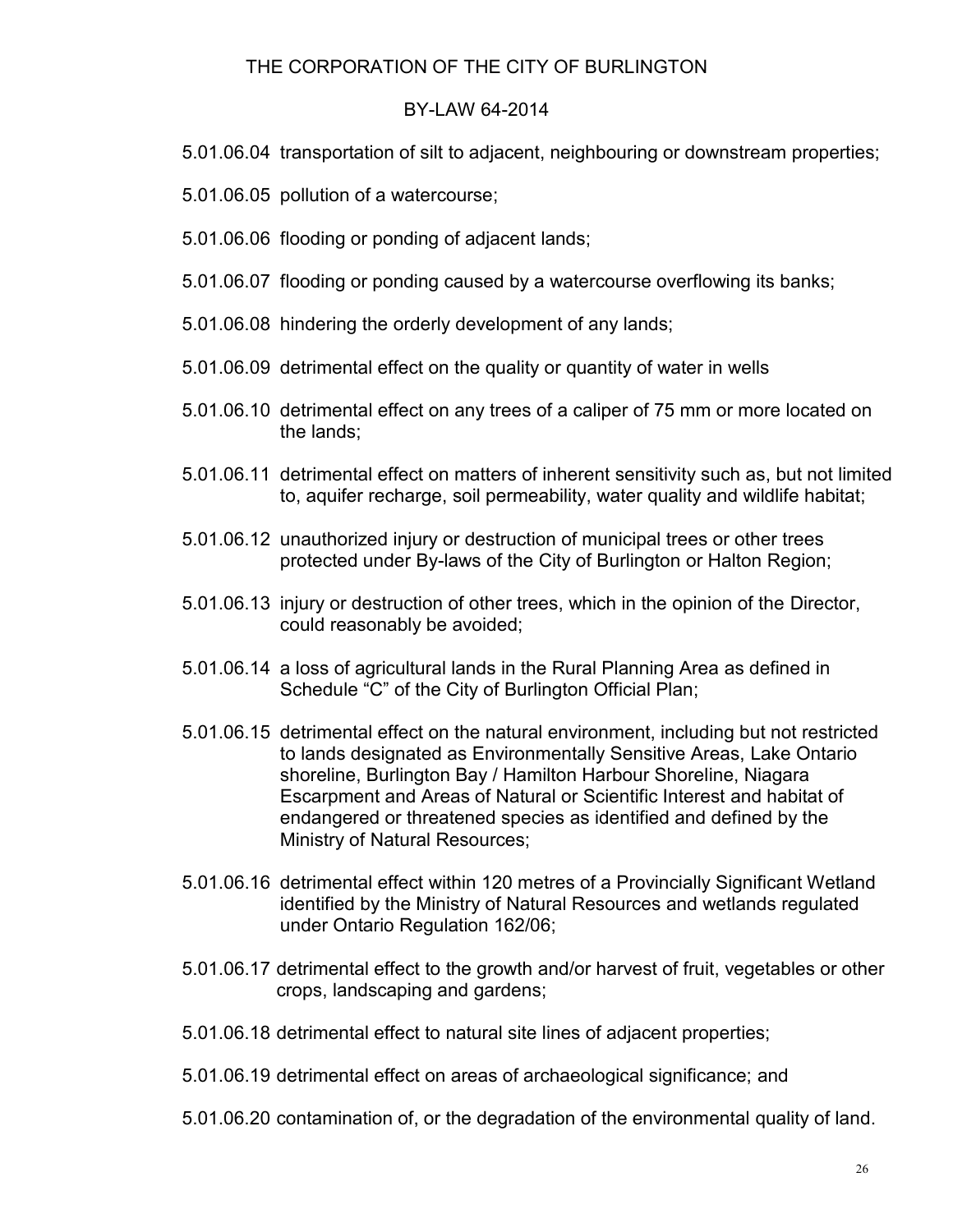## BY-LAW 64-2014

- 5.01.07 engage an Ontario Land Surveyor to prepare any plans requested by the Director to identify the extent and location of any fill placed, dumped, cut or removed as part of the site alteration;
- 5.01.08 acknowledge that the City may engage, where the City does not have appropriate expertise, legal, engineering, hydrology, environmental, arborist, landscape or any other consultant the Director determines is reasonable and necessary in order to evaluate studies and/or agreements or to provide assistance to the Director throughout the site alteration process in which case the costs incurred for such evaluations shall be charged back to the applicant in addition to the application fees detailed in Schedule "B";
- 5.01.09 provide security to be used to remedy any breach of the By-law or permit, according to Section 12;
- 5.01.10 indemnify the City for any liability, costs, damages or losses incurred directly or indirectly caused by the issuance of a Permit and to provide insurance, if deemed necessary, to the satisfaction of the Director;
- 5.01.11 hold a public meeting, at the applicant's expense, prior to the issuance of a Permit, with such conditions regarding notice to the public and other requirements, as may be determined by the Director.
- 5.02 Notwithstanding any other provisions of this By-law, the Director may at his or her sole discretion, waive certain requirements of the Site Alteration Agreement, after taking into consideration the proposed works, the anticipated impacts to the site, adjacent properties and the surrounding environment.

## **6. PERMIT ISSUANCE**

- 6.01 A Site Alteration Permit shall be issued where the Director is satisfied that:
	- 6.01.01 the applicant has complied or will comply with all of the requirements of this By-law;
	- 6.01.02 the lands which are the subject of the application are not within a prohibited location according to Section 2 of this By-law;
	- 6.01.03 the proposed placing, dumping, cutting or removal of fill will not result in:
		- 6.01.03.01 adverse erosion and environmental impacts on and off-site, as confirmed in writing by the Qualified Person;
		- 6.01.03.02 blockage of a swale, ditch or watercourse;
		- 6.01.03.03 transportation of silt into a watercourse, wetland, natural heritage feature or system, or storm sewer;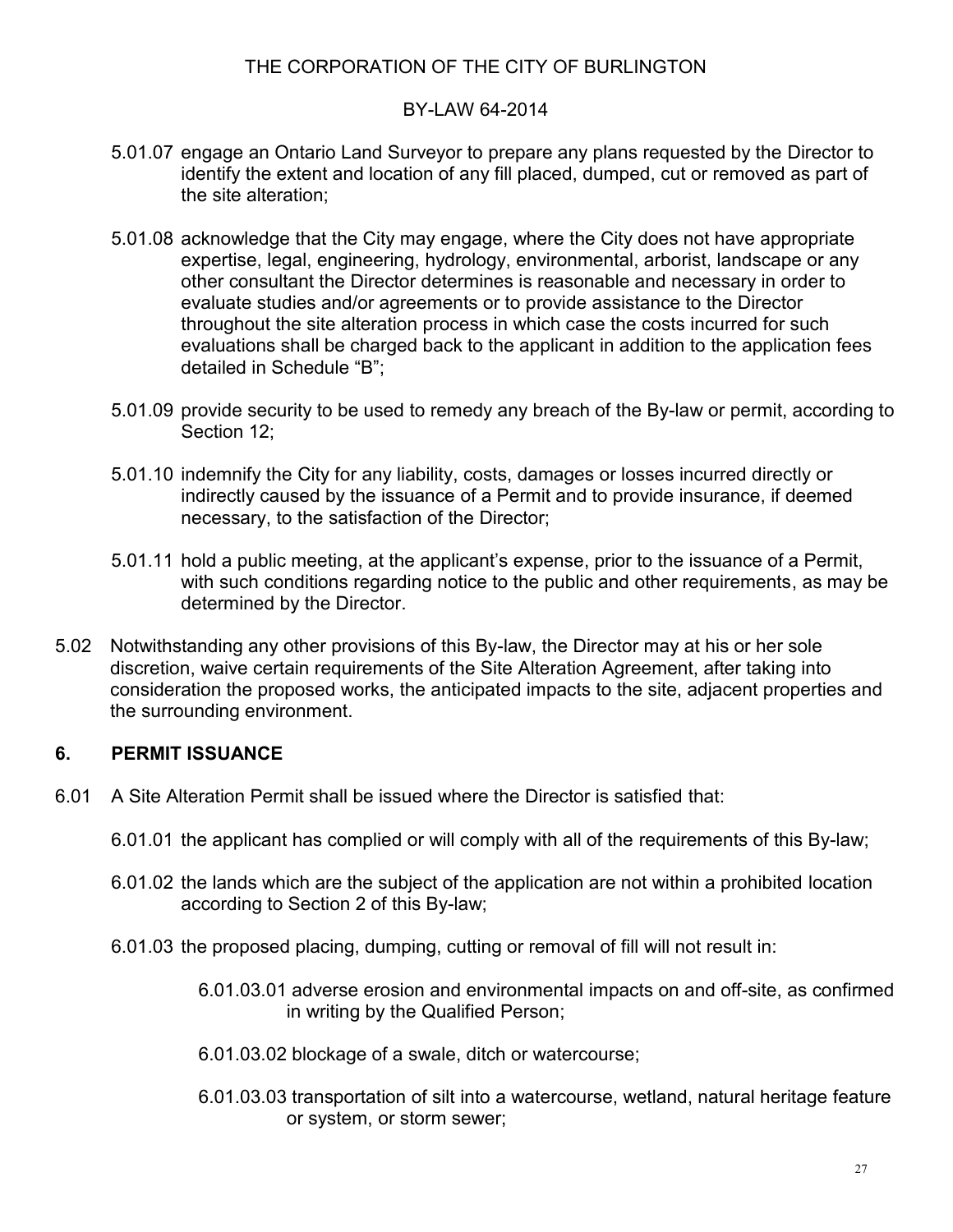#### BY-LAW 64-2014

- 6.01.03.04 transportation of silt to adjacent, neighbouring or downstream properties;
- 6.01.03.05 pollution of a watercourse;
- 6.01.03.06 flooding or ponding on adjacent lands;
- 6.01.03.07 flooding or ponding caused by a watercourse overflowing its banks;
- 6.01.03.08 hindering the orderly development of any lands;
- 6.01.03.09 detrimental effect on the quality or quantity of water in wells
- 6.01.03.10 detrimental effect on any trees of a caliper of 75 mm or more located on the lands;
- 6.01.03.11 detrimental effect on matters of inherent sensitivity such as, but not limited to, aquifer recharge, soil permeability, water quality and wildlife habitat;
- 6.01.03.12 unauthorized injury or destruction of municipal trees or other trees protected under By-laws of the City of Burlington or Halton Region;
- 6.01.03.13 injury or destruction of other trees, which in the opinion of the Director, could reasonably be avoided;
- 6.01.03.14 a loss of agricultural lands in the Rural Planning Area as defined in Schedule "C" of the City of Burlington Official Plan;
- 6.01.03.15 detrimental effect on the natural environment, including but not restricted to lands designated as Environmentally Sensitive Areas, Lake Ontario shoreline, Burlington Bay / Hamilton Harbour Shoreline, Niagara Escarpment and Areas of Natural or Scientific Interest and habitat of endangered or threatened species as identified and defined by the Ministry of Natural Resources;
- 6.01.03.16 detrimental effect within 120 m of a Provincially Significant Wetland identified by the Ministry of Natural Resources and wetlands regulated under the Conservation Authorities Act - Ontario Regulation 162/06;
- 6.01.03.17 detrimental effect to the growth and/or harvest of fruit, vegetables or other crops, landscaping and gardens;
- 6.01.03.18 detrimental effect to natural site lines of adjacent properties;
- 6.01.03.19 detrimental effect on areas of archaeological significance; and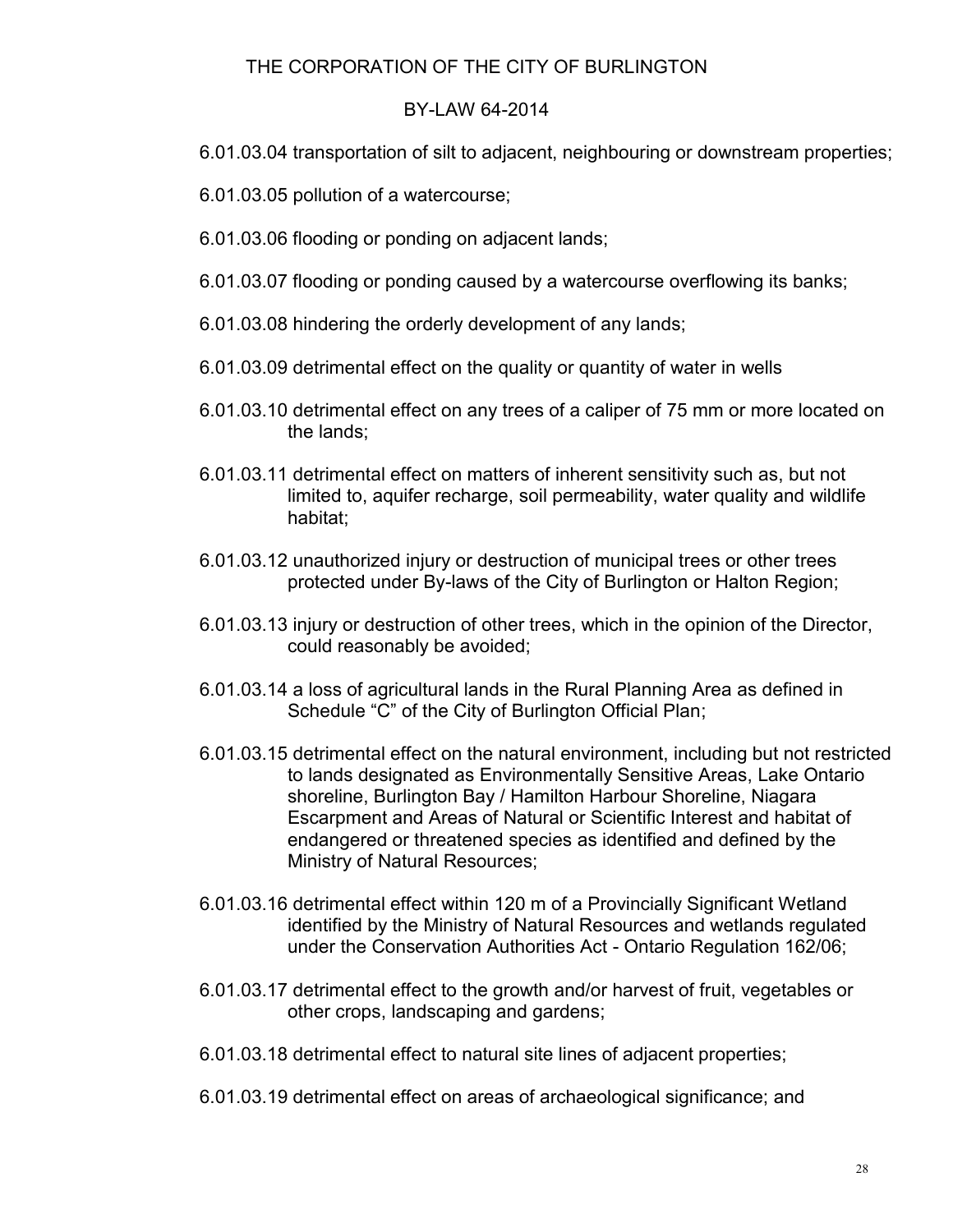#### BY-LAW 64-2014

6.01.03.20 contamination of, or the degradation of the environmental quality of land.

- 6.01.04 the work proposed under the Permit shall not involve contravention of Federal, Provincial and Municipal Acts, regulations, policies or By-laws where such Acts, regulations, policies or By-laws require approval. Such approval shall be obtained and proof submitted or will be obtained and submitted prior to the issuance of the Permit;
- 6.01.05 the applicant, if required by the Director, enters into a Site Alteration Agreement as referred to in Section 5 of this By-law and agrees to perform all of the required obligations under the agreement prior to the issuance of the Permit;
- 6.01.06 the location, height and slope of any proposed berm shall be in compliance with this By-law;
- 6.01.07 the proposed grades and resulting drainage pattern, the proposed design of any retaining wall, the type of fill proposed to be used, if any, and the proposed method of the placing, dumping, cutting or removal of fill or altering of the grade shall all be in accordance with good engineering standards and best practices;
- 6.01.08 the work proposed under the permit shall meet the requirements of the Environmental Protection Act, and the "Management of Excess Soil – A Guide for Best Management Practices", to the satisfaction of the Director;
- 6.01.09 any fill to be used shall include:
	- 6.01.09.01 for industrial and commercial sites, only soil, stone, sod or other material acceptable to the Director and that such material is clean and free of any glass, plastics, termites, rubber, metals, liquid, garbage or contaminants exceeding applicable Site Condition Standards;
	- 6.01.09.02 for all other sites, only soil that is clean and free of any glass, plastics, rubber, metals, liquid, termites, garbage, concrete, asphalt or contaminants exceeding applicable Site Condition Standards;
- 6.01.10 environmental soil testing of fill, as determined by a Qualified Person, is undertaken prior to its placement upon, or removal from the site, according to the "Management of Excess Soil – A Guide for Best Management Practices";
- 6.01.11 the testing referred to in 6.01.10 shall be performed by a certified environmental laboratory. The owner/applicant will be responsible for all costs associated with the testing.
- 6.01.12 the site shall be rehabilitated including replanting, to a condition which is substantially similar to or improved from the condition of the site prior to the undertaking of the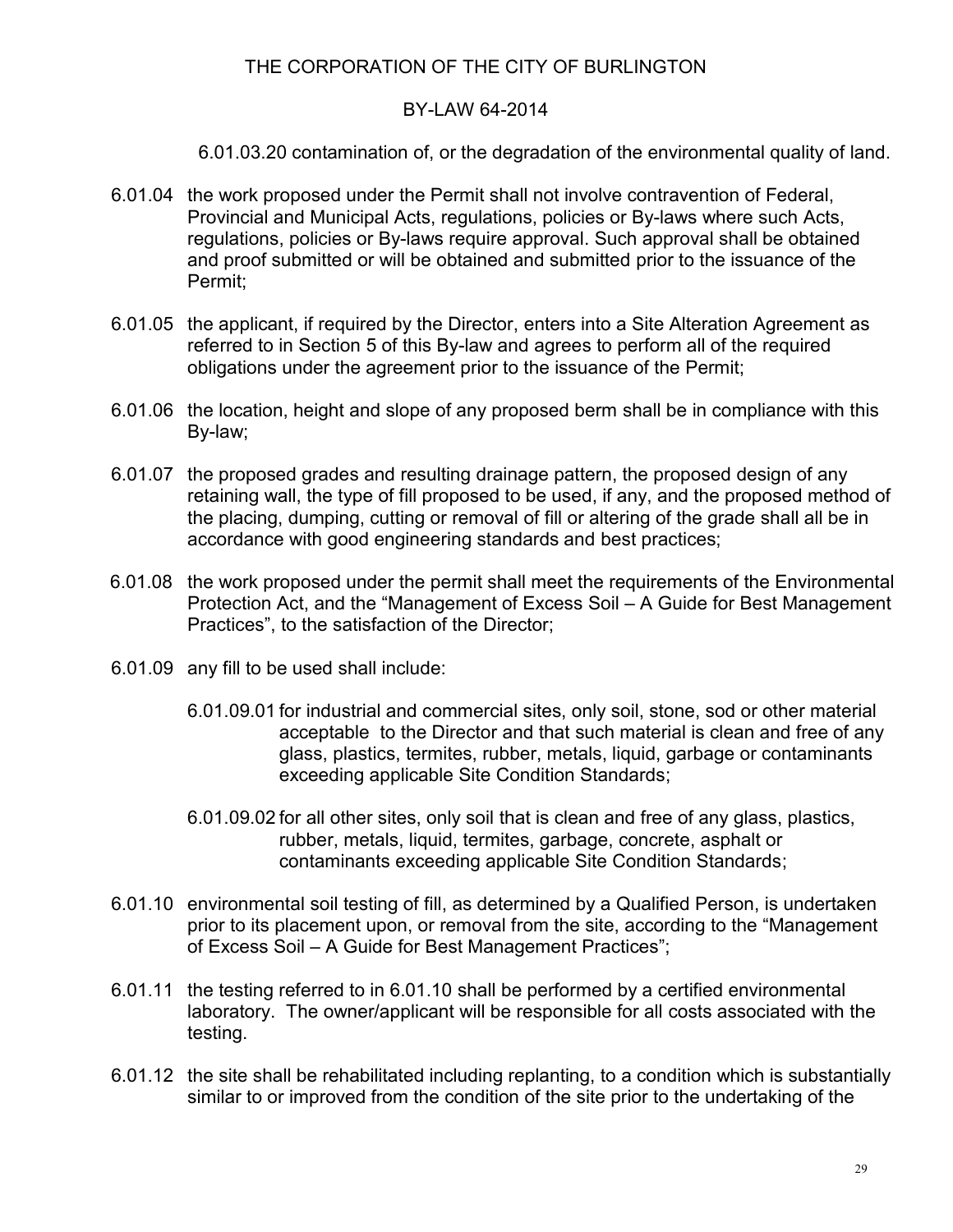#### BY-LAW 64-2014

work which is the subject of the permit, immediately upon completion of site alteration;

- 6.01.13 proposed trucking to and from the site shall, where possible, minimize negative impacts on the public and the municipal infrastructure;
- 6.02 The Director may engage legal (retained through the City Solicitor), engineering, hydrology, environmental, arborist, landscape or any other consultant the Director determines necessary in order to evaluate studies and/or agreements or to provide assistance to the Director throughout the Site Alteration process, in which the case the costs incurred for such evaluation shall be charged back to the applicant plus administration charge.
- 6.03 Where a permit has been issued under this By-law authorizing site alteration on lands, no person shall undertake or permit site alteration except in accordance with:
	- 6.03.01 the plans, documents and any other information required for the issuing of the permit;
	- 6.03.02 the terms and conditions of the permit;
	- 6.03.03 the conditions of the Site Alteration Agreement entered into with the City as a condition of obtaining the permit; and
	- 6.03.04 all other provisions of this By-law.
- 6.04 Notwithstanding the issuance of a permit pursuant to this By-law, an applicant and/or owner shall comply with all other applicable legislation.
- 6.05 Where an owner makes a change to a plan, document, specifications or other information following the issuance of a Permit, the Director shall require that all work ceases on the site. An addition payment of up to  $\frac{1}{2}$  of the original application fee and submission of revised drawings is required and such submission shall be approved by the Director prior to the continuance of any placing, dumping, cutting or removal of fill or alteration of grade. The amount of securities shall be reviewed and at the discretion of the Director, may be revised;
- 6.06 As a condition of the issuance of a Permit, the Director may require the applicant and/or owner to comply with one or more of the following, either prior to or after Permit issuance:

6.06.01 notify the Director in writing within 48 hours of commencing any work;

6.06.02 require that the site alteration be completed by a specific date as noted in the Permit;

6.06.03 permit entry by the Director, inspectors or agents of the Director to carry out reasonable inspections or to carry out work provided for under this By-law or for an inspection under an Order issued by the Court under Section 435 and 436 of the Municipal Act, 2001 as amended, but does not include the requirement to permit entry to any building;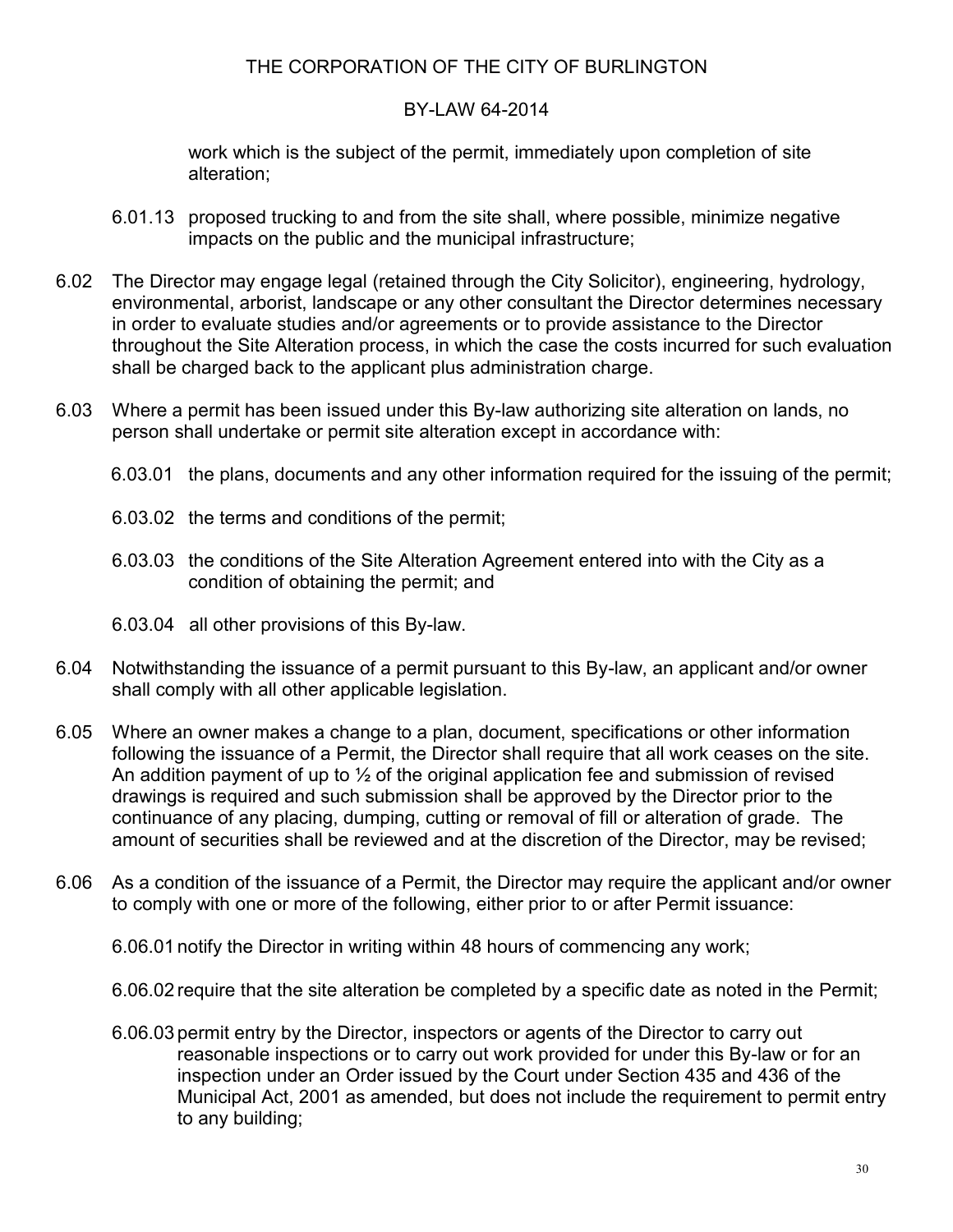#### BY-LAW 64-2014

- 6.06.04 applicant and/or owner shall request the Director to make inspections at the commencement and completion of the work and shall request such further inspections as may be required by the Director or the conditions of the Permit;
- 6.06.05 construct a retaining wall including a safety fence which does not encroach upon adjacent lands on which the works is to be performed and conforms to this By-law. Retaining walls 1 m or higher are subject to a building permit pursuant to the Building Code Act;
- 6.06.06 the construction of any retaining wall containing fill placement or dumping of fill and any other site alteration is conducted in such a manner that no ponding is caused on adjacent lands and that adequate provision is made to permit proper surface stormwater drainage;
- 6.06.07 ensure that the finished grade surface is protected by sod, turf, seeding for grass, vegetation, asphalt, concrete or other similar means, or combination thereof and where grass seed is used, prior written approval of the seed mix is required from the Director prior to seeding;
- 6.06.08 ensure that fill shall not be placed or dumped around the perimeter of any existing building to an elevation higher than 150 mm below the top of foundation wall of such building, unless such building and its foundation walls are raised in a manner satisfactory to the Director;
- 6.06.09 ensure that fill placed or dumped to construct a berm shall:

6.06.09.01 not exceed a maximum height of 1 m;

6.06.09.02 not be located within 20 m of any property line; and

6.06.09.03 have side slopes with grades no greater than 33% (3H to 1V);

- 6.06.10 ensure that no trench in which piping is laid forming part of the drainage system shall be covered and backfilled until the work has been inspected and approved by the Director or inspector;
- 6.06.11 install all tree protection measures required by the approved site alteration plan prior to commencing any work and maintain these tree protection measures throughout the entire duration of the work;
- 6.06.12 install and maintain site control measures as identified in the approved site alteration plan and the latest guidelines for erosion measures of CH;
- 6.06.13 ensure that the work which is the subject of the Permit does not soil or otherwise foul any municipal roads and in the event that this occurs, ensure that the road or roads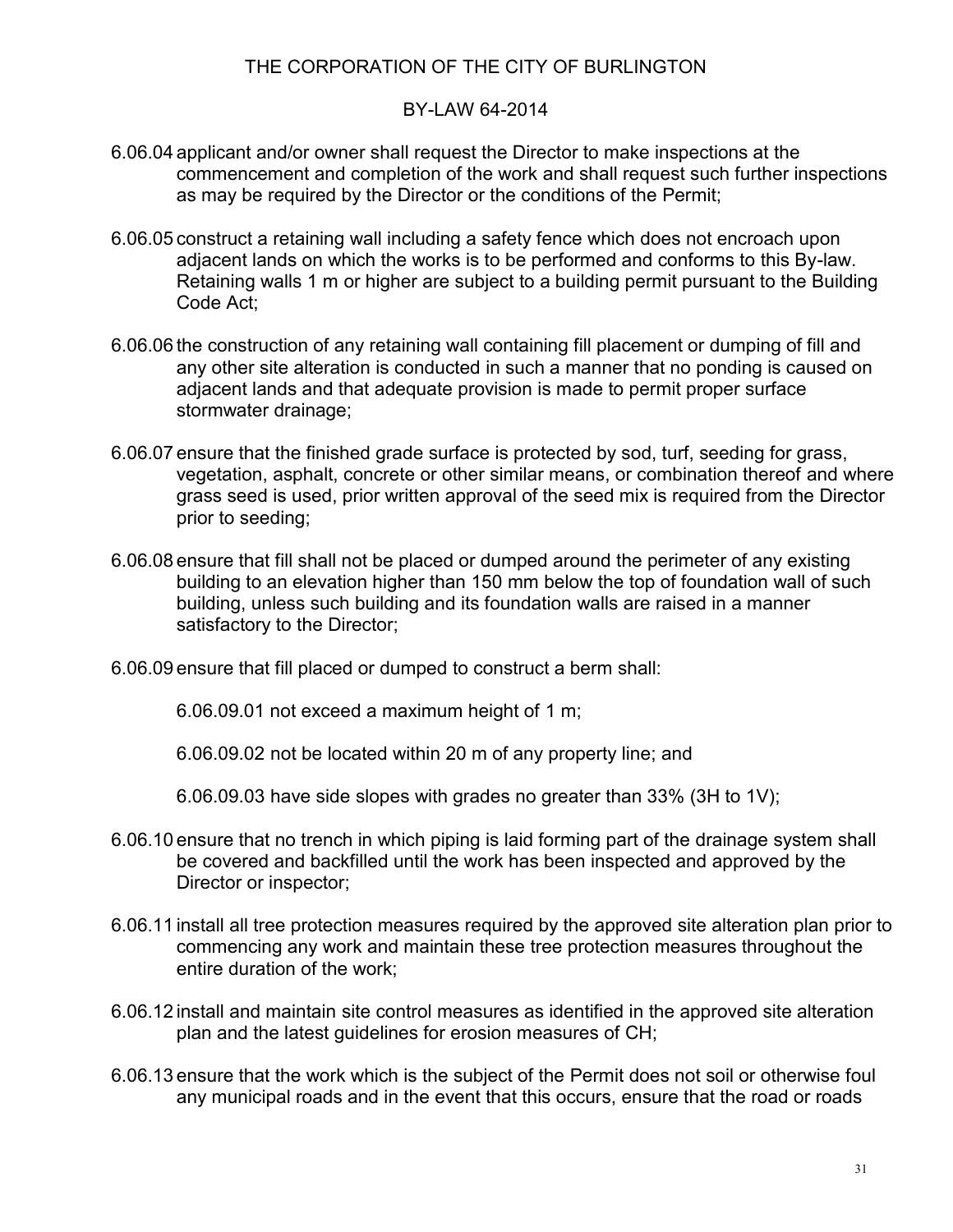### BY-LAW 64-2014

effected are cleaned to the satisfaction of the Director within 24 hours of any request by the Director for such cleaning;

- 6.06.14 ensure if the site is designated agriculture or rural that the site alteration does not result in a reduction of the soil fertility of the site;
- 6.06.15 ensure that all conditions of the Permit issued pursuant to this By-law and any requirements of this By-law are fulfilled to the satisfaction of the Director.
- 6.06.16 provide testing of the permeability of any fill to be used as part of a site alteration, to ensure the permeability of the imported fill is does not adversely affect the existing underlying native soil.
- 6.06.17 the applicant/owner shall maintain a copy of the approved Site Alteration Permit on site.

# **7. EXPIRY, RENEWAL, REVOCATION AND TRANSFER OF PERMITS**

# *Expiry*

7.01 Any permit issued pursuant to this By-law, shall be valid for a period of 1 year from the date of issuance unless noted otherwise.

## *Extension or Renewal*

7.02 A permit which has expired may be renewed by the Director within a period of six months from the date of expiry upon the submission of a written request to the Director accompanied by a payment of one-half of the original Application Fee, provided that the proposed work which was the subject of the Permit has not been revised. A permit which has been renewed in accordance with this section shall thereafter be treated as a new Permit except that it shall not again be renewed, unless specifically stated in a Site Alteration Agreement.

## *Revocation*

- 7.03 The Director may revoke the permit for the following reasons:
	- 7.03.01 it was obtained on mistaken, false or incorrect information;
	- 7.03.02 it was issued in error;
	- 7.03.03 the owner or permit holder request in writing that it be revoked;
	- 7.03.04 the terms of a Site Alteration Agreement under this By-law have not been complied with;
	- 7.03.05 work authorized under the permit has not been commenced prior to its expiry date;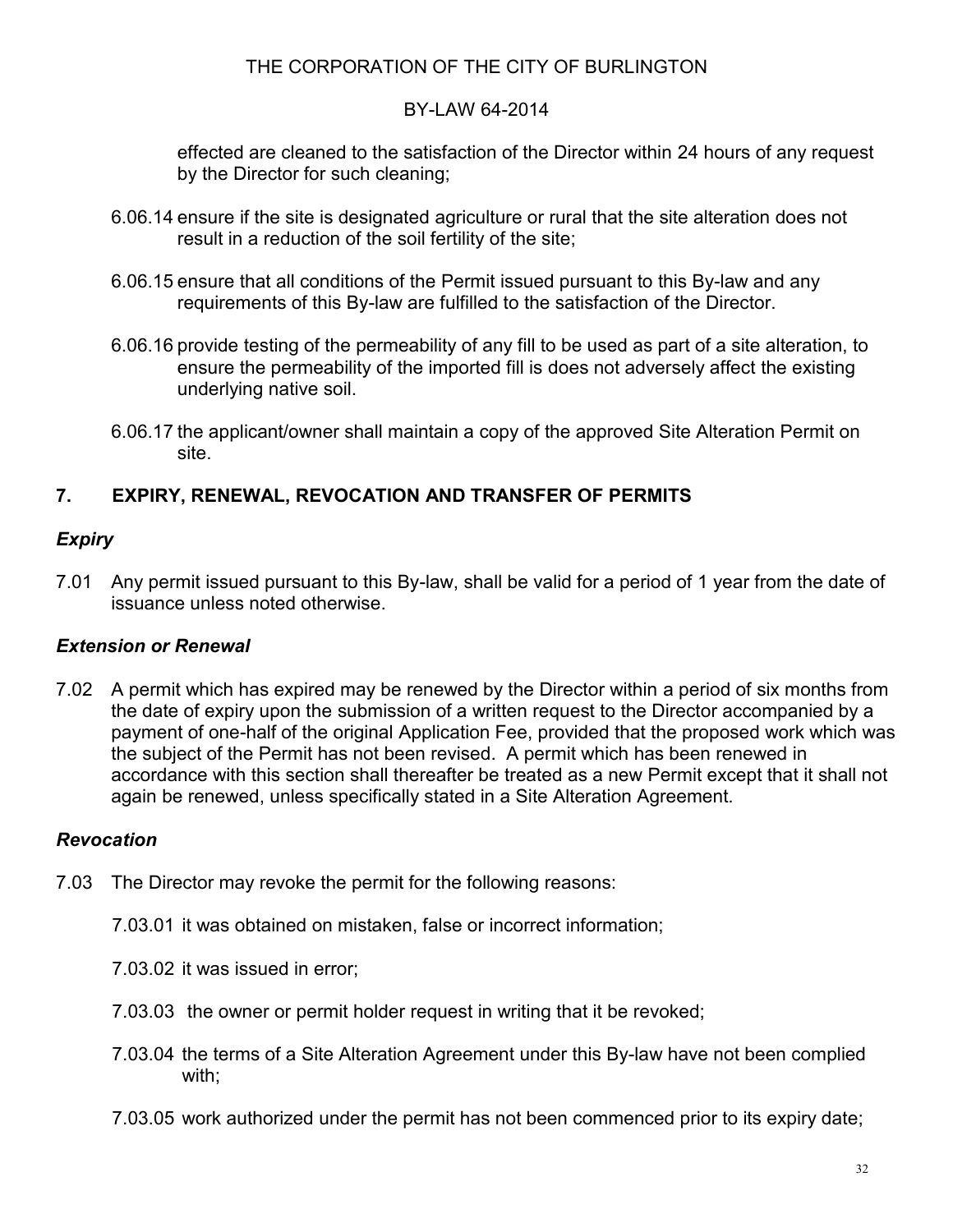### BY-LAW 64-2014

- 7.03.06 the owner has failed to comply with the provisions of this By-law; or
- 7.03.07 the land has been transferred and the new owner has not complied with the requirements under this subsection of the By-law.
- 7.04 Where a Permit has been revoked under this subsection or for any other reason pursuant to this By-law, the permit holder shall forthwith cease all work under the revoked Permit and restore the site to conditions acceptable to the Director.

### *Transfer*

- 7.05 A Permit shall expire upon the transfer of ownership of the site unless the new owner provides written commitment to comply with all conditions under which the Permit was issued, prior to transfer of the site, including compliance with this By-law and agreement to provide security in a form and amount acceptable to the Director, at which time any security previously provided by the original permit holder pursuant to this By-law shall be released.
- 7.06 Failing the written commitment from the new owner, the Permit shall be deemed to be cancelled as of the date of transfer.
- 7.07 A Permit is not transferable to another site.

## **8. INSPECTION**

- 8.01 Section 436 of the Municipal Act, 2001, S.O., c.25, as amended, authorizes the municipality to enter on land, at reasonable time for inspection.
- 8.02 This By-law shall be administered and enforced by the Director and his/her designates and by those persons designated as inspectors under Schedule "C" of this By-law, and as may be appointed by Council and the Halton Regional Police Service.
- 8.03 Inspectors may, at any reasonable time enter and inspect any land, including soil testing and the taking of samples, to determine whether the provisions of this By-law, or conditions of a Permit issued under this By-law have been complied with. This power of entry does not allow the inspector to enter any building.
- 8.04 No person shall obstruct an inspector who is carrying out an inspection pursuant to this By-law.
- 8.05 Upon completion of the work pursuant to the Permit, the owner and/or permit holder shall so advise the Director.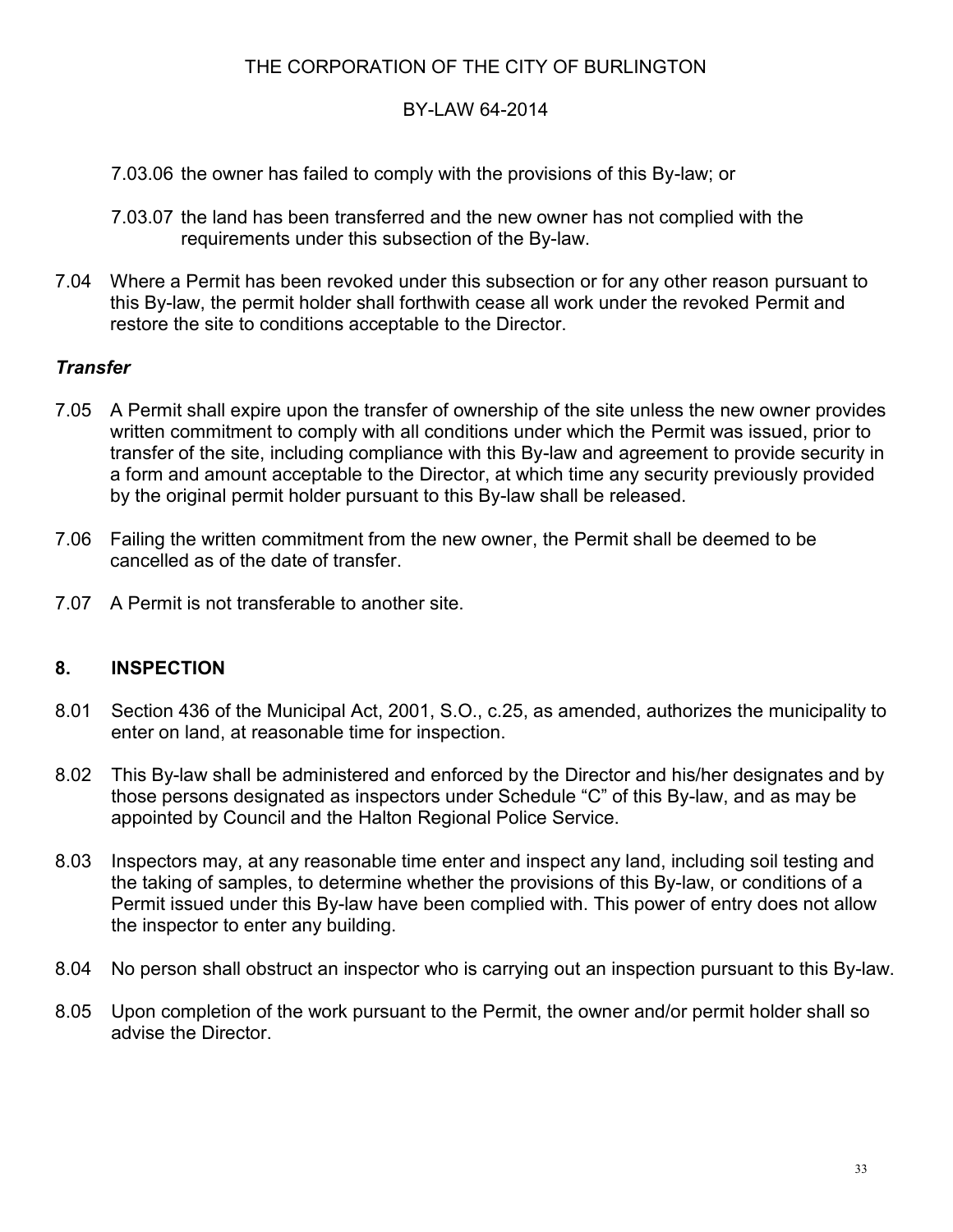#### BY-LAW 64-2014

## **9. APPEALS**

- 9.01 An applicant for a Permit under this By-law may appeal to Council regarding:
	- 9.01.01 the completeness of an application submitted for a Permit;
	- 9.01.02 failure by the Director to make a decision on an application for a Permit within 30 days of the City receiving a complete application, which appeal must be made within 30 days after the expiration of the initial 30 day period;
	- 9.01.03 refusal by the Director to issue a Permit, which appeal must be made within 30 days after the Permit refusal;
	- 9.01.04 any conditions included by the Director in a Permit, which appeal must be made within 30 days after the Permit was issued.
- 9.02 An applicant appealing to Council shall pay the applicable fee calculated in accordance with rates set out in Schedule B at the time the appeal is submitted to the City Clerk.
- 9.03 On an appeal under Section 9, Council shall have all of the powers of the Director, pursuant to this By-law.
- 9.04 The decision of Council shall be final and binding on the applicant.

#### **10. ORDERS AND NOTICES**

- 10.01 If after inspection, an inspector is satisfied that a contravention of this By-law has occurred, the inspector shall notify the owner and the permit holder of the particulars with a "Stop Work Order" and an "Order to Comply", pursuant to Section 444(1) or 445(1) of the Municipal Act, 2001, and provide all occupants with copies of the "Stop Work Order" and "Order to Comply" and such orders shall contain:
	- 10.01.01 the municipal address and legal description of the land;
	- 10.01.02 reasonable particulars of the contravention(s);
	- 10.01.03 the period within which there must be compliance.
- 10.02 The orders issued pursuant to Section 10.01 of this By-law may require any person who has altered the grade of land, caused or permitted the grade to be altered contrary to the provisions of this By-law, placed, dumped, cut or removed fill, caused or permitted fill to be placed, dumped, cut or removed, or caused or permitted any other form of site alteration contrary to the provisions of this By- law to:
	- 10.02.01 cease all work in respect of the site alteration;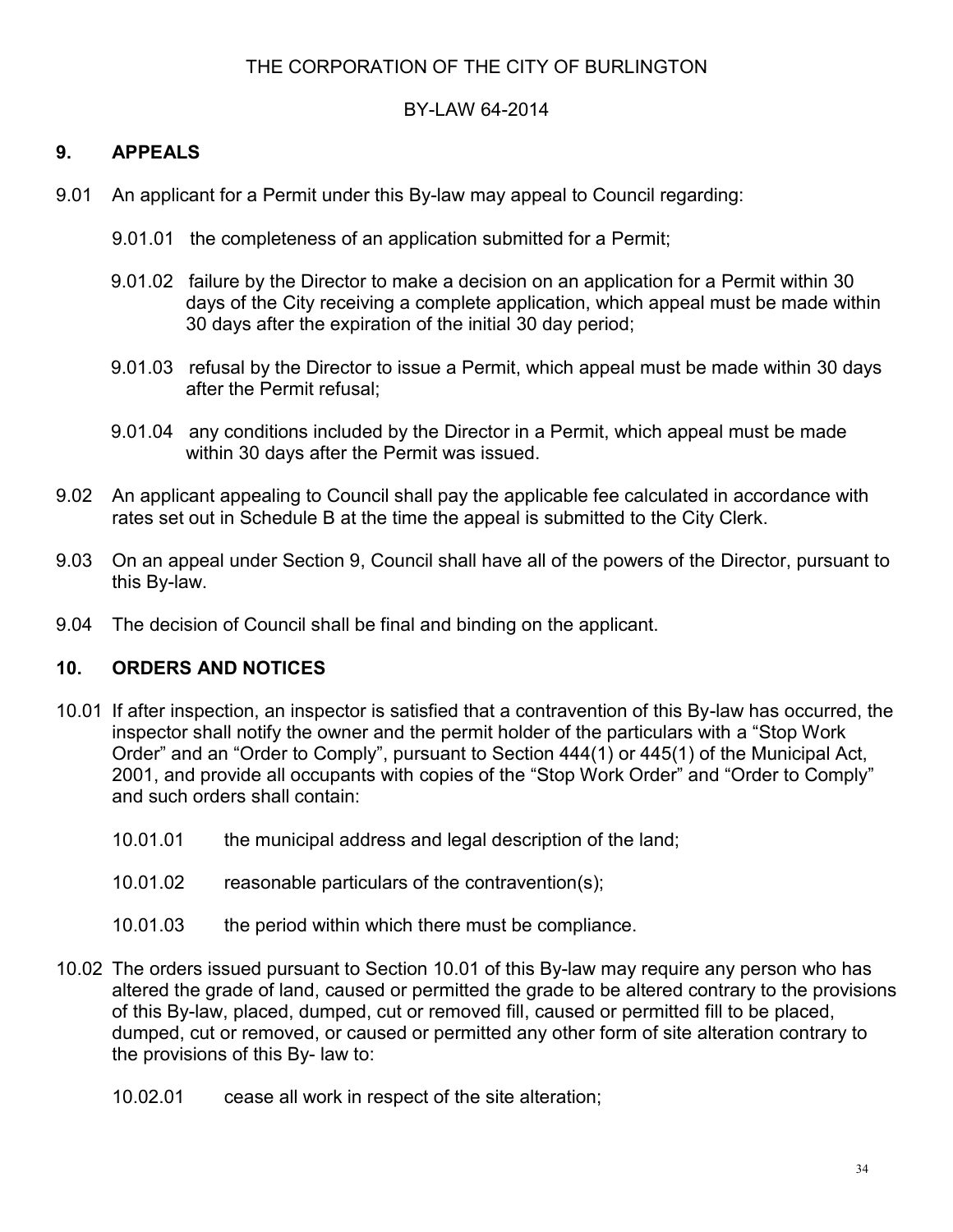#### BY-LAW 64-2014

- 10.02.02 remove the fill;
- 10.02.03 fill in any excavations or ponds; and/or
- 10.02.04 complete all the work necessary to:
	- 10.02.04.01 eliminate any hazard resulting from the alteration of the grade or the placing, dumping, cutting or removal of fill and to restore the land to a condition of safety and/or its original environmental condition, to the satisfaction of the Director;
	- 10.02.04.02 preserve the land pending any hearing of an appeal in respect of an application;
	- 10.02.04.03 restore the land to its former condition prior to the alteration of the grade of the land or to the placing, dumping, cutting or removal of the fill on the land or other site alteration to the satisfaction of the Director.
- 10.03 The Order and/or Notice referred to in Sections 10.01 and 10.02 of this By-law shall also contain:
	- 10.03.01 the time frame in which the work contained in the Order must be carried out;
	- 10.03.02 a notice stating that if the work is not done in compliance with the order within the period it specifies, the City will issue a "Notice of Violation";
- 10.04 An Order and/or Notice issued pursuant to Section 10.01, 10.02 or 10.03 of this By-law shall be served personally or by prepaid registered mail or in accordance with Section 10.07 of this By-law.
- 10.05 An Order and/or Notice issued pursuant to Section 10.01, 10.02 or 10.03 of this By-law, sent by prepaid registered mail, shall be sent to the last known address of the owner of the land and permit holder.
- 10.06 An inspector who is unable to effect service pursuant to Section 10.05 of this By-law shall place a placard containing the terms of said Order and/or Notice in a conspicuous place on the property and the placing of the placard shall be deemed to be sufficient service of the Order and/or Notice on the Owner and permit holder.
- 10.07 If the owner or permit holder fails to do the work required by an "Order to Comply" and "Notice of Violation" issued pursuant to Sections 10.01-10.03 of this By-law within the period specified, the City, in addition to all other remedies it may have, may do the work and for this purpose may enter on the land with its employees and agents. The costs incurred by the City in so doing shall be paid by the owner of the land and may be recovered by the City in like manner as taxes or drawing on financial securities provided.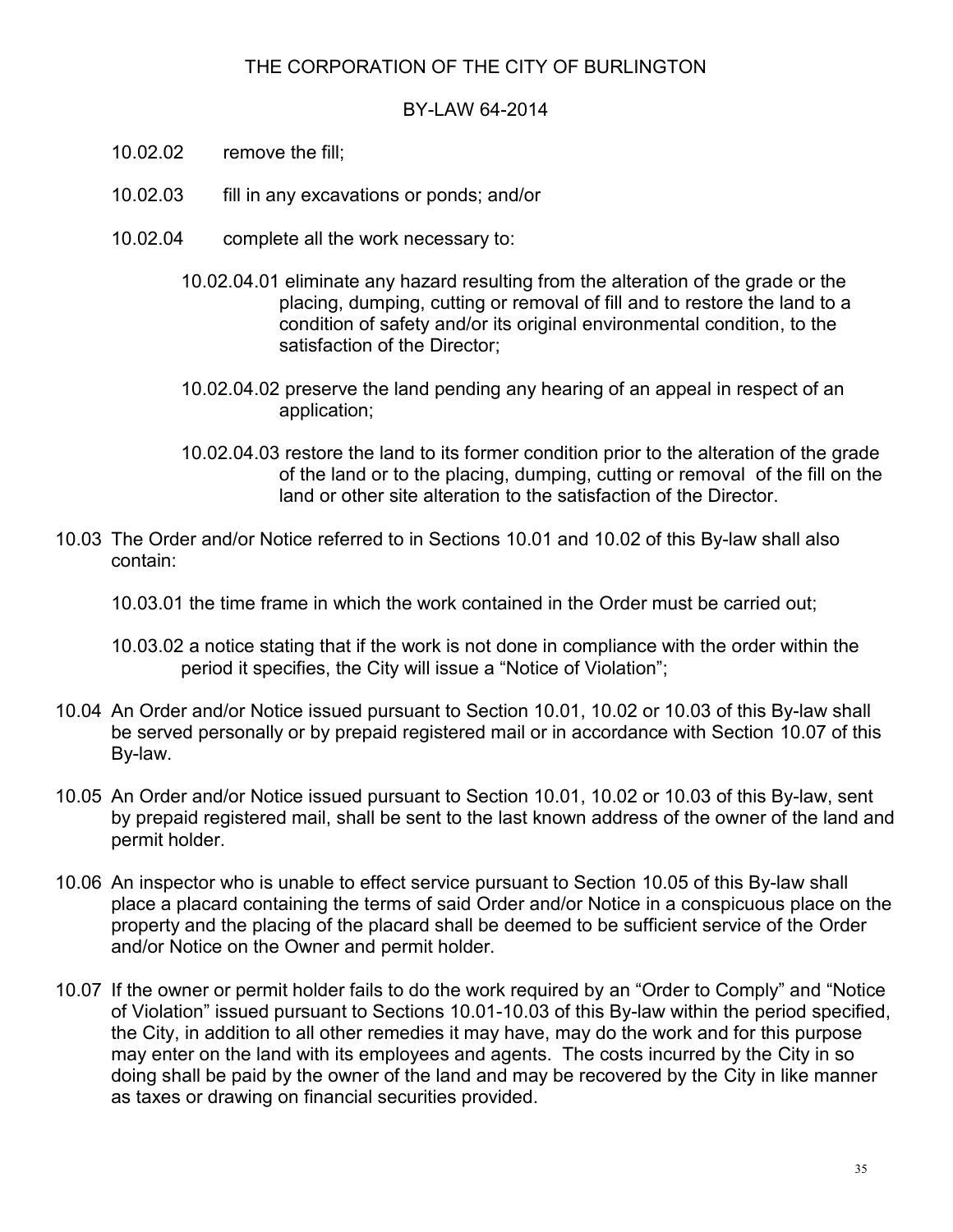### BY-LAW 64-2014

## **11. OFFENCES AND PENALTIES**

- 11.01 Every person, other than a corporation, who contravenes the provisions of this By-law, the terms or conditions of a Permit issued pursuant to this By-law, or an order issued pursuant to this By-law and Section 444(1) or 445(1) of the Municipal Act, 2001, is guilty of an offence and, upon conviction, is liable:
	- 11.01.01 on a first conviction, to a fine of not more than \$10,000;
	- 11.01.02 on any subsequent conviction to a fine of not more than \$25,000.
- 11.02 Every corporation that contravenes any provision of this By-law, the terms or conditions of a Permit issued pursuant to this By-law, or an order issued pursuant to this By-law and Section 444(1) or 445(1) of the Municipal Act, 2001, is guilty of an offence and on conviction is liable:
	- 11.02.01 on a first conviction, to a fine of not more than \$50,000;
	- 11.02.02 on any subsequent conviction to a fine of not more than \$100,000.
- 11.03 In addition to any fine or any other penalty, any person who is convicted of contravening a provision of this By-law, the terms and conditions of a permit issued pursuant to this By-law, or an order issued pursuant to this By-law and Section 444(1) or 445(1) of the Municipal Act, 2001, may be ordered by a court of competent jurisdiction at the expense of the person to:
	- 11.03.01 rehabilitate the land;
	- 11.03.02 remove the fill placed or dumped;
	- 11.03.03 restore the grade of the land to its original condition;
	- 11.03.04 replace damaged trees, shrubs, etc.
- 11.04 If a person is convicted of an offence for contravening an order to stop the injuring or destruction of trees, the court in which the conviction has been entered, or any court of competent jurisdiction thereafter, may order the person to rehabilitate the land or plant or replant trees in such manner and within such period as the court considers appropriate, including any silvicultural treatment necessary to re-establish the trees.

#### **12. PERMIT FEES AND SECURITY REQUIREMENTS**

#### *Permit Fees*

12.01 The fee for processing, administration, renewal and inspection for a Permit shall be in accordance with Schedule "B", appended to this By-law, which may be amended by Council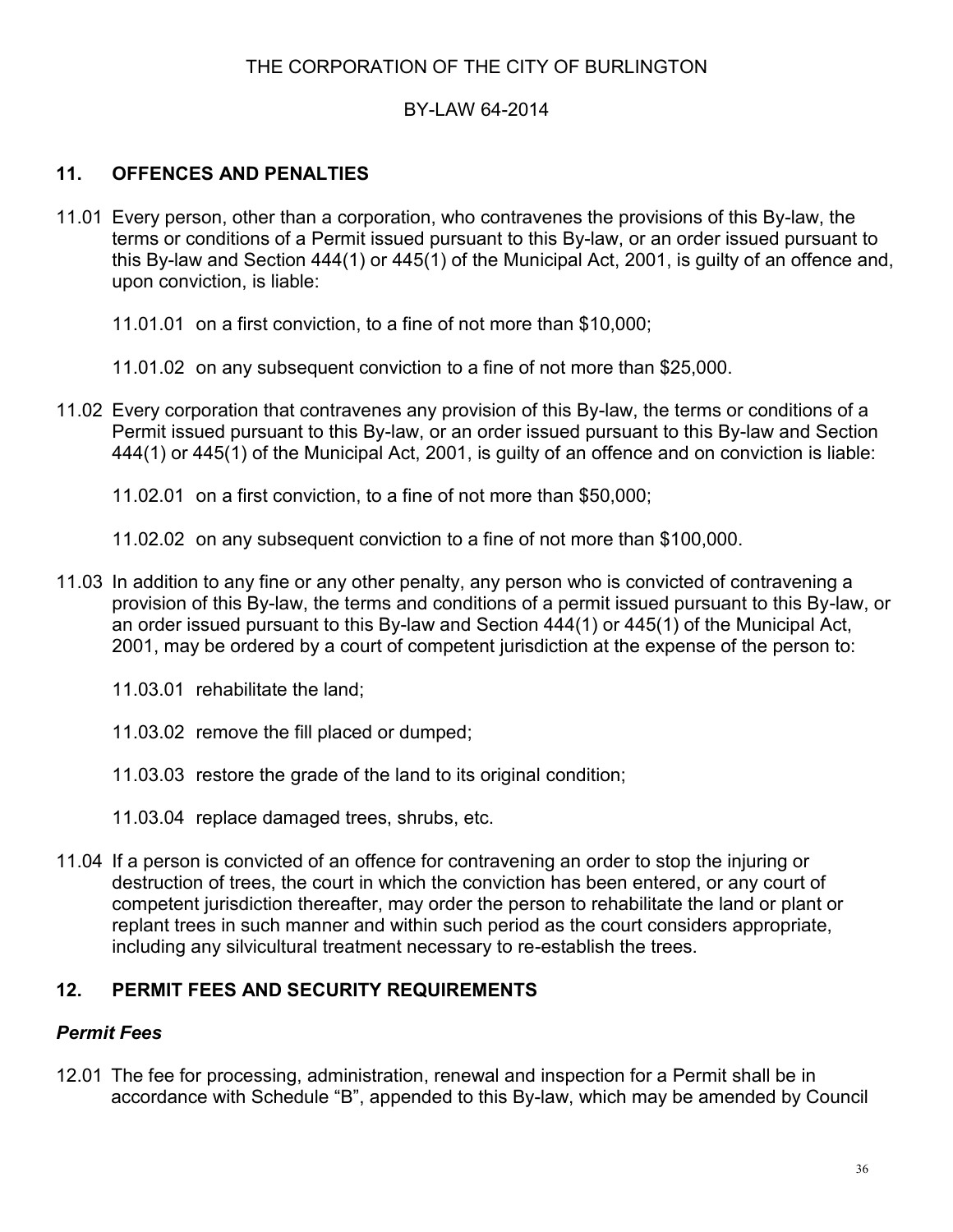#### BY-LAW 64-2014

from time to time. Fees shall be reviewed annually and amended with the approval of Council, or as otherwise determined by Council.

12.02 Where unauthorized site alteration works occur prior to the issuance of a Permit, and the Director determines that a Permit can be issued, the permit fees will be as identified in Schedule "B", in addition to all other applicable fees, costs and securities related to the Permit and the costs of rehabilitation and/or reinstatement of the subject site as may be required by the Director.

### *Inspection Fees*

- 12.03 The prescribed inspection fees for a site alteration permit are included in the application fees detailed Schedule "B", appended to this By-law, which may be amended by Council from time to time.
- 12.04 Additional Inspection Fees, as identified in Schedule "B", refer to additional inspections being required by the City, in circumstances where the permit holder's contractor has not complied with the conditions of the permit and remedial work is required to meet the conditions of the permit.

### *Security Requirements*

- 12.05 An irrevocable Letter of Credit, certified cheque or cash may be required by the Director to cover 100% of the estimated cost to maintain site control measures, stabilize the site and undertake other works as identified below. A Letter of Credit is to be in a form acceptable to the City Treasurer.
- 12.06 Security in an amount determined by the Director may be required pursuant to this By-law, and the execution of a security agreement by the applicant and the registered owner of the site may be required in a form determined by the Director in accordance with Subsections 12.05 – 12.12 inclusive of this By-law, to ensure maintenance of on-site construction control measures, proper rehabilitation, to prevent fouling or tracking of soil, mud, or debris on roads and highways of the City and Halton Region, and to secure performance of the applicant's and owner's obligations pursuant to this By-law and any Permit that is issued, including as may be needed, returning the site to its original condition so far as possible, carrying out the work under the Permit, and complying with other provisions of the By-law including rehabilitation of the site;
- 12.07 If the site alteration includes a calculated site alteration volume of less than 5000  $\text{m}^3$ , security shall be provided by the applicant or owner in the amount of \$1,500. This security amount may be modified at the discretion of the Director;
- 12.08 If the site alteration includes a calculated site alteration volume of greater than 5000  $m^3$ , security shall be provided by the applicant or owner for: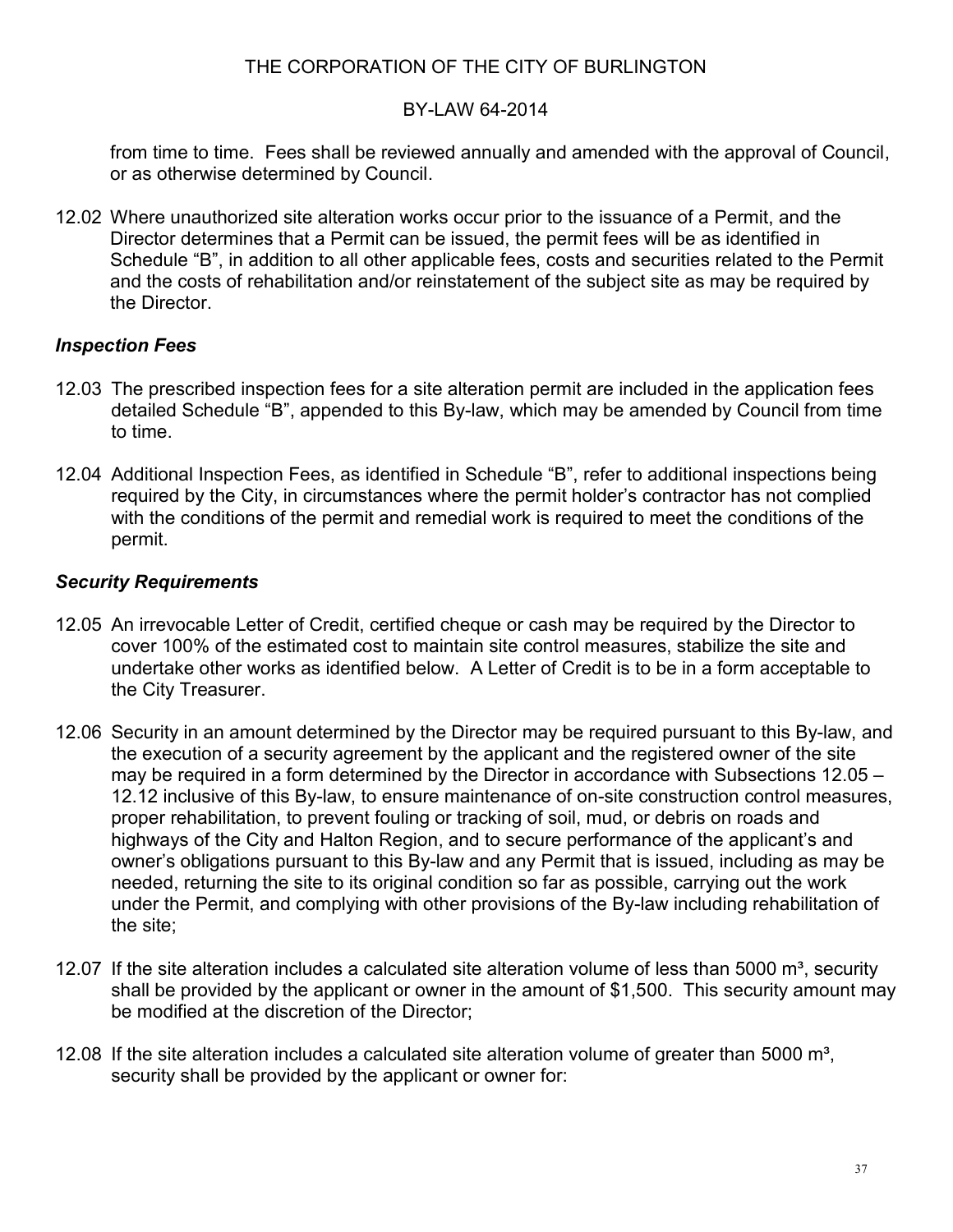### BY-LAW 64-2014

- 12.08.01 default of agreement to carry out work or other breach of the Site Alteration By-law in an amount of \$3,000 or 10% of the estimated cost of returning the land to a condition satisfactory to the Director, whichever is greater as determined by the Director;
- 12.08.02 maintenance of public roads used by trucks delivering or removing fill, in the amount of \$15,000 per kilometre of City or boundary roads used for haul routes;
- 12.08.03 the supply, installation and maintenance of all construction site control measures necessary to meet the requirements of this By-law, in an amount equal to the estimated cost for these measures as approved by the Director;
- 12.08.04 other requirements as required by the Director. Amount to be determined by the Director.
- 12.09 A Letter of Credit or other securities must remain in effect for the full duration of the Permit. Any Letter of Credit and its subsequent renewal forms shall contain a clause stating that 30 days written notice must be provided to the City prior to its expiry or cancellation.
- 12.10 It is the responsibility of the permit holder to obtain the approval of the Director that the site has been adequately reinstated and stabilized in accordance to this By-law and the plans accompanying the Permit, the terms and conditions and design guidelines of the Permit; and to request that the City carry out a final inspection of the site and obtain the approval of the Director that this By-law and terms and conditions of the Permit have been complied with by the permit holder.
- 12.11 When the provisions above have been fully complied with, to the satisfaction of the Director, the permit holder's security shall be released.
- 12.12 If the permit expires or is revoked, the securities are to remain if affect until the site is restored to a condition acceptable to the Director.

## **13. SEVERABILITY**

13.01 In the event that any provision or part of a provision in this By-law is found to be invalid or unenforceable for any reason whatsoever, then the particular provision or part thereof shall be deemed to be severed from the remainder of the By-law and all other provisions or parts thereof shall remain in full force and effect and shall be valid and enforceable to the fullest extent permitted by law.

## **14. EFFECTIVE DATES AND REPEAL OF PREDECESSOR BY-LAWS**

- 14.01 By-Law 6-2003 is hereby repealed.
- 14.02 This by-Law shall come into full effect and force on the date of its passing.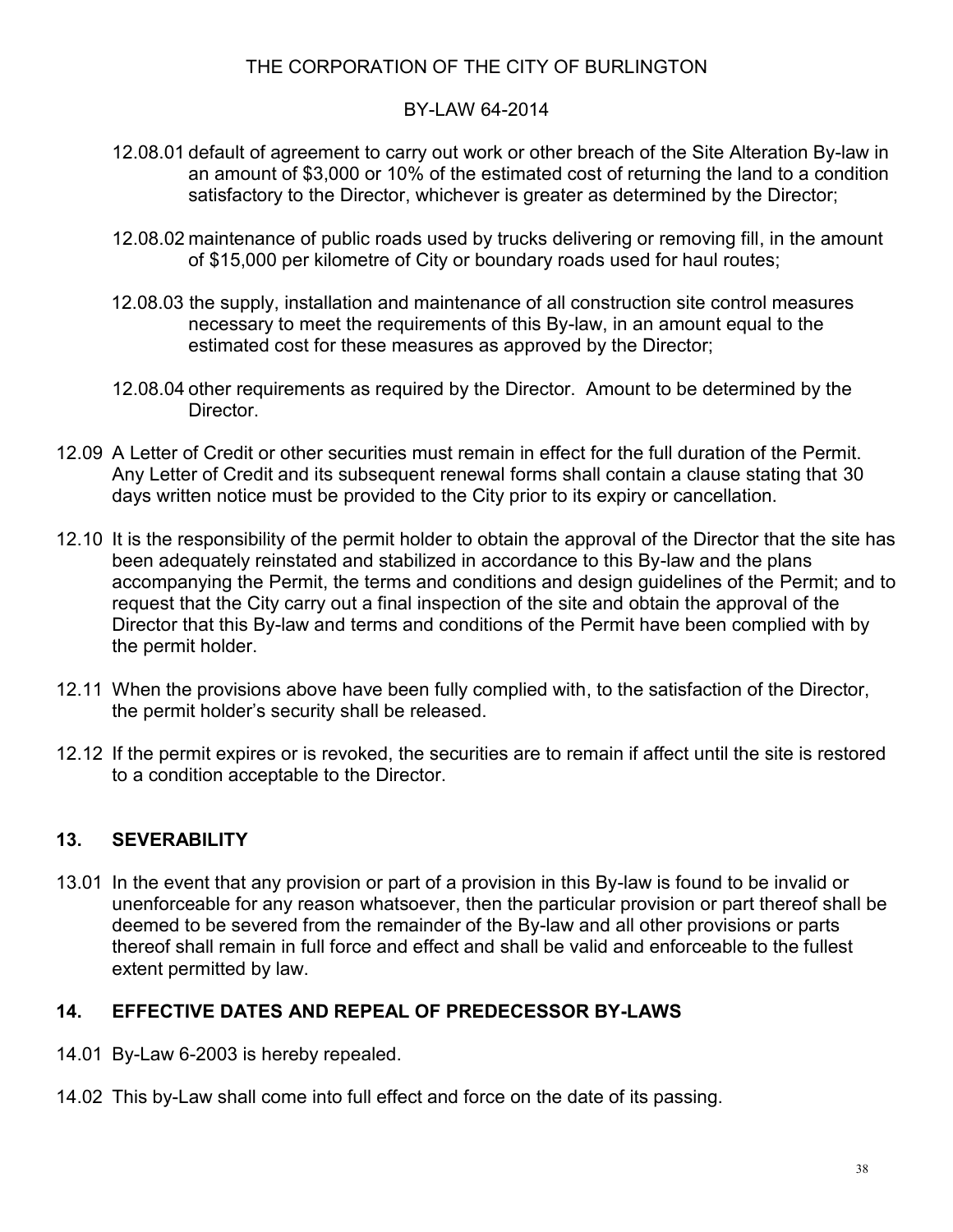## BY-LAW 64-2014

14.03 The provisions of Section 7.02 of this By-law do not apply to an Owner with an approved Permit issued pursuant to the former City of Burlington Topsoil Preservation and Site Alteration By-law 6-2003 (repealed). The Director shall not permit any extensions or renewals of Permits issued under this predecessor By-law.

ENACTED AND PASSED this 22<sup>nd</sup> day of September, 2014

\_\_\_\_\_\_\_\_\_\_\_\_\_\_\_\_\_\_\_\_\_\_\_\_\_\_\_\_\_\_ MAYOR

Rick Goldring

\_\_\_\_\_\_\_\_\_\_\_\_\_\_\_\_\_\_\_\_\_\_\_\_\_\_\_\_\_\_ CITY CLERK

Angela Morgan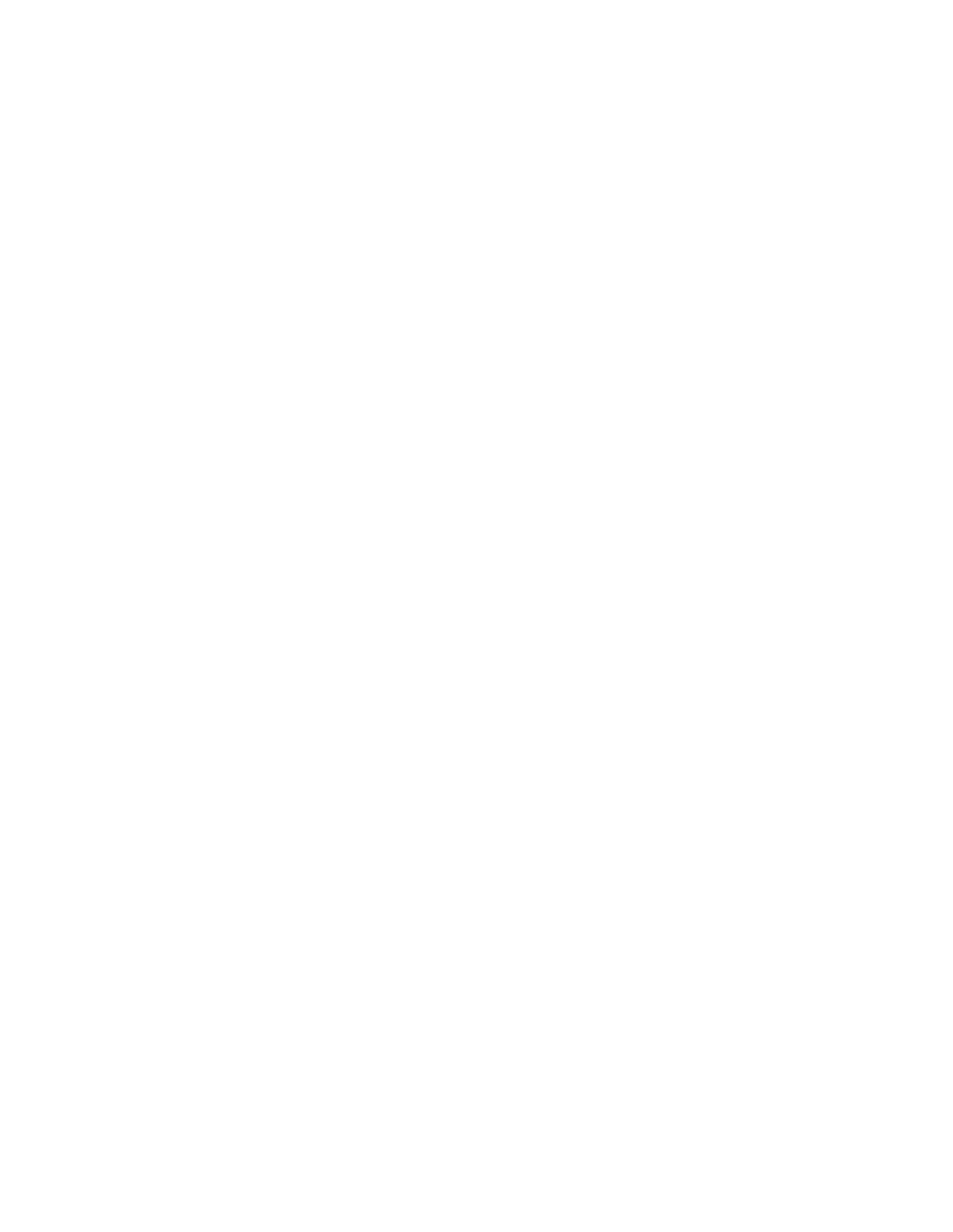## **SCHEDULE "A" TO BY-LAW No. 64-2014**



## **SITE ALTERATION PERMIT SCREENING INFORMATION**

#### **THIS APPLICATION IS AUTHORIZED BY BY-LAW No. 64-2014**

#### **NAME: ADDRESS:**

Depending on the type of works you are proposing on your property, you may need a Site Alteration Permit prior to construction to ensure that you, your neighbours and/or the environment are not negatively impacted. Site Alteration Permits are administered by the Capital Works Department to ensure that the Director is satisfied that works on private property will not result in:

- a) adverse erosion effects on and off-site;
- b) blockage of a swale, ditch, watercourse, etc.;
- c) transportation of silt into a watercourse, wetland, or storm sewer etc.;
- d) transportation of silt to adjacent, neighbouring or downstream properties;
- e) pollution of a watercourse;
- f) flooding or ponding on adjacent properties;
- g) flooding or ponding caused by a watercourse overflowing its banks;
- h) hindering the orderly development of any lands;
- i) detrimental effect on the quality or quantity of water in wells;
- j) detrimental effect on any trees of a caliper of 75 mm or more located on the lands;
- k) detrimental effect on matters of inherent sensitivity such as, but not limited to, aquifer recharge, soil permeability, water quality and wildlife habitat;
- l) unauthorized injury or destruction of municipal trees or other trees protected under By-laws of the City of Burlington or Halton Region;
- m) injury or destruction of other trees, which in the opinion of the Director, could reasonably be avoided;
- n) a loss of agricultural lands in the Rural Planning Area as defined in Schedule "C" of the City of Burlington Official Plan;
- o) detrimental effects on the natural environment, including but not restricted to lands designated as Lake Ontario shoreline, Burlington Bay / Hamilton Harbour Shoreline, Niagara Escarpment and Areas of Natural or Scientific Interest and habitat of endangered or threatened species as identified and defined by the Ministry of Natural Resources (MNR);
- p) detrimental effect within 120 metres of a Provincially Significant Wetland identified by the Ministry of Natural Resources and wetlands regulated under Ontario Regulation 162/06;
- q) detrimental effects to the growth and/or harvest of fruit, vegetables or other crops, landscaping and gardens;
- r) detrimental effects to natural site lines of adjacent properties;
- s) detrimental effects to areas of archaeological significance; and
- t) contamination of, or the degradation of the environmental quality of the land.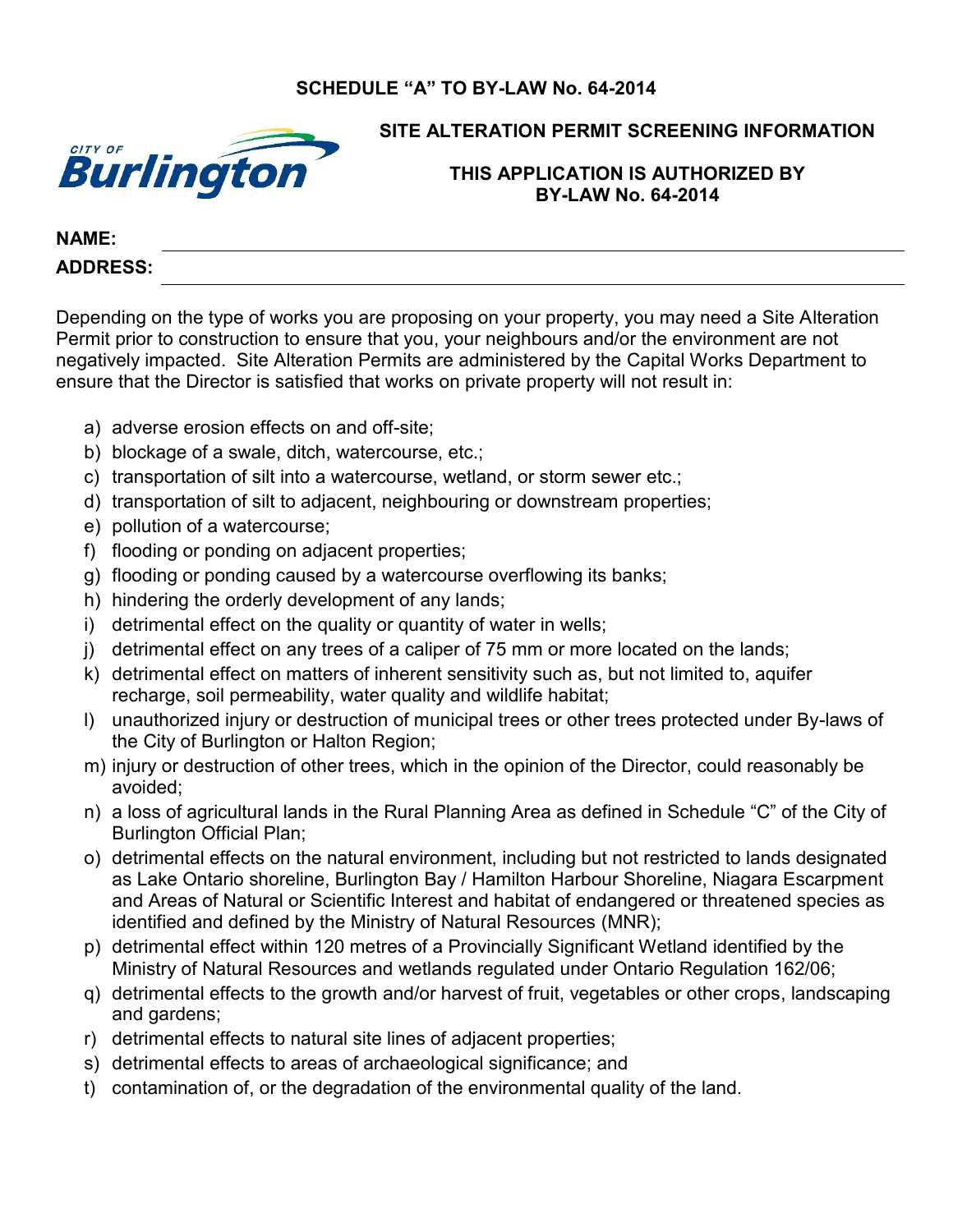Please answer the questions below with respect to the proposed works. If you respond "yes" to one or more questions, please contact the Capital Works Department (2<sup>nd</sup> Floor, City Hall) since the proposed works likely require a Site Alteration permit.

Site Alteration permits are regulated by the City of Burlington under By-law 64-2014. Non-compliance with By-law 64-2014 may result in penalties.

|                                                                                                                                         | <b>Yes</b> | No     |
|-----------------------------------------------------------------------------------------------------------------------------------------|------------|--------|
| Are you proposing to alter the grade on your property?                                                                                  | $\Box$     | $\Box$ |
| If Yes, are you proposing to alter the grade within 0.5 m of any property<br>line?                                                      | П          | П      |
| Are you proposing to place fill that has a lower permeability than the existing<br>underlying native soil on the receiving site?        | П          | П      |
| Are you proposing to install a retaining wall on your property?                                                                         | П          | П      |
| Are you proposing to remove topsoil on a site greater than 0.2 ha (0.5 acres) in<br>area (approximate dimensions of 20 m x 100 m)?      | П          | П      |
| Are you proposing to remove vegetative cover on a site greater than 0.2 hectares<br>$(0.5 \text{ acres})$ in area?                      | П          | П      |
| Are you proposing to alter the grade on a property that is next to a watercourse,<br>wetland, pond, Lake Ontario or Burlington Bay?     | П          | П      |
| Are you proposing to construct a pond in the Rural Planning Area of the City?                                                           | П          | П      |
| Are you proposing to construct a residence, garage, agricultural building or other<br>structure in the Rural Planning Area of the City? | П          | П      |

**DATE SIGNATURE OF OWNER/APPLICANT**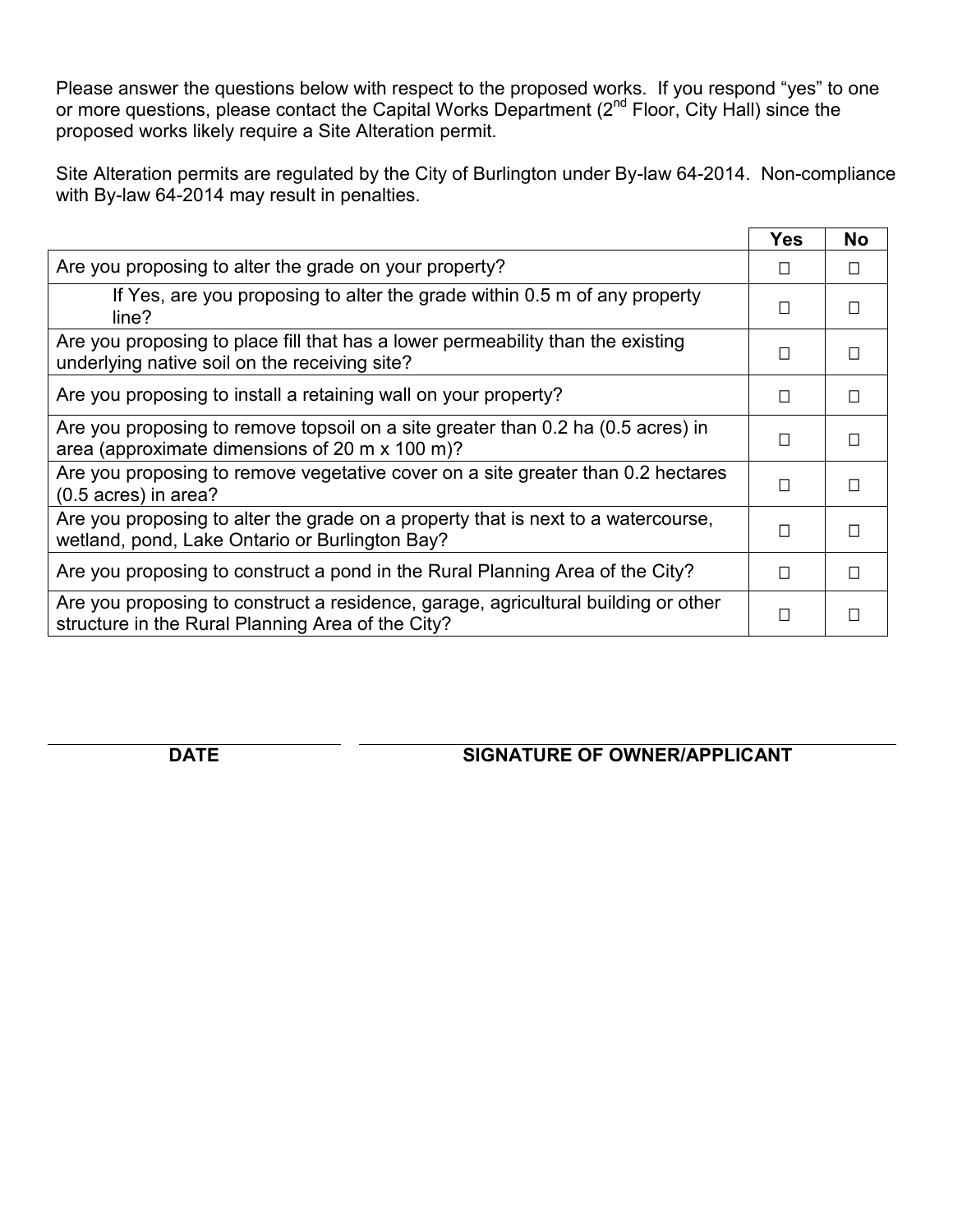

#### **THE CORPORATION OF THE CITY OF BURILNGTON APPLICATION FOR A SITE ALTERATION PERMIT**

#### **THIS APPLICATION IS AUTHORIZED BY BY-LAW No. 64-2014**

1.0 PERMIT No.: FILE No.:

#### 2.0 ATTACHMENTS **THIS APPLICATION MUST BE ACCOMPANIED BY:**

- $\checkmark$  2 copies of a Control Plan certified by a Professional Engineer or other qualified person.
- $\checkmark$  Application fee, in accordance with Schedule "B".
- $\checkmark$  Security in a form and amount acceptable to the Director\*.
- $\checkmark$ Owner's authorization if Applicant is not the Owner.
- $\checkmark$ Reports as recommended in the "Management of Excess Soil – A Guide for Best Management Practices", MOE document dated January 2014, if required by the Director\*.
- $\checkmark$  Phase I, II, and other Environmental Site Assessment reports, if required by the Director\*.

\* These items, if applicable, may be requested after submission of the application.

| 3.0 | <b>PROPERTY LOCATION:</b>                         |        |
|-----|---------------------------------------------------|--------|
| 4.0 | PROPERTY SIZE (In hectares):                      |        |
| 5.0 | <b>NAME OF PROPERTY OWNER:</b><br><b>ADDRESS:</b> |        |
|     | CITY, PROVINCE:                                   | PHONE: |
|     | <b>POSTAL CODE:</b>                               | FAX:   |
|     | EMAIL:                                            | CELL:  |
| 6.0 | <b>NAME OF AGENT:</b>                             |        |
|     | <b>ADDRESS:</b>                                   |        |
|     | CITY, PROVINCE:                                   | PHONE: |
|     | POSTAL CODE:                                      | FAX:   |
|     | EMAIL:                                            | CELL:  |
| 7.0 | <b>CONSULTING ENGINEER:</b>                       |        |
|     | <b>ADDRESS:</b>                                   |        |
|     | CITY, PROVINCE:                                   | PHONE: |
|     | <b>POSTAL CODE:</b>                               | FAX:   |
|     | EMAIL:                                            | CELL:  |
|     |                                                   |        |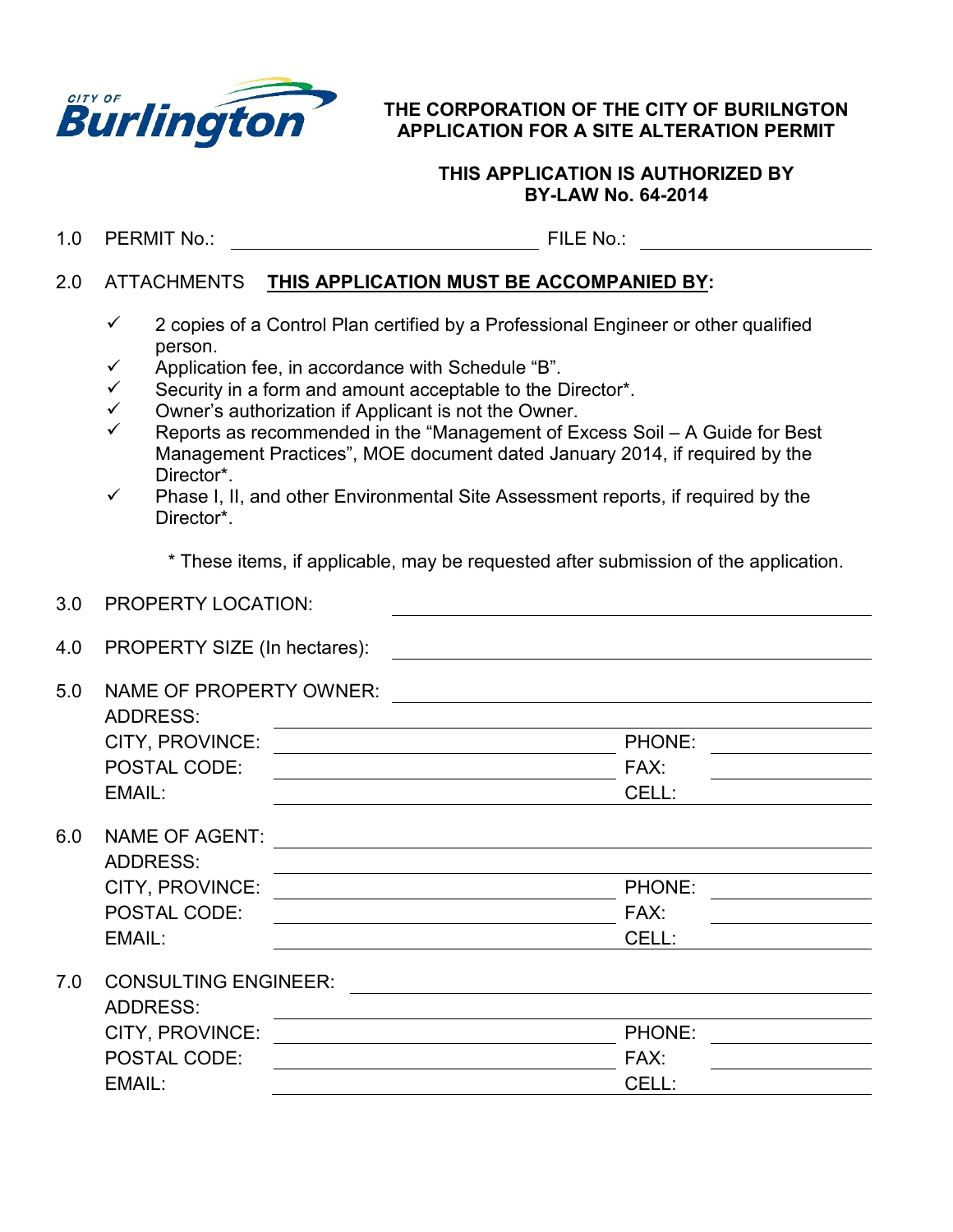| 8.0  | <b>CONTRACTOR'S NAME:</b>   |                                                  |                                                                      |                             |  |
|------|-----------------------------|--------------------------------------------------|----------------------------------------------------------------------|-----------------------------|--|
|      | <b>ADDRESS:</b>             |                                                  |                                                                      |                             |  |
|      | CITY, PROVINCE:             |                                                  |                                                                      | PHONE:                      |  |
|      | POSTAL CODE:                |                                                  |                                                                      | FAX:                        |  |
|      | EMAIL:                      |                                                  |                                                                      | CELL:                       |  |
| 9.0  | <b>WORK SCHEDULE:</b>       |                                                  |                                                                      |                             |  |
|      | <b>START DATE:</b>          |                                                  |                                                                      |                             |  |
|      | <b>END DATE:</b>            |                                                  |                                                                      |                             |  |
|      | <b>CONSTRUCTION PERIOD:</b> |                                                  |                                                                      |                             |  |
| 10.0 |                             | DESCRIBE THE PROPOSED WORKS:                     |                                                                      |                             |  |
|      |                             |                                                  |                                                                      |                             |  |
|      |                             |                                                  |                                                                      |                             |  |
|      |                             |                                                  |                                                                      |                             |  |
|      |                             |                                                  |                                                                      |                             |  |
| 11.0 |                             |                                                  | IF APPLICABLE, DESCRIBE THE COMPOSITION OF FILL BEING DUMPED/PLACED: |                             |  |
|      |                             |                                                  |                                                                      |                             |  |
|      |                             |                                                  |                                                                      |                             |  |
|      |                             |                                                  |                                                                      |                             |  |
| 12.0 |                             |                                                  | ALL SOURCE LOCATION(S) OF FILL BEING DUMPED/PLACED, INCLUDING        |                             |  |
|      |                             |                                                  | <b>CHEMICAL ANALYSES AND PERMEABILTY TEST RESULTS:</b>               |                             |  |
|      |                             |                                                  |                                                                      |                             |  |
|      |                             |                                                  |                                                                      |                             |  |
|      |                             |                                                  |                                                                      |                             |  |
|      |                             |                                                  |                                                                      |                             |  |
| 13.0 |                             | (NEC) REGULATED LANDS?                           | IS ANY PART OF THIS SITE WITHIN THE NIAGARA ESCARPMENT COMMISSION    |                             |  |
|      |                             | □ YES                                            | <b>NO</b><br>$\Box$                                                  | <b>DON'T KNOW</b><br>$\Box$ |  |
|      | <b>COMMISSION?</b>          |                                                  | IF YES, HAVE YOU CONFIRMED THIS WITH THE NIAGARA ESCARPMENT          |                             |  |
|      | □                           | YES (Please attached Permit /<br>Correspondence) |                                                                      | $\square$ NO                |  |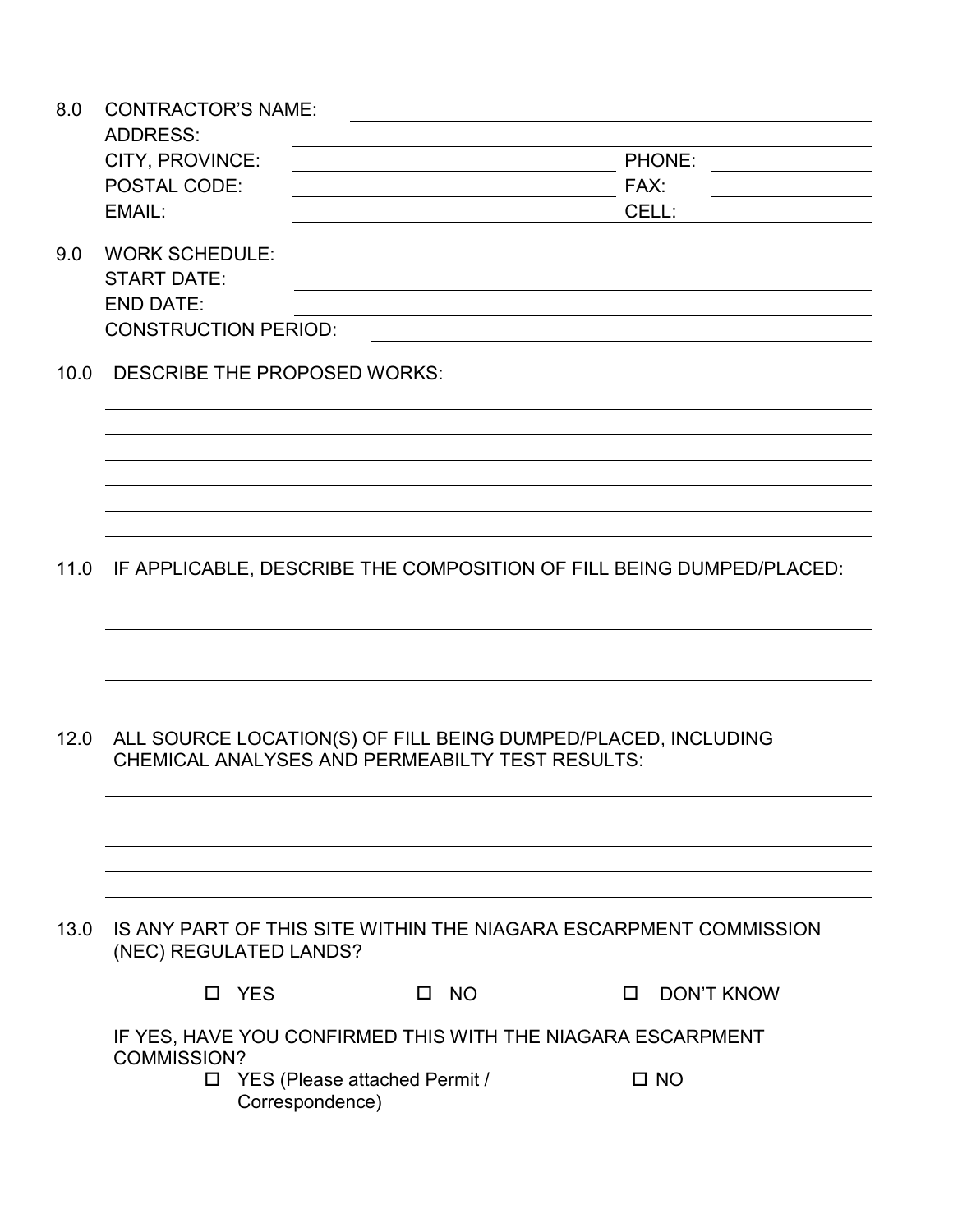14.0 DOES ANY PART OF THE SITE CONTAIN A WETLAND, FLOODPLAIN, SHORELINE, TOP OF BANK FEATURE AND/OR A REGULATED AREA ADMINISTERED BY CONSERVATION HALTON?

YES NO DON'T KNOW

IF YES, HAVE YOU CONFIRMED THIS WITH CONSERVATION HALTON? YES (Please attached Permit / Correspondence)  $\square$  NO

15.0 IS ANY PART OF THE SITE WITHIN 120 m OF A PROVINCIALLY SIGNIFICANT WETLAND AS IDENTIFIED BY THE MNR AND WETLANDS REGULATED UNDER O. REG. 162/06?

YES NO DON'T KNOW

16.0 DOES ANY PART OF THE SITE CONTAIN ENDANGERED OR THREATENED SPECIES, AS ADMINISTERED BY THE MINISTRY OF NATURAL RESOURCES?

YES NO DON'T KNOW

The undersigned hereby applies for a Site Alteration Permit pursuant to the provisions of City of Burlington By-law 64-2014 and agrees to comply in all aspects with the requirements of By-law 64-2014.

The undersigned hereby acknowledges that employees of the City of Burlington have permission to enter the subject land to inspect the proposed work that applies to the Permit.

Pursuant to the By-law 64-2014, the undersigned hereby acknowledges that the sole responsibility for the completion of the work undertaken, as detailed in the complete application, rests entirely with the Owner. The undersigned also agrees that the total costs of all works will be entirely the responsibility of the Owner.

The undersigned certifies to the City that any and all fill used in completing any Site Alteration contains no contaminants within the meaning of the *Environmental Protection Act*, R.S.O. 1990, c. E.19 or a Qualified Person certifies that any and all fill used in completing any Site Alteration will cause no adverse effects. The undersigned hereby forever releases and agrees to indemnify and save harmless the City, its employees, representatives, agents and contractors, from and against all claims, demands, damages, causes of action, costs, expenses and other liabilities of any nature, which may arise in the event that the fill is determined to contain contaminants.

DATE SIGNATURE OF OWNER/APPLICANT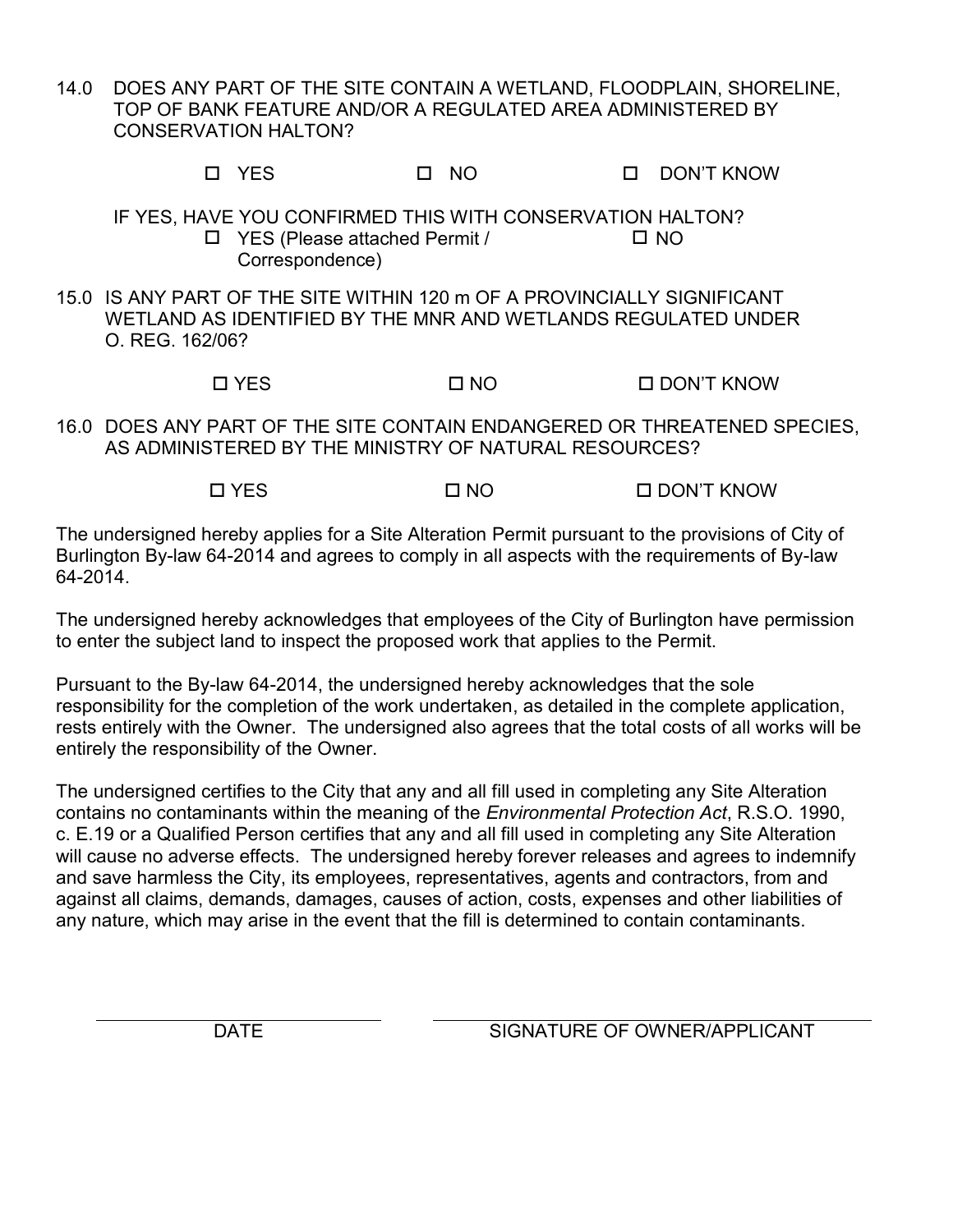### **If an agent is being used, the Owner must also complete the following**:

I being the registered Owner of the subject

property hereby authorize

to prepare, submit, and act on my behalf with respect to this application.

DATE SIGNATURE OF OWNER

**Personal information on this form is collected under the authority of The Municipal Act, 2001, S.O. 2001 c.25 as amended and will be used to process applications and issue Permits for site alterations. Questions about this collection should be directed to: Senior Environmental Engineer, Capital Works Department, 426 Brant Street, Burlington, ON, L7R 3Z6, 905-335-7600, extension 7486**

## **OFFICE ADMINISTRATION PURPOSES ONLY**

| A.             | Permit Fee:                            | Receipt No.: |  |
|----------------|----------------------------------------|--------------|--|
| B <sub>r</sub> | Letter of Credit Amount:               | Receipt No.: |  |
| C.             | Niagara Escarpment Permit No.:         | Date:        |  |
| D.             | <b>Conservation Halton Permit No.:</b> | Date:        |  |
| Е.             | <b>Planning Approval:</b>              | Date:        |  |
| F.,            | Haul Route Approval:                   | Date:        |  |
| G.             | <b>Engineering Approval:</b>           | Date:        |  |
| Η.             | Permit No. Issued:                     | Date:        |  |
| I.             | <b>Expiry Date:</b>                    |              |  |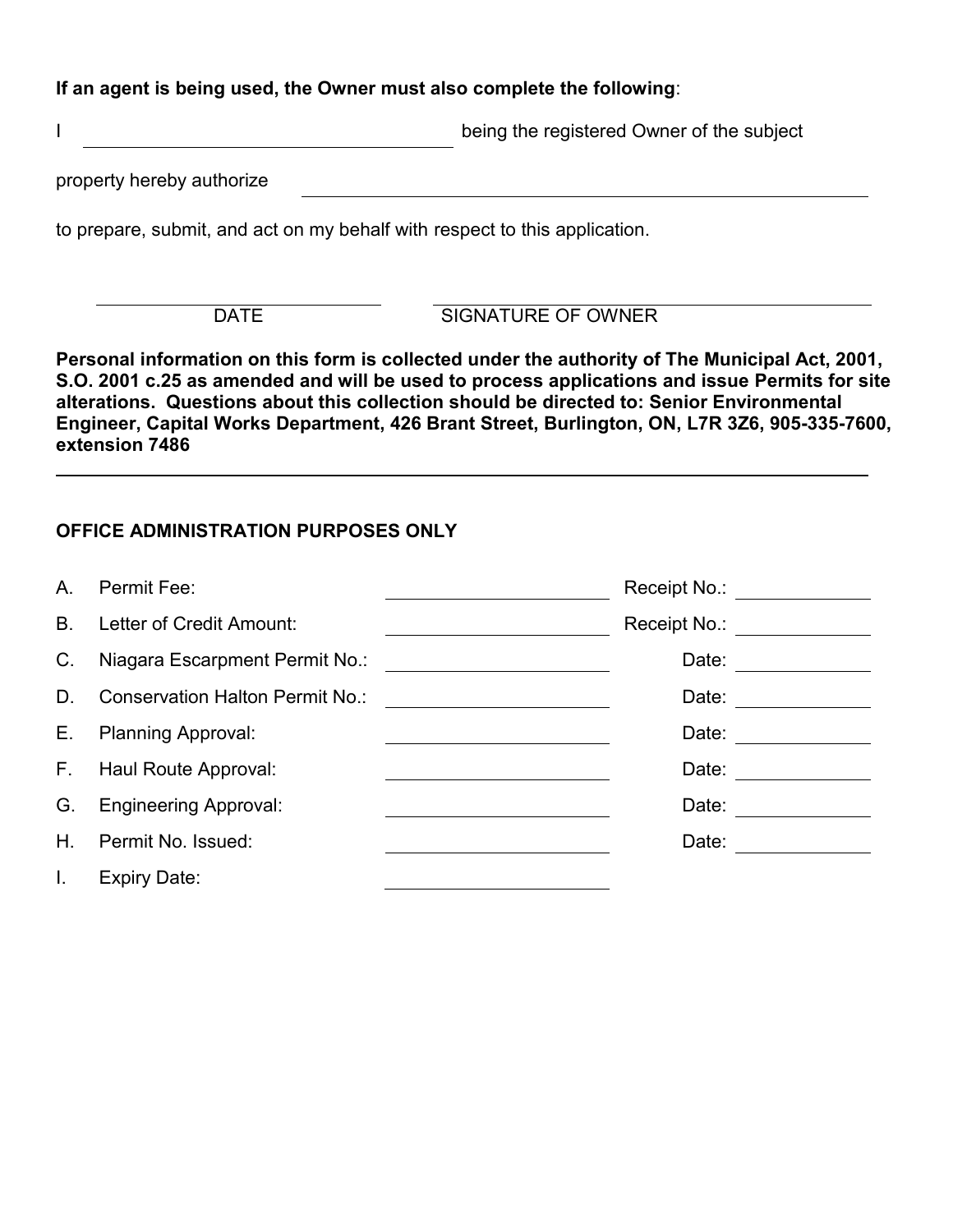## **SCHEDULE "B" TO BY-LAW No. 64-2014**

## **SITE ALTERATION PERMIT FEES**

The following Site Alteration Permit Fees shall be effective upon approval by City Council.

- 1 For Calculated Site Alteration Volumes less than 5000 m³:
- 1.01 Site Alteration Application Fee = \$300 plus \$200/ha (full ha) for the first 20 ha and plus \$300/ha for each additional full ha, over 20 ha.
- 1.02 Application Fee for extension or renewal =  $\frac{1}{2}$  of the original "Site Alteration Application Fee" (Subsection 1.01).
- 1.03 Additional Inspections Fee = \$250 per inspection, according to Section 12.04
- 1.04 Revocation Fee = \$100.
- 1.05 Amendment of Application = Up to  $\frac{1}{2}$  of the original "Site Alteration Application Fee", at the discretion of the Director.
- 2 For Calculated Site Alteration Volumes greater than 5000 m<sup>3</sup>
- 2.01 Site Alteration Application Fee = \$1,000.
- 2.02 Additional Fee based on calculated site alteration volume =  $$1.00/m<sup>3</sup>$
- 2.03 Application Fee for extension or renewal =  $\frac{1}{2}$  of the original "Site Alteration Application Fee" (Subsections 2.01)
- 2.04 Additional Inspections Fee = \$250 per inspection according to Section 12.04.
- 2.05 Revocation Fee = \$100.
- 2.06 Amendment of Application = Up to  $\frac{1}{2}$  of the original "Site Alteration Application Fee", at the discretion of the Director.
- 3 Where lands are designated for development uses within the Urban Planning Area Boundary and within and Draft Plan approved lands in the North Aldershot Planning Area, as detailed in the City of Burlington Official Plan, application for a Site Alteration Permit can be made in order to proceed with pre-grading of the site prior to the execution of a development agreement with the City.
- 3.01 Site Alteration Application Fee = \$300 plus \$200/ha (full ha) for the first 20 ha and plus \$300/ha for each additional full ha, over 20 ha.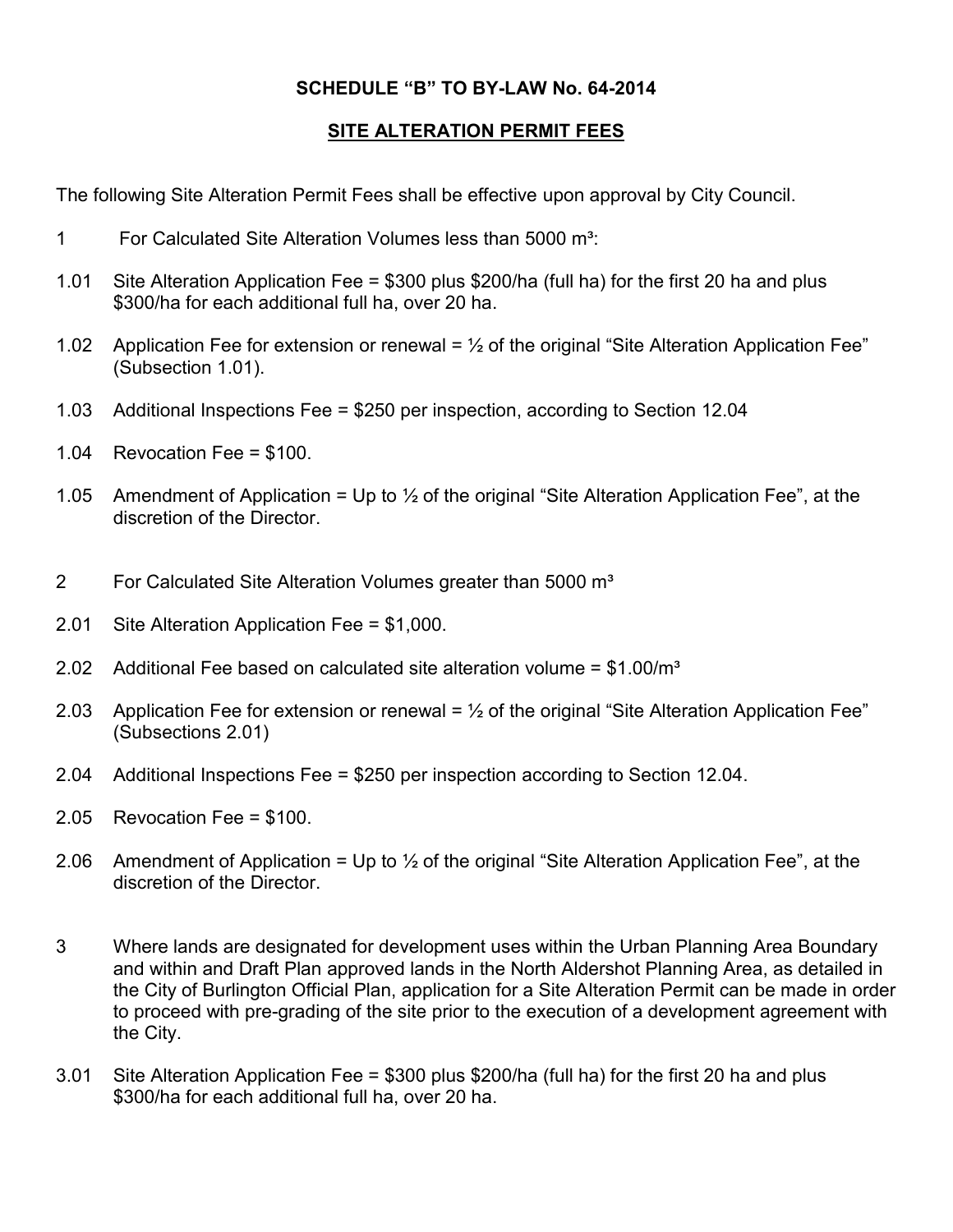3.02 Additional Fee based on calculated site alteration volume

| 3.02.01 | \$0.30/ $m^3$ (up to 25,000 $m^3$ ) |
|---------|-------------------------------------|
| 3.02.02 | $$0.20/m^3 (25,000 - 50,000 m^3)$   |
| 3.02.03 | \$0.10/ $m^3$ (over 50,000 $m^3$ )  |

- 3.02 Application Fee for extension or renewal =  $\frac{1}{2}$  of the original "Site Alteration Application Fee" (Subsection 1.01).
- 3.03 Additional Inspections Fee = \$250 per inspection, according to Section 12.04
- 3.04 Revocation Fee = \$100.
- 3.05 Amendment of Application = Up to  $\frac{1}{2}$  of the original "Site Alteration Application Fee", at the discretion of the Director.
- 4 Administration Fee for Appeal Process:
- 4.02 Calculated Site Alteration Volume less than  $5000 \text{ m}^3$  = \$150.
- 4.03 Calculated Site Alteration Volume greater than 5000  $m^3 = $500$ .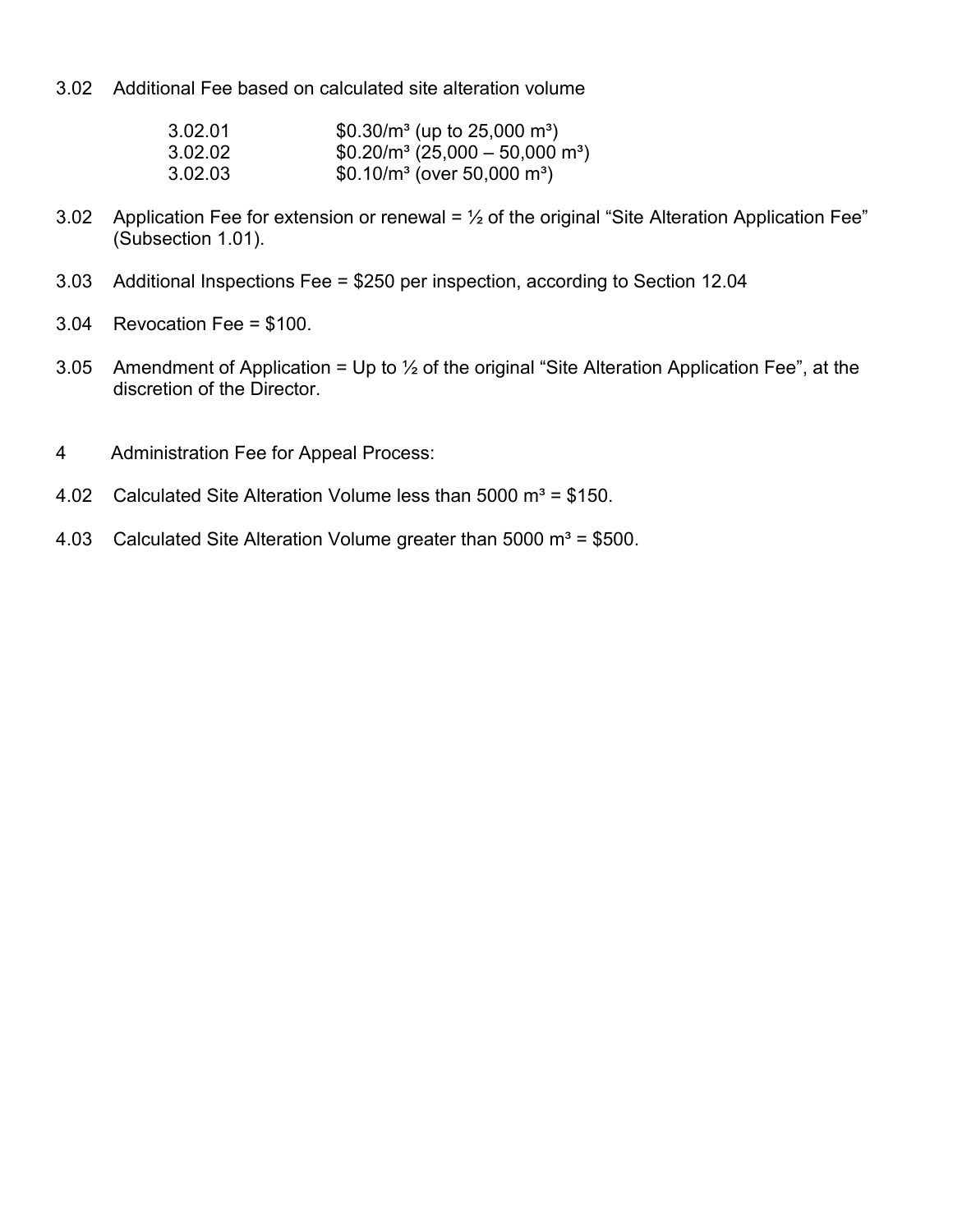## **SCHEDULE "C" TO BY-LAW No. 64-2014**

### **DESIGNATED INSPECTORS AND ENFORCEMENT OFFICERS**

The following City employees or agents are hereby designated as Inspectors for the purposes of this By-law and are authorized to carry out the inspection duties of this By-law:

- 1. Executive Director of Capital Works
- 2. Capital Works Department inspection staff
- 3. City of Burlington By-law Enforcement Officers
- 4. Other City staff as authorized by the Director to act on behalf of the Director
- 5. Non-City staff hired by the Director to act on behalf of the Director.

The following City employees are designated as Enforcement Officers for the purposes of this Bylaw and are authorized to carry out the enforcement of this By-law:

- 1. Municipal Consent Inspector
- 2. Storm Water Technologist
- 3. Intermediate Development Administration Inspector
- 4. Intermediate Development Administration Inspector
- 5. Storm Water Engineer
- 6. Senior Environmental Engineer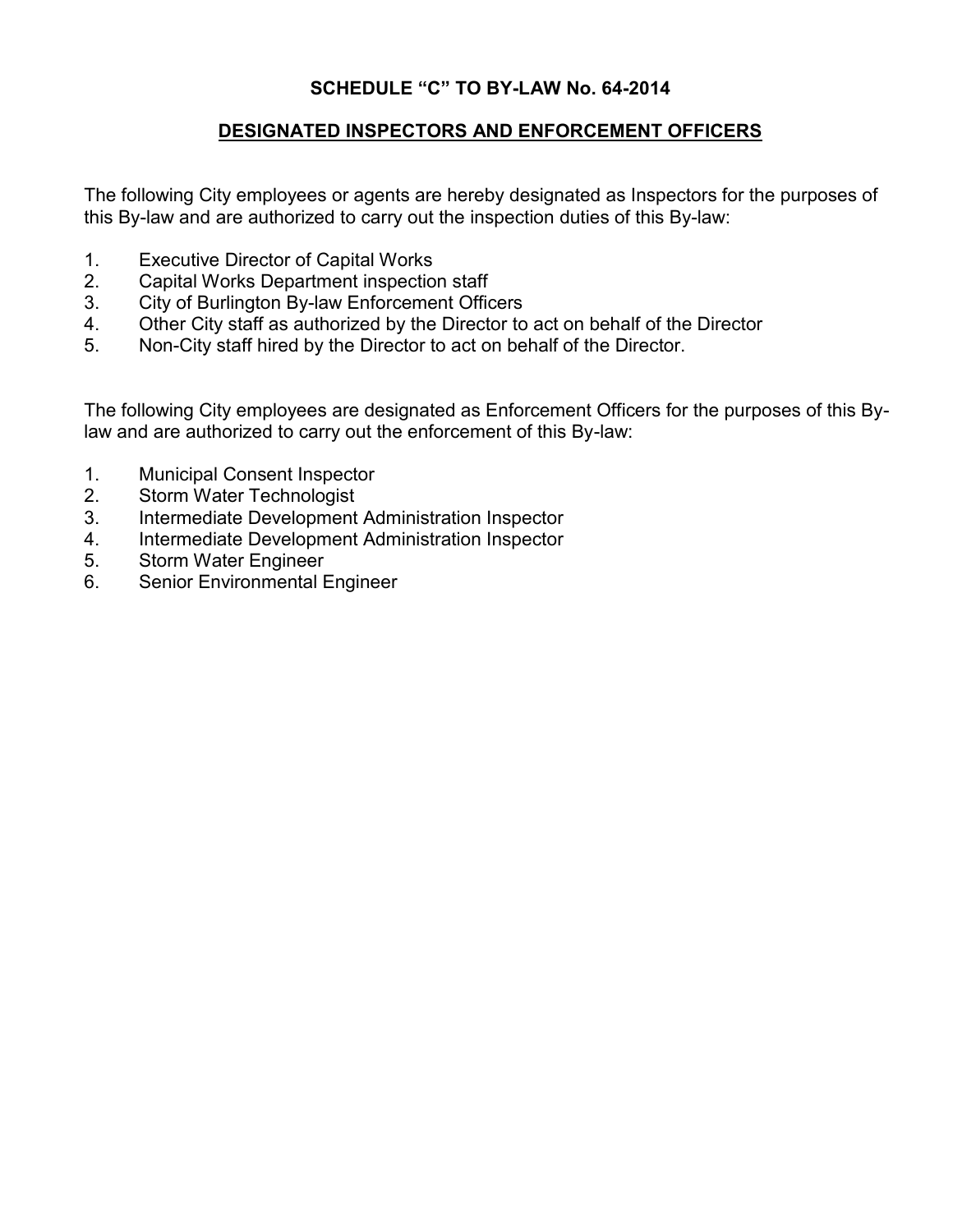### **SCHEDULE "D" TO BY-LAW No. 64-2014**

## **ADDITIONAL SITE DESIGN GUIDELINES**

The following guidelines shall be met on all sites, to the satisfaction of the Director, where a Site Alteration Permit is required:

- 1. Site Dewatering: Water pumped from the Site shall be treated by temporary sedimentation basins, grit chambers, sand filters, upflow chambers, swirl concentrators or other appropriate controls.
- 2. Drain Inlet Protection: All rear lot storm drain inlets or any other inlets, shall be protected with filter fabric, or equivalent barriers.
- 3. Site Erosion Control: The following criteria apply to land disturbances that result in stormwater runoff leaving the site or draining onto the site from adjacent properties:
	- 1) Runoff from adjacent areas passing through the Site shall be diverted around disturbed areas, if practical. Otherwise, the channel shall be protected by filter fences being placed along the channel edges to reduce sediment reaching the channel.
	- 2) All activities on the site shall be conducted in a logical sequence to minimize the area of bare soil exposed at any one time.
	- 3) Any soil or dirt storage piles containing more than 100  $\mathrm{m}^3$  of material shall not be located within a downslope drainage length of less than 10 m to a roadway or drainage channel. If remaining for more than 30 days, said soil or dirt storage piles shall be stabilized by mulching, vegetative cover, tarps or other means. Erosion from soil or dirt storage piles which will be in existence for less than 30 days shall be controlled by filter fence barriers around the pile.
	- 4) Runoff from the entire disturbed area on the site shall be controlled as follows:
		- (a) All disturbed ground left inactive shall be stabilized by seeding, sodding, mulching or covering, or other equivalent control measure. The period of time of inactivity shall be at the discretion of the Director, but shall not exceed 30 days or such longer period as deemed advisable at the discretion of the Director;
		- (b) Notwithstanding paragraph 3.4(a), a permit holder or applicant for a permit who has applied for but not yet received a building permit or any other necessary permit or agreement, may be granted an extension to the permitted period of inactivity, at the discretion of the Director, provided that said applicant or permit holder provides satisfactory proof that he has made his best efforts to have said building or other necessary permit issued;
		- (c) For sites located adjacent to existing residential areas, a sediment control fence may be required around the entire perimeter of the site;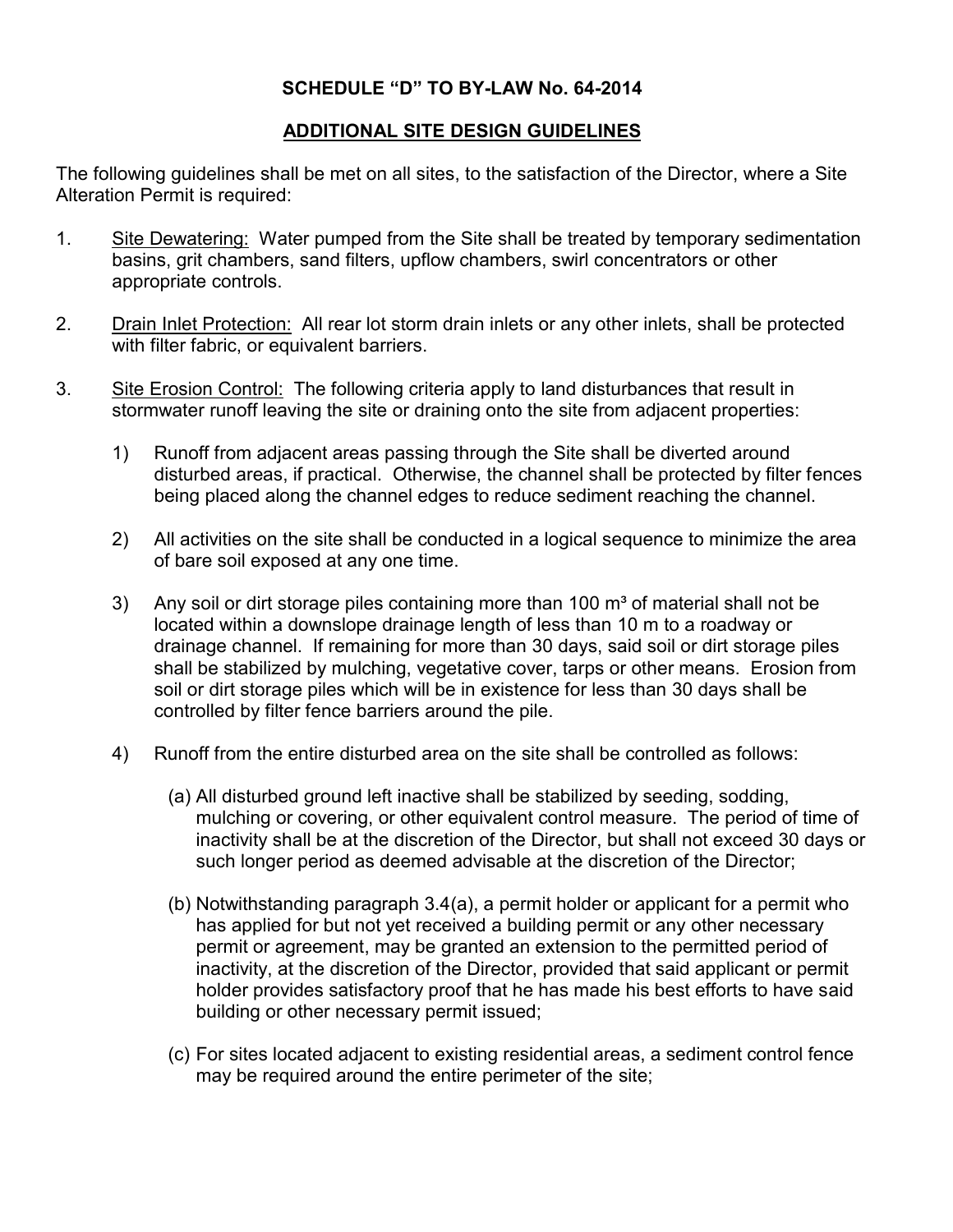- (d) The sediment control guidelines prepared by Conservation Halton and the Ministry of Natural Resources, for the Province of Ontario, are to be followed closely.
- (e) For sites with extensive fill requirements, the Director may waive the requirements for stabilization of disturbed land within 30 days of inactivity provided that the sediment control measures are implemented and maintained to the satisfaction of the Director.
- 5) All other conditions or restrictions as required by the Director.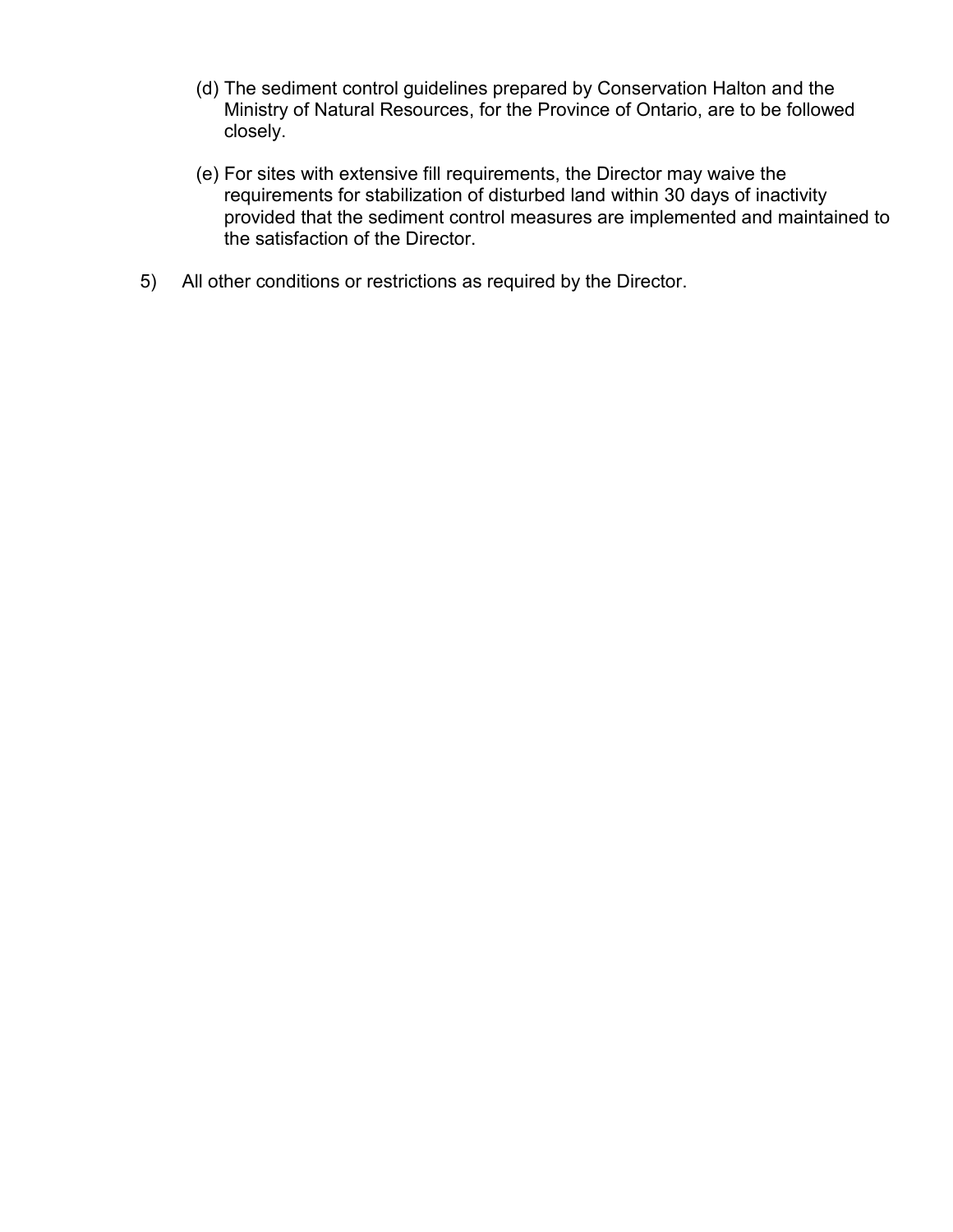## **SCHEDULE "E" TO BY-LAW No. 64-2014**

## **PROPERTY OWNER'S ACKNOWLEDGEMENT AND ACCEPTANCE**

 $\mathcal{L}_\mathcal{L} = \mathcal{L}_\mathcal{L} = \mathcal{L}_\mathcal{L} = \mathcal{L}_\mathcal{L} = \mathcal{L}_\mathcal{L} = \mathcal{L}_\mathcal{L} = \mathcal{L}_\mathcal{L} = \mathcal{L}_\mathcal{L} = \mathcal{L}_\mathcal{L} = \mathcal{L}_\mathcal{L} = \mathcal{L}_\mathcal{L} = \mathcal{L}_\mathcal{L} = \mathcal{L}_\mathcal{L} = \mathcal{L}_\mathcal{L} = \mathcal{L}_\mathcal{L} = \mathcal{L}_\mathcal{L} = \mathcal{L}_\mathcal{L}$ 

 $\mathcal{L}_\mathcal{L} = \mathcal{L}_\mathcal{L} = \mathcal{L}_\mathcal{L} = \mathcal{L}_\mathcal{L} = \mathcal{L}_\mathcal{L} = \mathcal{L}_\mathcal{L} = \mathcal{L}_\mathcal{L} = \mathcal{L}_\mathcal{L} = \mathcal{L}_\mathcal{L} = \mathcal{L}_\mathcal{L} = \mathcal{L}_\mathcal{L} = \mathcal{L}_\mathcal{L} = \mathcal{L}_\mathcal{L} = \mathcal{L}_\mathcal{L} = \mathcal{L}_\mathcal{L} = \mathcal{L}_\mathcal{L} = \mathcal{L}_\mathcal{L}$ 

 $\mathcal{L}_\mathcal{L} = \mathcal{L}_\mathcal{L} = \mathcal{L}_\mathcal{L} = \mathcal{L}_\mathcal{L} = \mathcal{L}_\mathcal{L} = \mathcal{L}_\mathcal{L} = \mathcal{L}_\mathcal{L} = \mathcal{L}_\mathcal{L} = \mathcal{L}_\mathcal{L} = \mathcal{L}_\mathcal{L} = \mathcal{L}_\mathcal{L} = \mathcal{L}_\mathcal{L} = \mathcal{L}_\mathcal{L} = \mathcal{L}_\mathcal{L} = \mathcal{L}_\mathcal{L} = \mathcal{L}_\mathcal{L} = \mathcal{L}_\mathcal{L}$ 

Municipal Address for the "Source Site" of Material: \_\_\_\_\_\_\_\_\_\_\_\_\_\_\_\_\_\_\_\_\_\_\_\_\_\_\_

Work Description:

I/We being the owner(s) of Municipal Address\_\_\_\_\_\_\_\_\_\_\_\_\_\_\_\_\_\_\_\_\_\_\_\_\_\_\_\_\_\_\_\_\_\_\_\_\_\_\_\_\_, acknowledge and agree to the placement of material from the above-noted "Source Site" on my/our property with my/our permission.

I hereby consent to the City providing information related to this Application to any interested municipalities for the purpose of implementing this By-law.

Dated this day of 20

 $\mathcal{L}_\text{max}$  , and the contract of the contract of the contract of the contract of the contract of the contract of the contract of the contract of the contract of the contract of the contract of the contract of the contr Property Owner's Signature(s)

Print Contractor's Name & Representative's Name

\_\_\_\_\_\_\_\_\_\_\_\_\_\_\_\_\_\_\_\_\_\_\_\_\_\_\_\_\_\_\_\_\_\_\_\_\_\_\_\_\_\_\_\_\_\_\_\_\_\_\_\_\_\_

 $\mathcal{L}_\text{max} = \mathcal{L}_\text{max} = \mathcal{L}_\text{max} = \mathcal{L}_\text{max} = \mathcal{L}_\text{max} = \mathcal{L}_\text{max} = \mathcal{L}_\text{max} = \mathcal{L}_\text{max} = \mathcal{L}_\text{max} = \mathcal{L}_\text{max} = \mathcal{L}_\text{max} = \mathcal{L}_\text{max} = \mathcal{L}_\text{max} = \mathcal{L}_\text{max} = \mathcal{L}_\text{max} = \mathcal{L}_\text{max} = \mathcal{L}_\text{max} = \mathcal{L}_\text{max} = \mathcal{$ 

Contractor's Representative Signature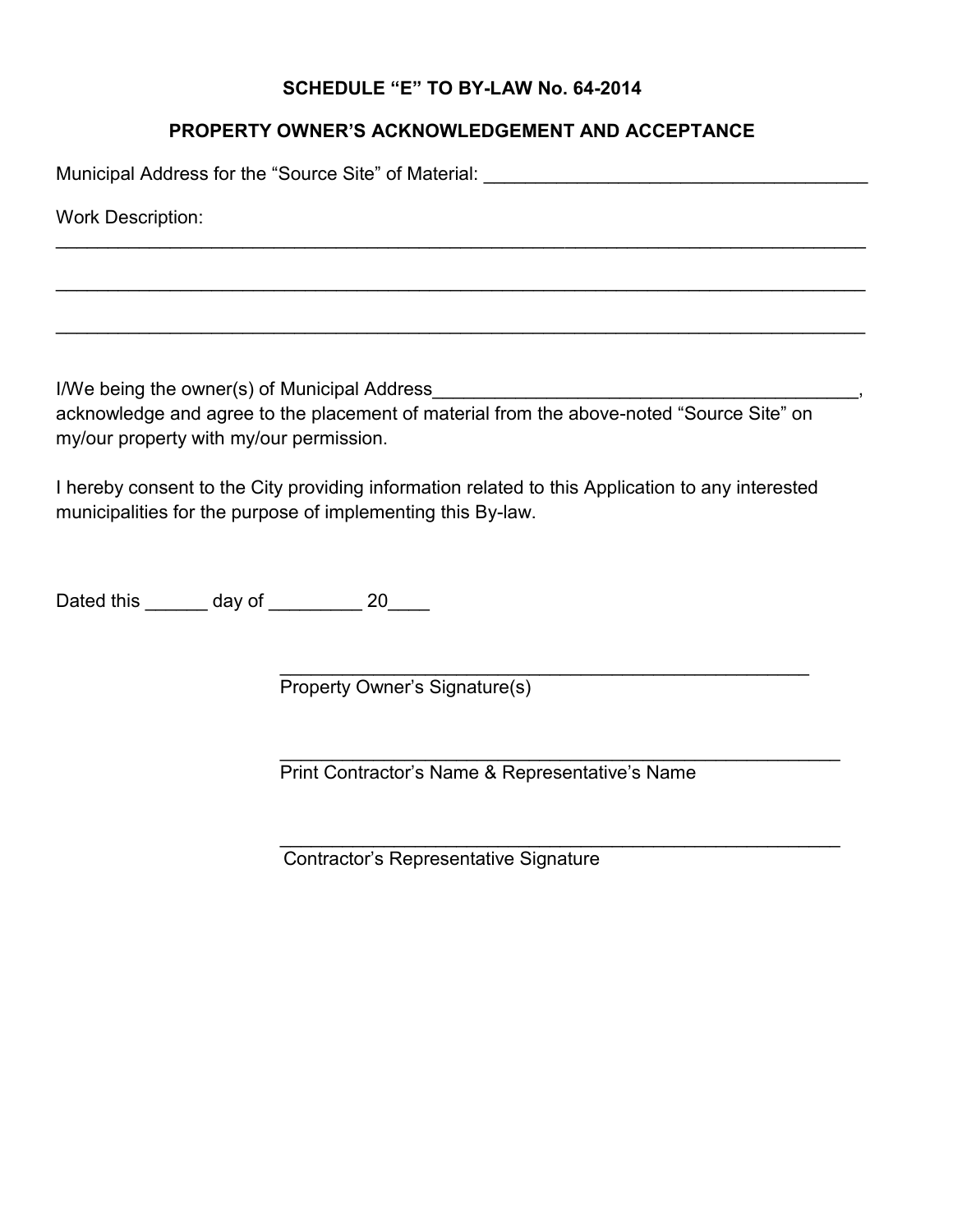## **SCHEDULE "F" TO BY-LAW No. 64-2014**

## **FULL AND FINAL RELEASE**

To: The City of Burlington Executive Director of Capital Works

Re: Request for fill material at: (address)

I / We the undersigned, hereby request the City of Burlington (the City) to deposit fill material, at no cost to either the undersigned or the City, onto the property at the above noted address.

The undersigned represent and warrant to the City that we are respectively the registered owners of the subject property and the applicant, and in consideration of the City depositing the said fill material I / We on behalf of ourself/ourselves and our officers, Directors, agents, heirs, successors and assigns, hereby remise, release, and forever discharge and hold harmless the City, its employees, servants and agents, together with its successors and assigns, from any and all claims, demands, actions, causes of action, debts, accountants, covenants, contracts and demands of every kind, known or unknown, whether presently existing or which we might have now or in the future however arising including, and without restricting the generality of the forgoing, all claims arising out of or in any way related to the fill material and its deposit aforesaid, including again with limiting the generality any such claims that may result from the operation of City and the City contractors' machinery and equipment off of the travelled portion of any municipal roadway.

The undersigned further agree(s) not to make any claim or take any proceedings against any other person or corporation who might claim contribution and indemnity, under the provisions of the *Negligence Act*, R.S.O. 1990, c.N.1, as amended, from the persons and corporation discharged by this release.

The undersigned further warrants and undertakes to the City that we have inquired into and obtained all necessary clearances, permits and approvals required pursuant to all federal, provincial or municipal legislation including, but not limited to, those as may be required from the relevant Conservation Authority, the Ministry of Natural Resources, the Niagara Escarpment Commission, the Department of Fisheries and Oceans, the relevant municipalities, in order to approve and authorize the placing of fill material on the lands specified herein.

The undersigned further agrees that the placing of fill material shall be performed in a continuous manner and shall be completed when specified by the City, and shall not include any levelling or grading of the said material by the City, unless agreed to in writing.

I / We have read, understand and agree with the provisions of this document.

Owner 1 (Print Name) / (Signature) Owner 2 (Print Name) / (Signature)

Applicant (Print Name) / (Signature) Witness (Print Name) / (Signature) (If not Owner)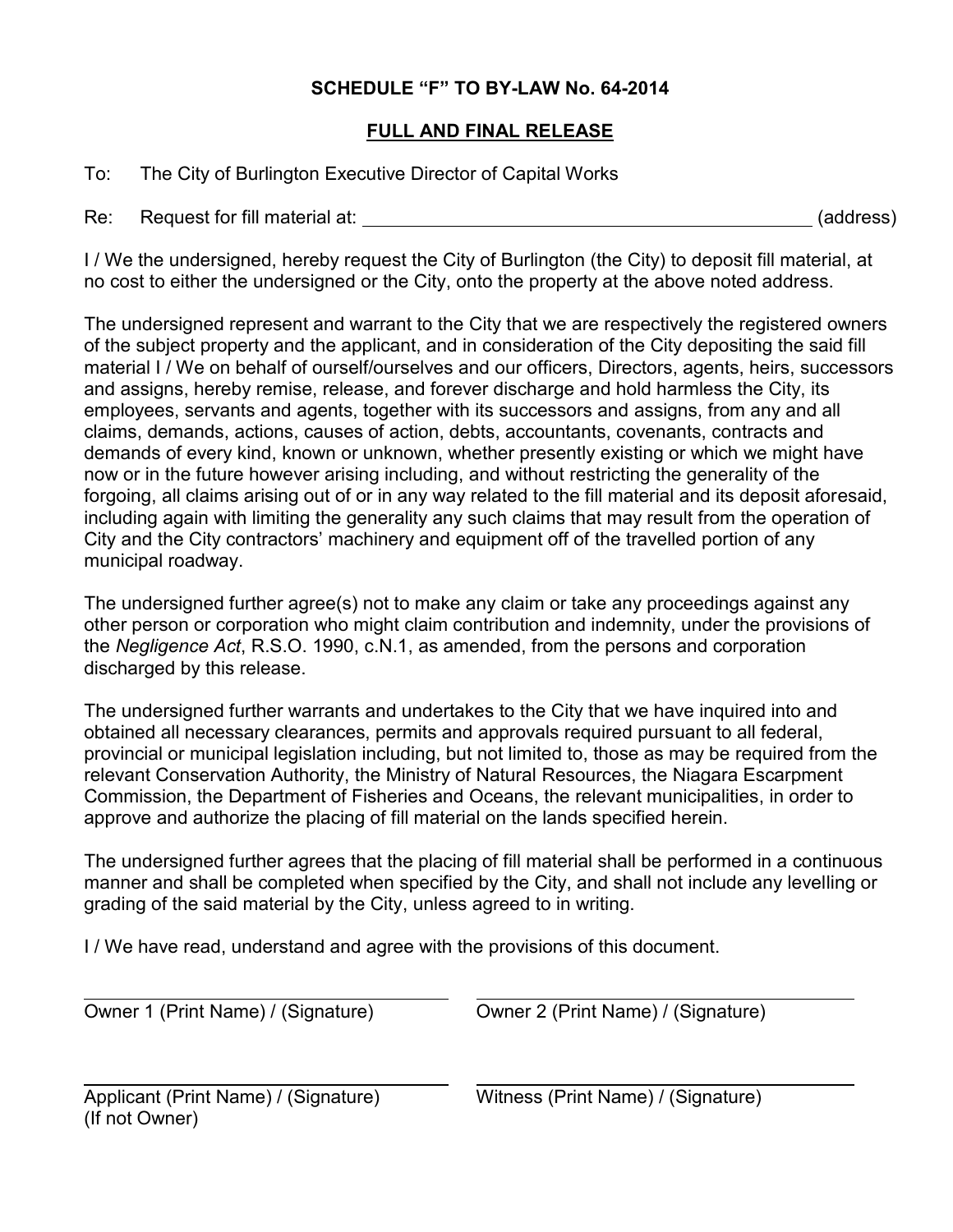Note: Prior to placing fill at the above address, an owner or applicant requesting an exemption pursuant to Section 3 of this By-law, shall submit to the Executive Director of Capital Works an original copy of this Schedule signed by the City of Burlington Executive Director of Capital Works.

Executive Director of Capital Works (Print Name) / (Signature) Date: